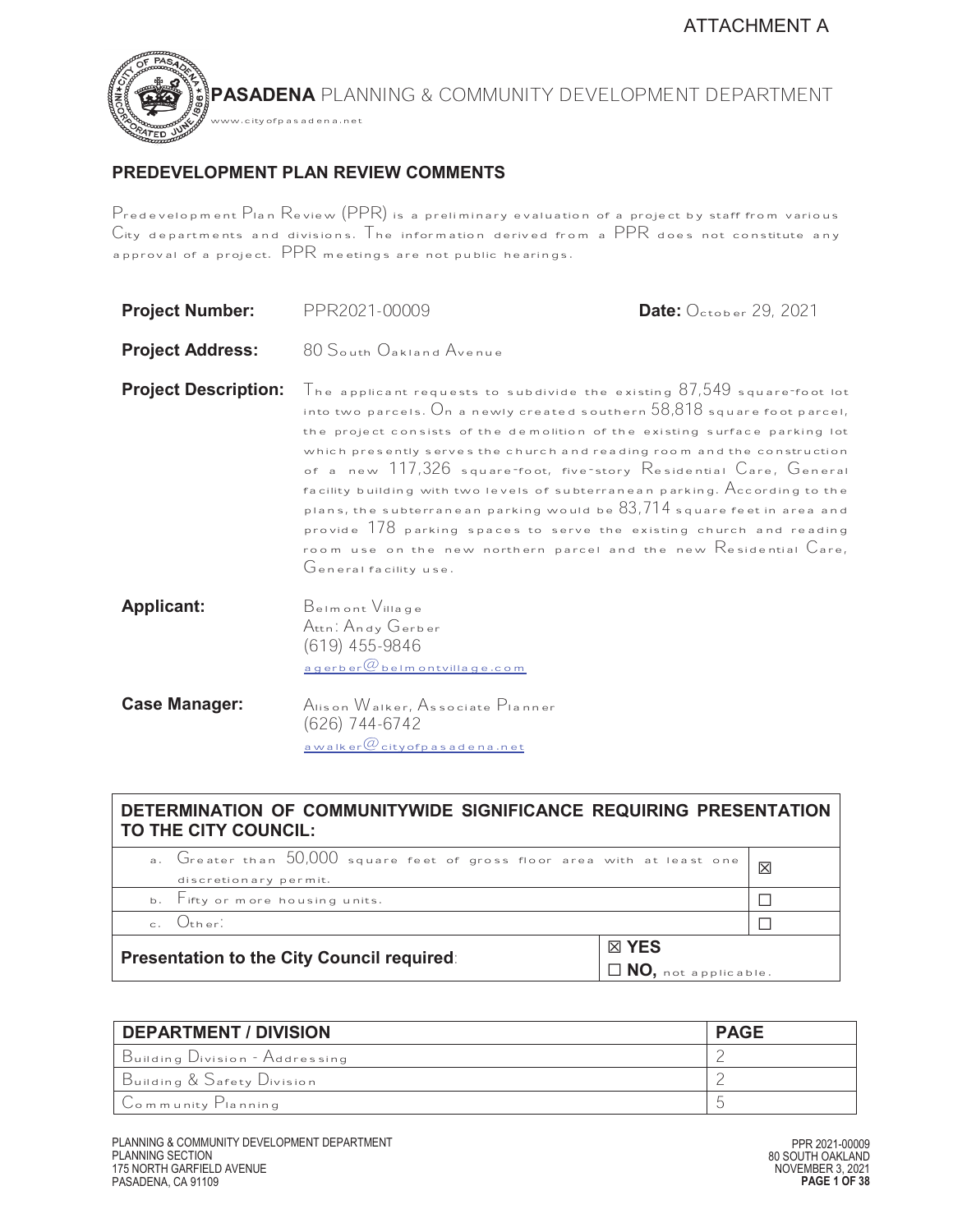www.cityofpasadena.net

| Cultural Affairs Division                 | 8              |
|-------------------------------------------|----------------|
| Current Planning                          | 8              |
| Design & Historic Preservation            | 2 <sup>1</sup> |
| Economic Development                      | 21             |
| Fin <sub>e</sub>                          | 21             |
| First Source Local Hiring                 | 22             |
| Health                                    | 22             |
| Housing                                   | 23             |
| Public Works                              | 23             |
| Transportation                            | 29             |
| Water & Power, Power Division             | 31             |
| Water & Power, Water Services Engineering | 35             |

#### $\overline{a}$ **BUILDING DIVISION – ADDRESSING:** Contact: Angie Jackson

Phone: (626) 744-6903 Email: ajackson@cityofpasadena.net

**General Comments:** Addressing is based on the main front door entry into the building, based on the plans provided the main front door entry appears to be on  $E_1$  Dorado Street. The available addresses for the proposed 5-story, 141-unit senior housing project are; 553, 555 and 557 El Dorado Street. If the main front door entry is not on El Dorado Street please provide a site map of the entire site showing main front door entry into the building, north direction, elevator lobbies, stairwells and all streets labeled. A floor plan for each level will also be required to assign unit numbers to each unit, the unit numbers will be consecutive, fractional and alphabetical designations are not allowed. The unit numbering on the first floor will start,  $101$ ,  $102$ ,  $103$ , etc. second floor 201, 202, 203, etc. and third floor, 301, 302, 303, etc. Once an address has been assigned, the requirements listed below are met and the building permit has been issued, an official address letter that authorizes you to use the address will be sent to you.  $\mathcal C$ opies of the letter will be sent to the relevant agencies within and outside of the  $C$ ity.

**Governing Codes:** Pasadena Municipal Code Chapter 12.20 Building Numbering.

**Estimated Fees:** The address fee will be calculated after receiving the following: An address application and a current half size or 8  $\frac{1}{2}$ " x 11" floor plans for each level and a site plan showing the main front door entrance into the building/s, label all streets involved, indicate the  $\mathsf{N}/\mathsf{S}$  direction as well as the orientation of the building/s to the streets before submittal into plan check.

| <b>BUILDING &amp; SAFETY DIVISION:</b> | Pian Reviewer: Humberto Contreras            |
|----------------------------------------|----------------------------------------------|
|                                        | Phone: (626) 744-6887                        |
|                                        | $E$ m ail. hcontreras $@$ cityofpasadena.net |

# **Governing Codes:**

Comply with the Current Edition of California Building Code, California Electrical Code, California Plumbing Code, California Mechanical Code, California Energy Code, *California Green Building*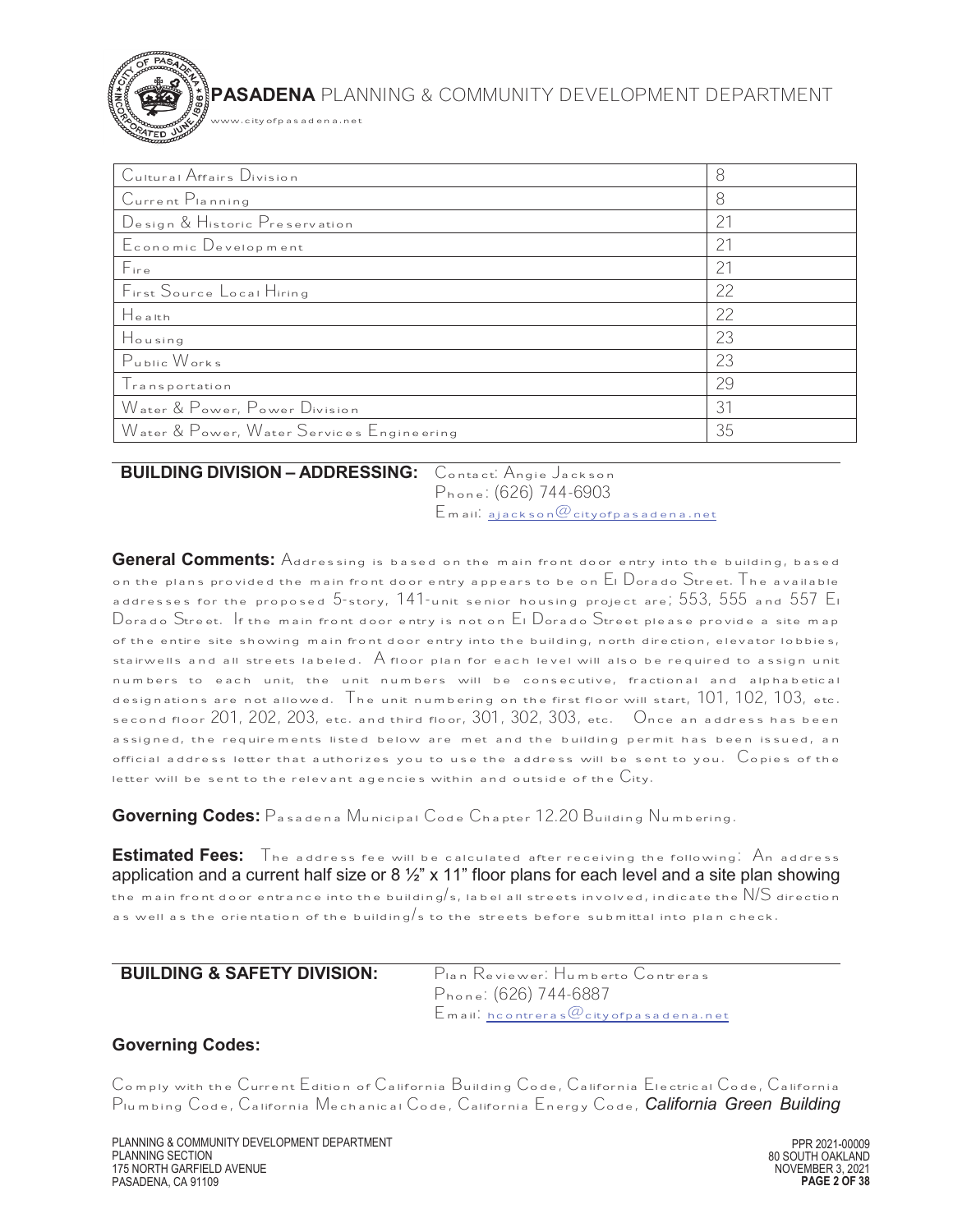

*Standard Code* and the City of Pasadena Municipal Code. The governing edition is based on the date in which the project is submitted to the  $C$ ity of  $P$  asadena for review.

# **Building Code Analysis:**

Provide a Building Code Analysis on the title sheet. Include the code(s) information for each building proposed: Descriptive scope of work, occupancy, assessor's parcel number, number of stories, type of construction, fire sprinklers, floor area, height, and allowable floor area.

#### **Best Management Practices:**

Photocopy to plans and complete the BEST MANAGEMENT PRACTICE page 1(form must be singed). Photocopy any other applicable pages and cross reference the location at the site plan, i.e. the material storage, the concrete waste management, etc.  $\overline{\phantom{x}}$  hese forms can be found at https://www.cityofpasadena.net/planning/building-and-safety/bs-applicationsforms/#informational-handouts .

#### **Property Line Survey Required:**

Per City of Pasadena Policy property line survey is required for:

- a. New construction.
- b. Auxiliary buildings and additions were setback is less than 5'-0" to property line.
- c. All buildings where specific Zoning Division Variance is issued for approved setbacks & whether newly constructed or altered.

## **Soils Report Required:**

A soils engineer report is required for:

- a. All new constructed single and multi-family residential, commercial, and industrial buildings.
- b. An addition to a commercial or industrial building.
- c.  $S$ econd  $(2^{nd})$  story addition to existing one-story building.
- d. Hillside construction, i.e. decks, retaining walls, and swimming pools.

#### **Grading:**

Show compliance with CBC 2019 Appendix J – Grading with City of Pasadena Amendments.

 $\circ$  Clearly show the cubic yard quantities for excavation  $\left(\text{cuts}\right)$  and fills and label if site grading or foundation excavations.

 $\overline{C}$ learly show the cubic yard quantities for excavation  $\overline{(cuts)}$  and fills, and label if site grading or foundation excavations.  $A$  grading permit may not be required per section  ${\text{J103.2}}$   ${\text{E}}$ xemptions.

## **Green Code:**

Photocopy to plans and complete the 2019 CALIFORNIA GREEN BUILDING STANDARDS CODE WITH CITY OF PASADENA AMENDMENTS FORMS. These forms are being provided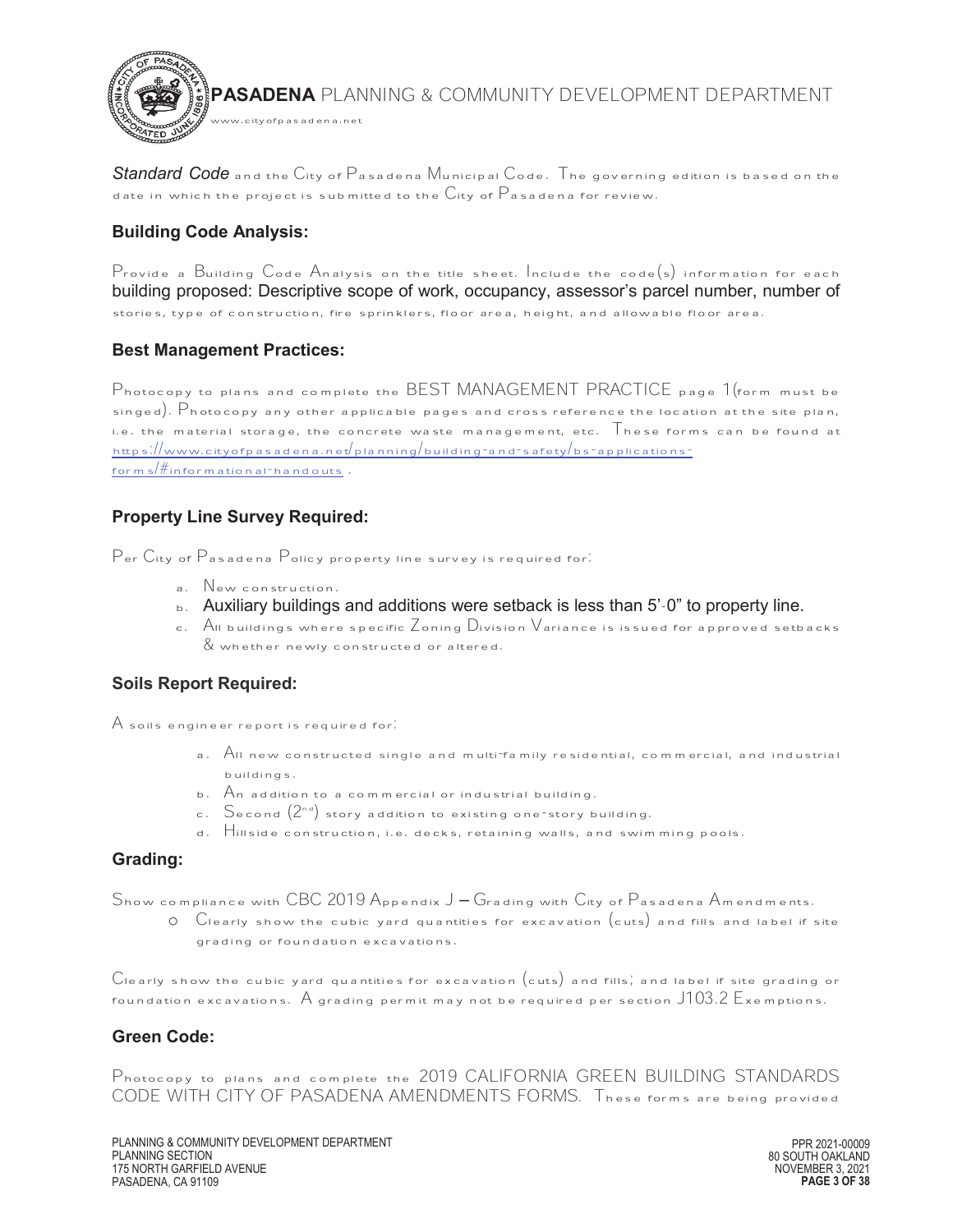

attach and can be found at https://www.cityofpasadena.net/planning/building-and-safety/bsapplications-forms/#informational-handouts.

 $F$  or new buildings  $10,000$  square feet and over, building commissioning shall be included in the design and construction processes of the building project.

For new projects with 10 or more parking spaces, provide the minimum EV Charging Spaces capable of supporting future Electrical Vehicle Supply Equipment.

#### **Low Impact Development (LID):**

Low Impact Development (LID) **may be** required for this project. Refer to the City of Pasadena link for further information on the requirements and submittal process:

https://www.cityofpasadena.net/wp-content/uploads/sites/30/Form-PC.pdf?v=1599178168233.

## **Means of Egress (Exiting):**

Show an exit plan that labels and clearly shows compliance with all required egress features such as, but not limited to, common path of travel, required number of exits, occupant load, required width, continuity, travel distance, etc. as applicable.

 $\mathsf{P}$ rimary accessible path of travel shall include a primary entrance to the building or facility, toilet and bathing facilities serving the area; drinking fountains serving the area; public telephones serving the area, and signs

Clearly label and identify on plans fire-resistive corridors, exit enclosures, exit passageways, horizontal exits, occupancy separation walls and floors, fire resistive shafts, and fire walls, along with their fire<sup>-</sup>resistive ratings as applicable.

#### **Fire and Smoke Protection Features:**

Show materials, systems and assemblies used for structural fire resistance and fire-resistancerated construction separation of adjacent spaces to safeguard against the spread of fire and smoke within a building and the spread of fire to or from buildings.

#### **Accessibility:**

Provide compliance with accessibility per CBC Chapter 11A and 11B accordingly.

 $\Gamma$  provide an analysis for the minimum required units and parking spaces. Label the accessible units/parking spaces.

Provide the minimum vertical clearance for VAN accessible to basement and garage per 11A and/or 11B accordingly.

#### **Required Plans and Permit(s):**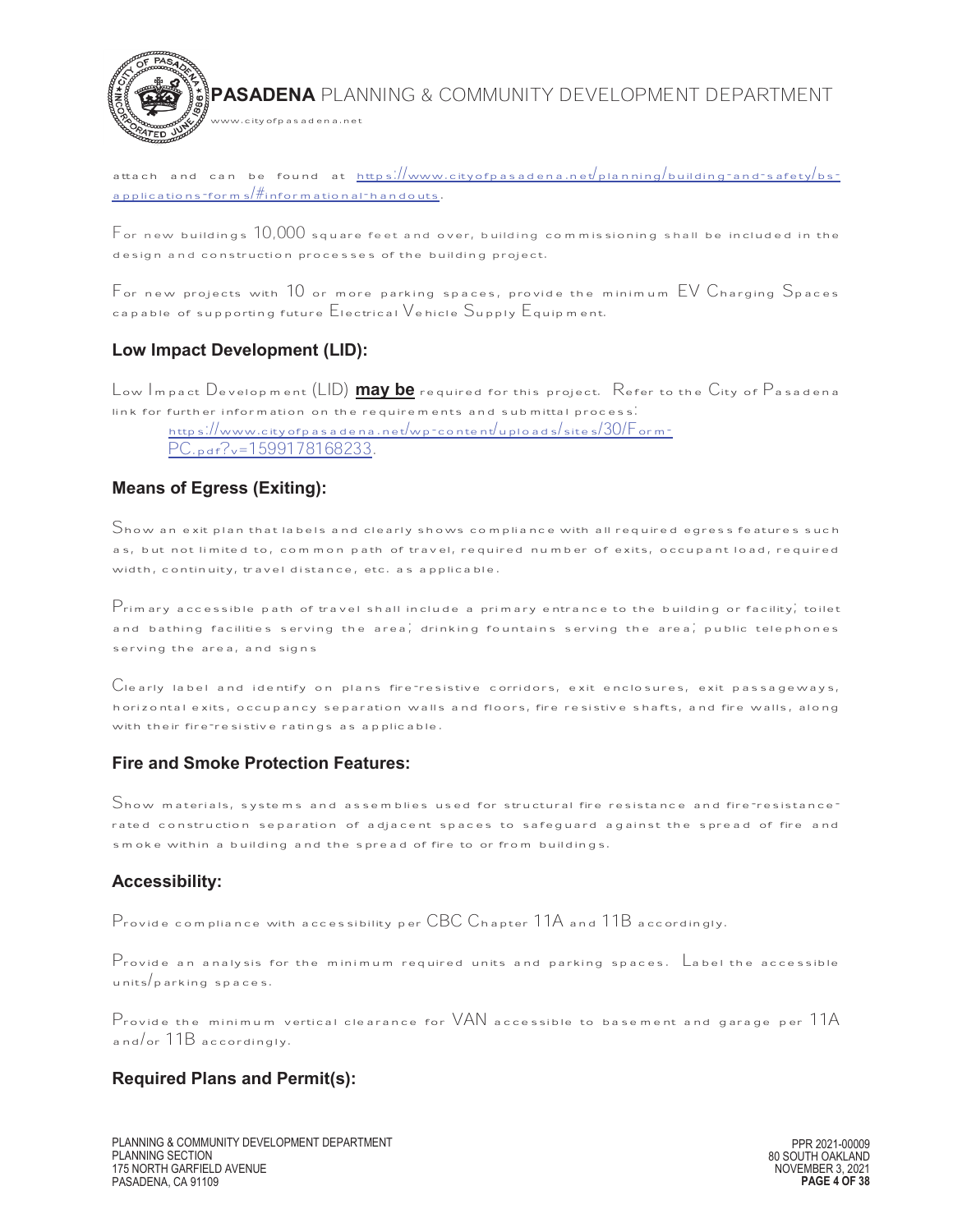

In addition to architectural plans, provide Structural, Shoring, Plumbing, Mechanical, Electrical plans, PV systems and grading plans as required. **No deferred submittal**.

Separate permits are required for the following: Mechanical, Electrical, Plumbing, Fire Sprinkler,  $\,$ Demolition, Block walls, others.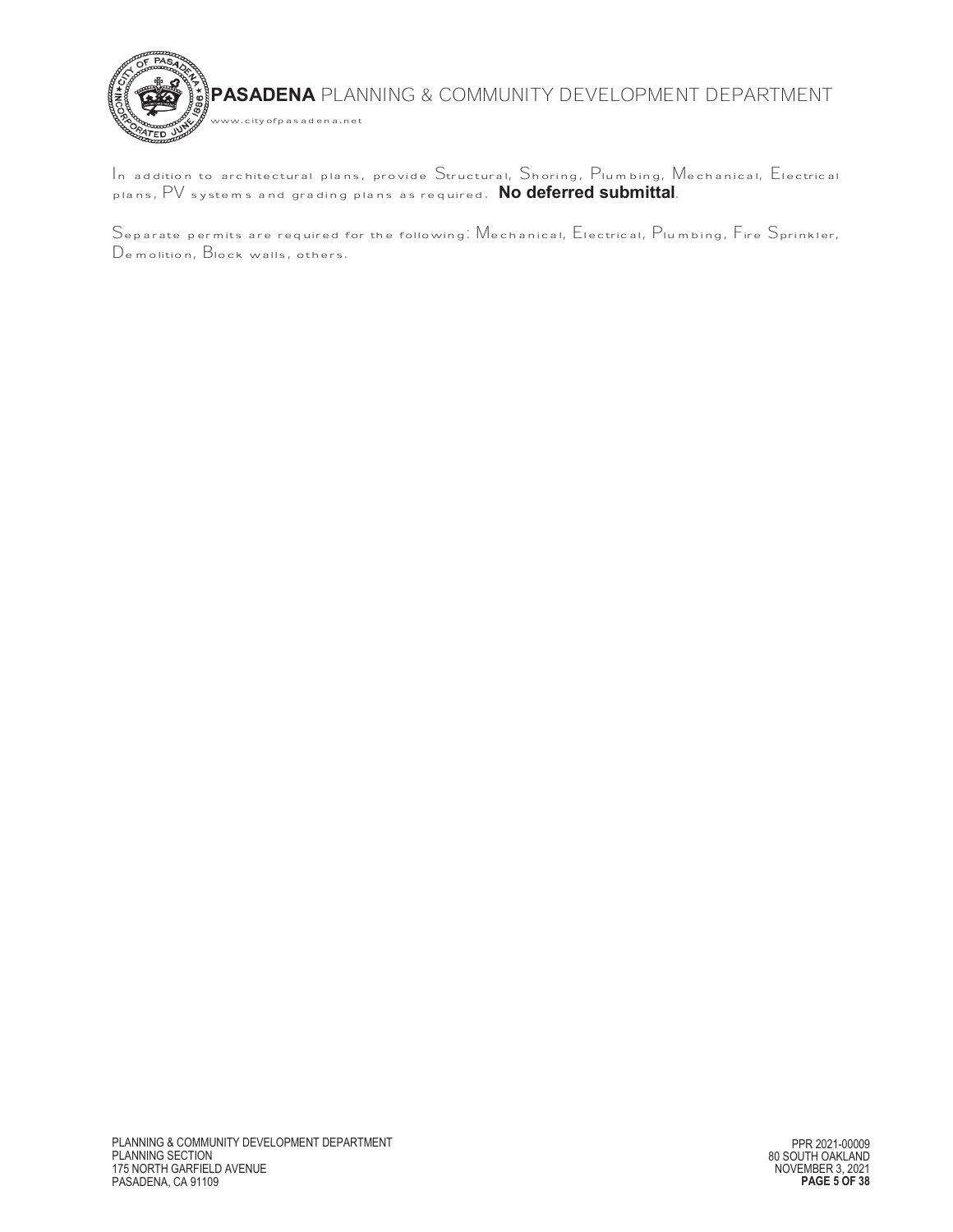

# **COMMUNITY PLANNING SECTION:** Plan Reviewer: Martin Potter

w.cityofpasadena.net

Phone: (626) 744-6710 Email: mpotter@cityofpasadena.net

# **General Plan Consistency:**

The General Plan Land Use designation is Medium Mixed-Use (0.0-2.25 FAR, 0-87 du/ac), which is intended to support the development of properties and or buildings with a mix of compatible uses. Mixed-use development projects containing housing shall incorporate amenities contributing to a quality living environment for residents including courtyards, recreation facilities, and similar elements. Where buildings face the street frontage, they shall be designed to enhance pedestrian activity with transparent facades for retail uses and distinctive entries for housing. Parking shall be located below or to the rear of the street.

The existing site is  $87,549$  square feet, the proposed project would split the site into two parcels and proposes to develop a residential care facility on approximately  $56,000$  square feet under a  $99$ -year ground lease. To the north is the existing First Church of Christ building as well as a twostory commercial building.  $\mathsf T$  othe west is a five-story commercial complex.  $\mathsf T$  othe east are oneto three story office buildings and surface parking lots.  $\overline{I}$  o the south are low-scale two story commercial structures and one two-story residential structure.

 $\rm B$ ased on the submitted plans, the project proposes the development of a new residential care facility (approximately 141 units) with 178 subterranean parking spaces. The project would reach a maximum height of  $65$  feet, with an average height of  $50$  feet. The units appear to not include cooking facilities, and therefore are not considered residential units for purposes of applying the residential development capacity limit for the  $\mathbb C$ entral  $\mathbb D$ istrict.

Based on the approximate size of the proposed parcel and the General Plan maximum intensity of 2.25 FAR, the site would support a project of approximately 126,000 square feet in size. The project plans show an approximately 208,291 square-foot building, with 122,181 square feet of above-grade construction and the remainder consisting of subterranean parking.  ${\top}$  herefore, the proposed project complies with the General Plan maximum, as subterranean parking is not counted towards the maximum floor area permitted by the General Plan. The proposed project would be oriented towards  $\mathsf{E}_\mathsf{I}$  Dorado Street, with a central driveway for drop-off access along  $\mathsf{E}_\mathsf{I}$ Dorado Street and subterranean parking access along South Oakland Avenue. A new curb cut and removal of an existing street tree is proposed in order to provide parking access. The project includes a centrally located patio and pool area, terraces on the second, third, fourth, and fifth floors, as well as a separate landscaped plaza to be shared with the existing First Church of Christ.

 $\Box$  Ine  $\Box$  Land  $\Box$  se  $\Box$  Lement of the  $\Box$  eneral  $\Box$  Plan provides the following policies that are relevant to the proposed project:

*Policy 2.11 Health Facilities. Accommodate a wide range of healthcare and mental health facilities that are transit-accessible and pedestrian friendly.* 

*Policy 4.11 Development that is Compatible. Require that development demonstrates a contextual relationship with neighboring structures and sites addressing such elements as building scale, massing, orientation, setbacks, buffering, the arrangement of shared and*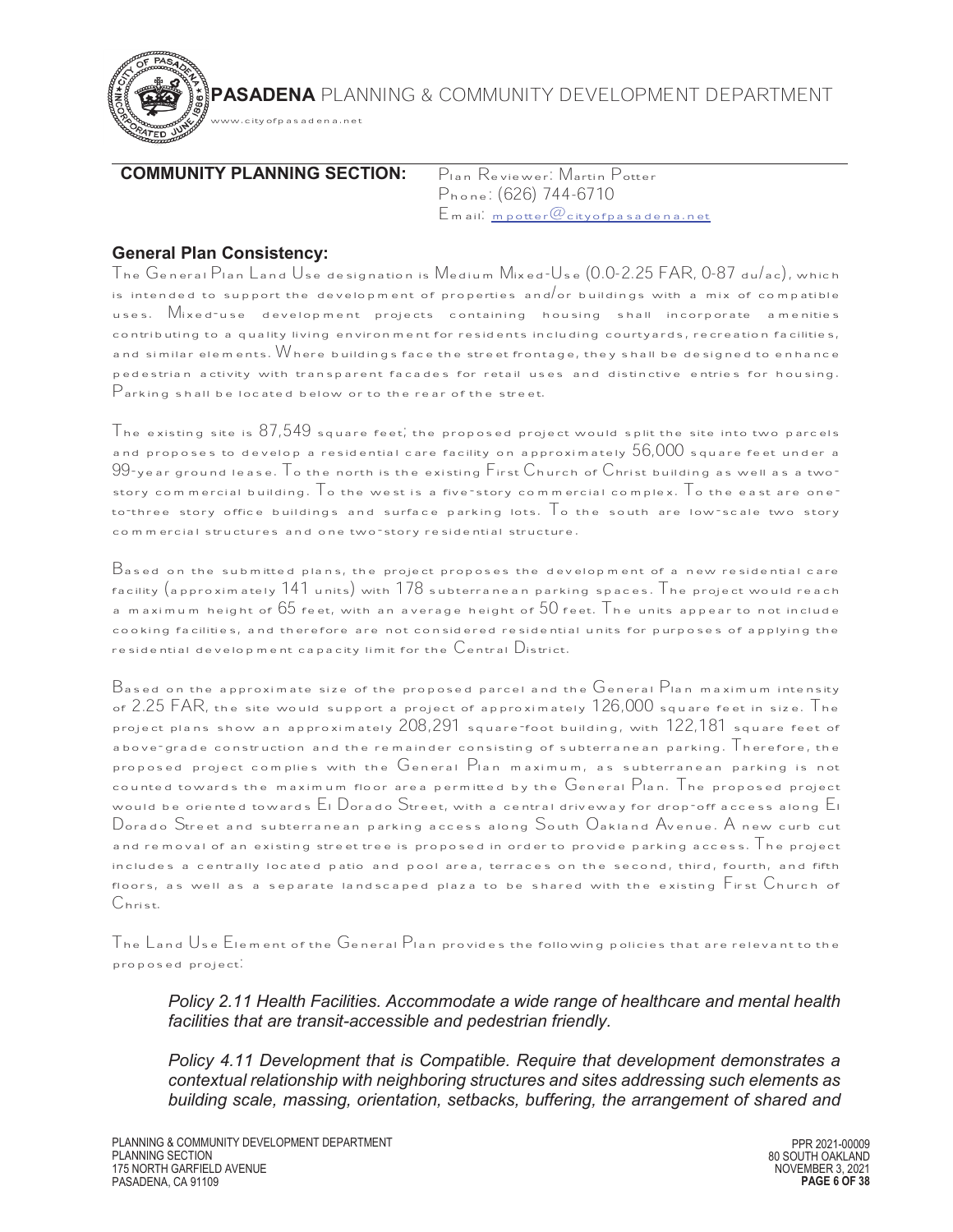*private open spaces, visibility, privacy, automobile and truck access, impacts of noise and lighting, landscape quality, infrastructure, and aesthetics.* 

www.cityofpasadena.net

*Policy 7.3 Compatibility. Require that new and adaptively re-used buildings are designed to respect and complement the defining built form, massing, scale, modulation, and architectural detailing of their contextual setting.* 

*Policy 23.1 Character and Design. Design and modulate buildings to avoid the sense of "blocky" and undifferentiated building mass, incorporate well-defined entries, and use building materials, colors, and architectural details complementing the neighborhood, while allowing flexibility for distinguished design solutions.* 

*Policy 23.2 Parking Areas and Garages. Minimize the visibility of parking areas and garages.* 

*Policy 23.3 Landscaped Setbacks and Walkways. Provide appropriate setbacks, consistent with the surrounding neighborhood, along the street frontage and where there are setbacks, ensure adequate landscaping is provided.* 

*Policy 23.6 Open Space Amenities. Require that open space is provided on-site, is accessible, and of sufficient size to be usable by residents, in common areas and/or with individual units pursuant to the Zoning Code.* 

 $\Box$  he proposed project would locate a residential care facility within a highly walkable and transitrich area of the City, consistent with Policy 2.11 above. The project additionally incorporates a subterranean garage with access from  $S$ outh  $O$ akland  $A$ venue, which helps to minimize visibility of parking areas per Policy 23.2. In order to ensure that the proposed project is complementary with surrounding structures, the applicant is encouraged to work with both  $Z$ oning and  $D$ esign  $\&$ Historic Preservation staff to incorporate appropriate massing, scale, modulation, architectural detailing, open space, and overall compatibility with the surrounding neighborhood.

The  $\rm G$ eneral  $\rm P$ lan additionally contains several policies related to sustainable building practices and landscaping that should be taken into consideration:

*Policy 10.4 Sustainable Building Practices. Foster sustainable building practices and processes specified by the City's Green Building Code by incorporating energy and water savings, toxic and solid waste reduction strategies into the building of new structures and remodeling of existing structures.* 

*Policy 10.7 Landscape. Encourage sustainable practices for landscape materials, landscape design, and land development.* 

#### **Specific Plan:**

The subject property is located within the Central District Specific Plan area, specifically within the Pasadena Playhouse Subdistrict (Playhouse South/Green Street Precinct). As such, consideration should be given to General Plan goals and policies pertaining to the  $\mathbb C$ entral  $\mathbb D$ istrict Specific Plan: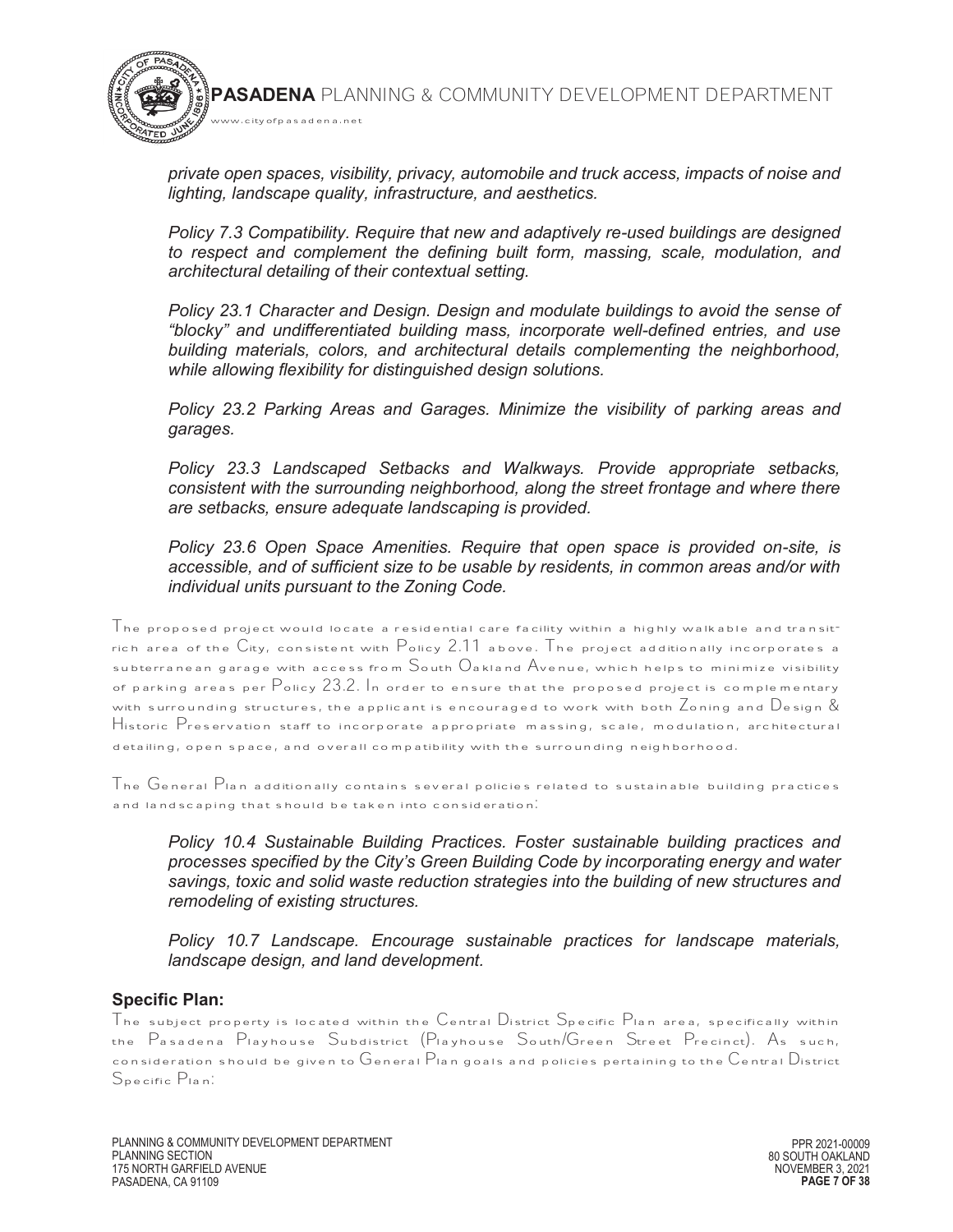*GOAL 31. Central District. The primary civic, business, financial, retail, entertainment, and cultural center of Pasadena with supporting housing enabling residents to live close and walk to these uses and access regional transit.*

*Policy 31.1 Focus Growth. Focus growth in the Central District into key sub-areas including the Pasadena Playhouse, Civic Center/Midtown, Lake, Northwest Gateway, and Walnut Districts, and in proximity to the three Metro Gold Line stations, to support economic vitality while preserving and complementing the historic core.* 

*Policy 31.2 Sub-District Identity. Enhance the distinctive, yet complementary nature of the Central District's sub-areas by recognizing and building on their unique attributes and features through signage, streetscape designs, design guidelines and encouraging new uses and infill development that fits with the vision of each sub-area.* 

*Policy 31.5 Transit Options. Increase the network of transit, walking, and bicycling opportunities between sub-areas within the Central District through expanded services, additional rights of way/pathways with corresponding signage.* 

*Policy 31.6 Connections to Other Community Places. Establish and maintain pedestrian walkways that provide access to the other Community Places and encourage people to move freely between each sub-area within the Central District through a unifying/connected network of public areas.* 

*Policy 31.9 Housing Choice. Provide a wide variety of housing options in the Central District in terms of the type, location, size and price.* 

*Policy 31.10 Building Orientation. Require businesses to be oriented primarily to pedestrian streets and urban spaces and secondarily to parking lots and to provide visibility and accessibility to customers arriving on foot, by bicycle, and by automobile.*

The proposed project would further the goals of the  $\mathbb C$ entral  $\mathbb D$ istrict  $\mathbb S$ pecific  $\mathbb P$ lan area by focusing growth in the Pasadena Playhouse area, locating a residential care facility within a highly walkable area of the  $C$ ity. The building would be oriented primarily towards  $E$ l Dorado street and create a more pedestrian friendly streetwall, however care should be given to the driveways along El Dorado street which interrupt the pedestrian experience. The project appears to include a centralized open space area with paseo access; the applicant is encouraged to expand the paseo network to allow for through-block pedestrian access, consistent with  $\mathsf{P}_\mathsf{olicy}$  31.6 above.

#### **Master Development Plan:**

The subject property is not located in a Master Plan area.

www.cityofpasadena.net

#### **Planned Development:**

The subject property is not located in a  $\mathsf{P}_\mathsf{I}$ anned  $\mathsf{D}_\mathsf{e}$ velopment area.

#### **Neighborhoods:**

 $\mathcal T$ he proposed project is located within the following neighborhood associations.

Council District 7 Councilmember Andy Wilson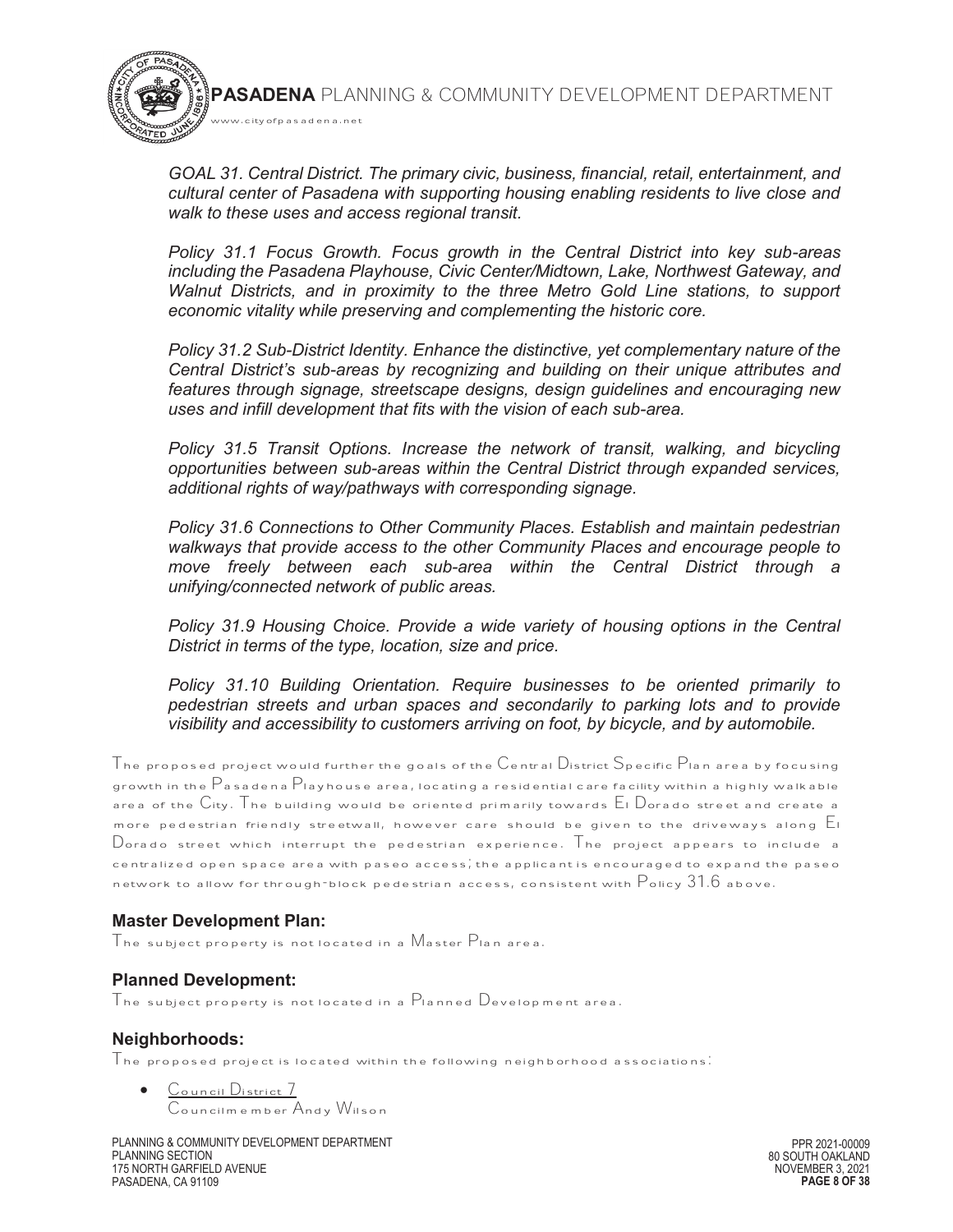**PASADENA** PLANNING & COMMUNITY DEVELOPMENT DEPARTMENT www.cityofpasadena.net

City Council Liaison: Pam Thyret

- Pasadena Neighborhood Coalition
- · Downtown Pasadena Neighborhood Association

## **Estimated Fees:**

There are no fees anticipated by  $\mathbb C$ ommunity  $\mathsf P$ lanning. Fees for environmental review would be determined at the time of application.

| <b>CULTURAL AFFAIRS DIVISION:</b> | Plan Reviewer: Corey Dunlap              |
|-----------------------------------|------------------------------------------|
|                                   | $E$ mail. cdunlap $@$ cityofpasadena.net |

 Based on the information provided in the Planning Division Master Application for PPR2021- 00002, the proposed project IS NOT SUBJECT to the City's Public Art Requirement for Private Development. Pasadena's Public Art Ordinance No. 6420 applies to

Either >>>> new construction or renovation of commercial, mixed-use, or multi-family residential developments in the Downtown, Old Pasadena or Northwest Program Areas (as well as industrial in the Northwest Program Area) with a total building valuation that exceeds \$500,000.

 $O_r$  >>>>> new construction of commercial, mixed-use, or industrial developments outside the Downtown, Old Pasadena or Northwest Program Areas that include 25,000 or more square feet of gross floor area.

 $\rm\,B$ ecause this development is designated as residential care facility, it is not subject to the  $\rm\,P$ ublic Art Requirement for Private Development.

Please contact the Public Art Curator, Corey Dunlap, with any questions regarding the Public Art Requirement.

| <b>PLANNING DIVISION -</b>       |
|----------------------------------|
| <b>CURRENT PLANNING SECTION:</b> |

Plan Reviewer: Alison Walker Phone: (626) 744-6742 Email: awalker@cityofpasadena.net

# **General Comments**

 $\mathsf T$ he information provided below is general due to the general content of the information submitted.  $\mathcal{I}_{\mathsf{A}}$  addition to the comments provided below, staff recommends the applicant thoroughly review each of the Zoning Code sections noted below.

Although plans are preliminary in nature, comments provided herein are intended to alert the applicant of applicable zoning standards. The applicant is required to demonstrate compliance with all applicable standards. Neither the predevelopment plan review nor information or pertinent policies provided by the City Departments shall be construed as a City recommendation for approval or disapproval of the application/project.

PLANNING & COMMUNITY DEVELOPMENT DEPARTMENT PLANNING SECTION 175 NORTH GARFIELD AVENUE PASADENA, CA 91109

PPR 2021-00009 80 SOUTH OAKLAND NOVEMBER 3, 2021 **PAGE 9 OF 38**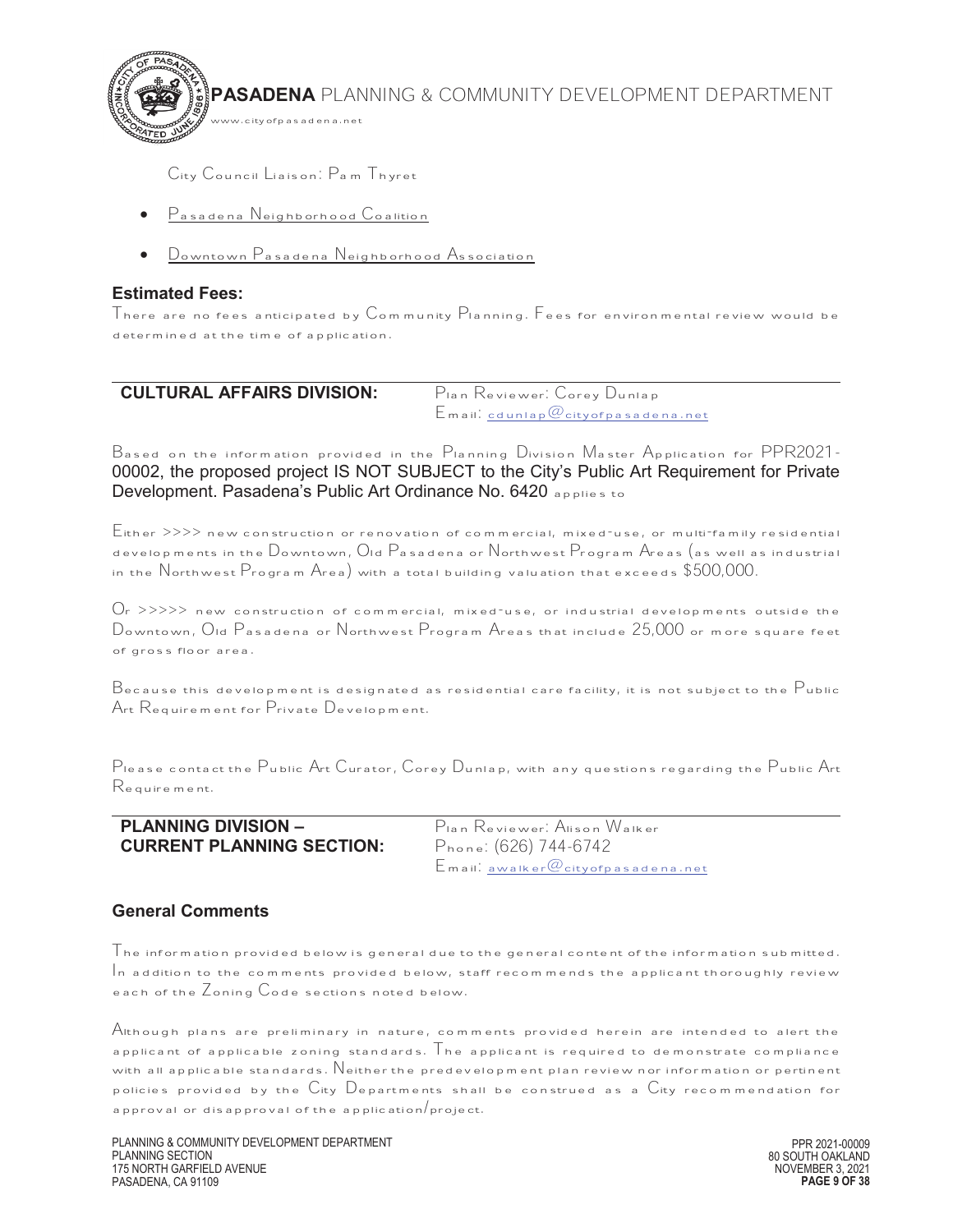

#### **Project Site**

www.cityofpasadena.net

The project site consists of one parcel,  $APN$   $5/34$ - $012$ - $006$ . The site maintains frontage along Green Street, South Oakland Avenue, South Madison, and El Dorado Street. The project includes a request to subdivide the lot into two parcels with parking for both sites located on the newly created lot where the Residential Care Facility with two-stories of subterranean parking is proposed to be constructed.

## **Lot Size**

The plans submitted indicate that the site measures  $58,818$  square feet in area, however according to the Los Angeles County Assessor's information, the existing total lot size is 87,549 square feet.

*It is unclear based on the information provided which parcels constitute the existing site and two proposed parcels. For future submittals, please provide a survey of the property with property lines dimensioned to clarify the existing and proposed lot sizes.* 

# **Zoning District**

The subject site is located within the CD-4 (Pasadena Playhouse, Central District Specific Plan) zoning district. Therefore, shall meet the requirements, including, but not limited to  $\mathbb{C}$ hapters  $17.30$ of the Zoning Code. This subdistrict is intended to provide for a vibrant mixed-use environment that encompasses cultural and arts activities, centered on Colorado Boulevard and the Pasadena Playhouse. Please refer to the Central District Specific Plan for concepts and quidelines applicable to this area of the  $C$ ity.

# **General Plan Designation (Land Use Diagram, Land Use Element)**

The site is designated Medium Mixed Use (0.0-2.25 FAR, 0-87 du/acre) in the Land Use Diagram of the General Plan. Refer to the Community Planning comments for additional information and the Land Use Element of the General Plan.

#### **Applicable Zoning Sections**

Staff advises that in addition to the comments below, the applicant should thoroughly review the Zoning Code, Municipal Code and each chapter/section specified.

- · Title 17 Zoning Code
- · Chapter 17.30 Central District Specific Plan
- · Chapter 17.40 General Property Development and Use Standards
- $C_{hapter}$  17.44 Landscaping
- Chapter 17.46 Parking and Loading
- Section 17.50.340 Transit-Oriented Development
- · Chapter 17.80 Glossary
- · Chapter 8.52 City Trees and Tree Protection Ordinance

# **Project Description**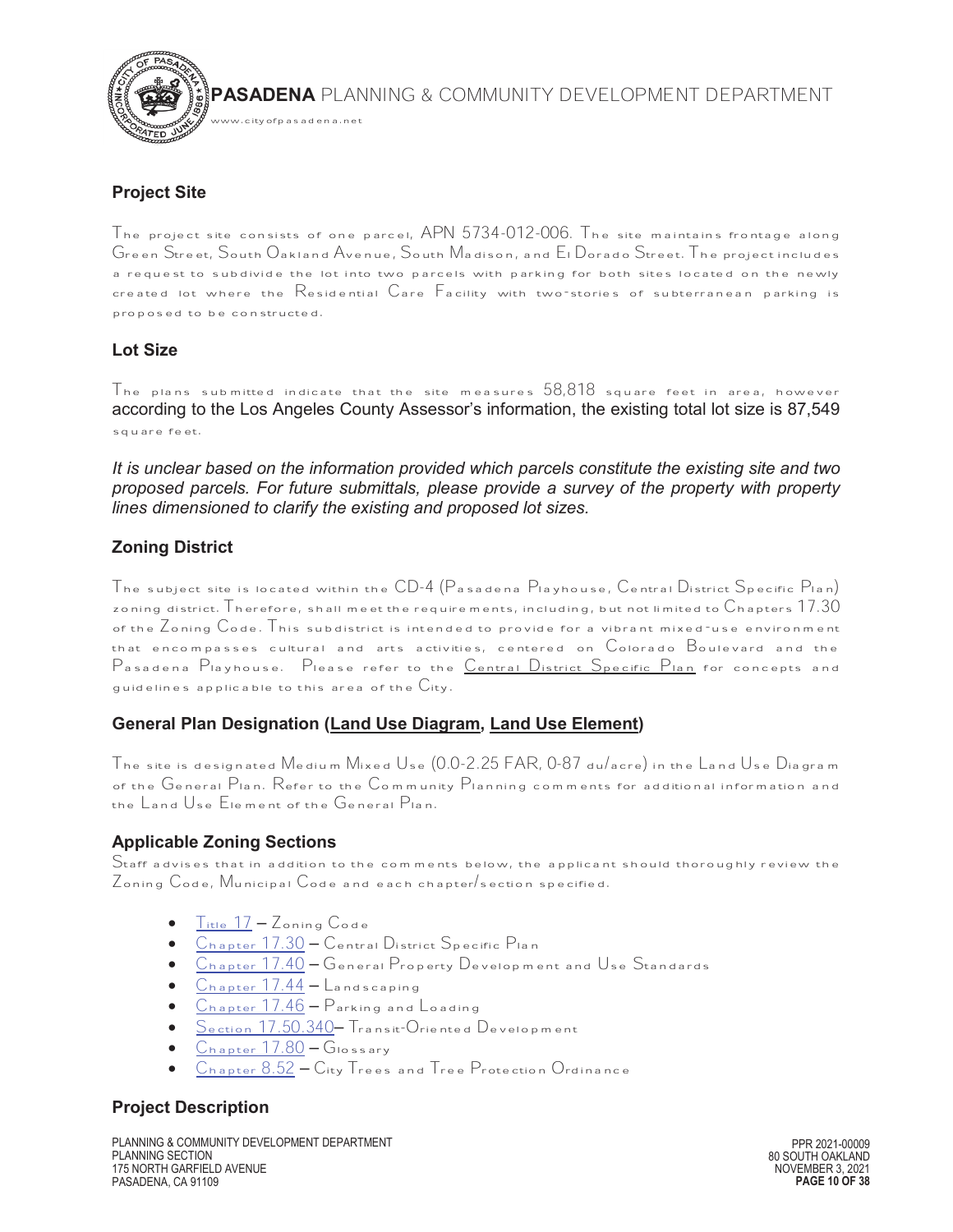

 The applicant requests to subdivide the existing  $8/549$  square-foot lot into two parcels.  $\Box$ n a newly created southern  $58,818$  square foot parcel, the project consists of the demolition of the existing surface parking lot which presently serves the church and reading room and the construction of a new  $117,326$  square-foot, five-story Residential Care, General facility building with two levels of subterranean parking. According to the plans, the subterranean parking would be  $83,714$  square feet in area and provide  $178$  parking spaces to serve the existing church and reading room use on the new northern parcel and the new  ${\rm Re} \sinh \theta$  are,  ${\rm General}$  facility use.

*Please be aware that the floor area provided on the supplemental environmental application identifies that the Residential Care, General facility would be 122,332 square feet in area and the subterranean parking would be 85,393 square feet in area. The floor area proposed on the application would exceed the maximum 2.0 floor area ratio. For future submittal, please ensure that the application and plans are consistent.* 

#### **Central District Specific Plan – General Development Standards (PMC § §17.30.040)**

The proposed Residential Care Facility, General is subject to the development standards provided in Sections 17.30.040; in addition to all other applicable standards in Article 4 (Site Planning and General Development Standards) and Section 17.50.340 (Transit-Oriented Developments).

Nonresidential projects shall comply with the following:

# **Density (Figure 3-6, 17.30.040)**

 ${\mathsf R}$ esidential uses are subject to the maximum residential density requirements.  ${\mathsf S}$ hould the density requirements apply, the project site is limited to a maximum of  $60$  units per acre. If a street dedication is required, density shall be calculated using the size of the lot prior to the street dedication.  $A$  maximum of  $81$  residential units would be allowed at the project site with the  $58.818$ square foot lot area.

*As presently proposed, the individual units do not include cooking facilities and are not considered residential units, and therefore are not subject to the density requirements. Residential Care Facility, General is considered a "Public and Semi-Public Use" in the Zoning Code Glossary.*

#### **Setbacks (Figure 3-7, PMC §17.30.040, §17.40.160)**:

The Zoning Code Glossary defines a setback as "The distance by which a structure, parking area or other development feature must be separated from a lot line, easement, other structure or development features. If a street dedication is required, then the **setback requirement shall be measured from the revised property line after the dedication."**

 ${\mathsf T}$ he setbacks for the project site where the proposed development is proposed is as follows.

- · Oakland, El Dorado and Madison: Setback Type 3 Minimum ten-foot setback required
- · Interior Side (Northern property line after subdivision): None required.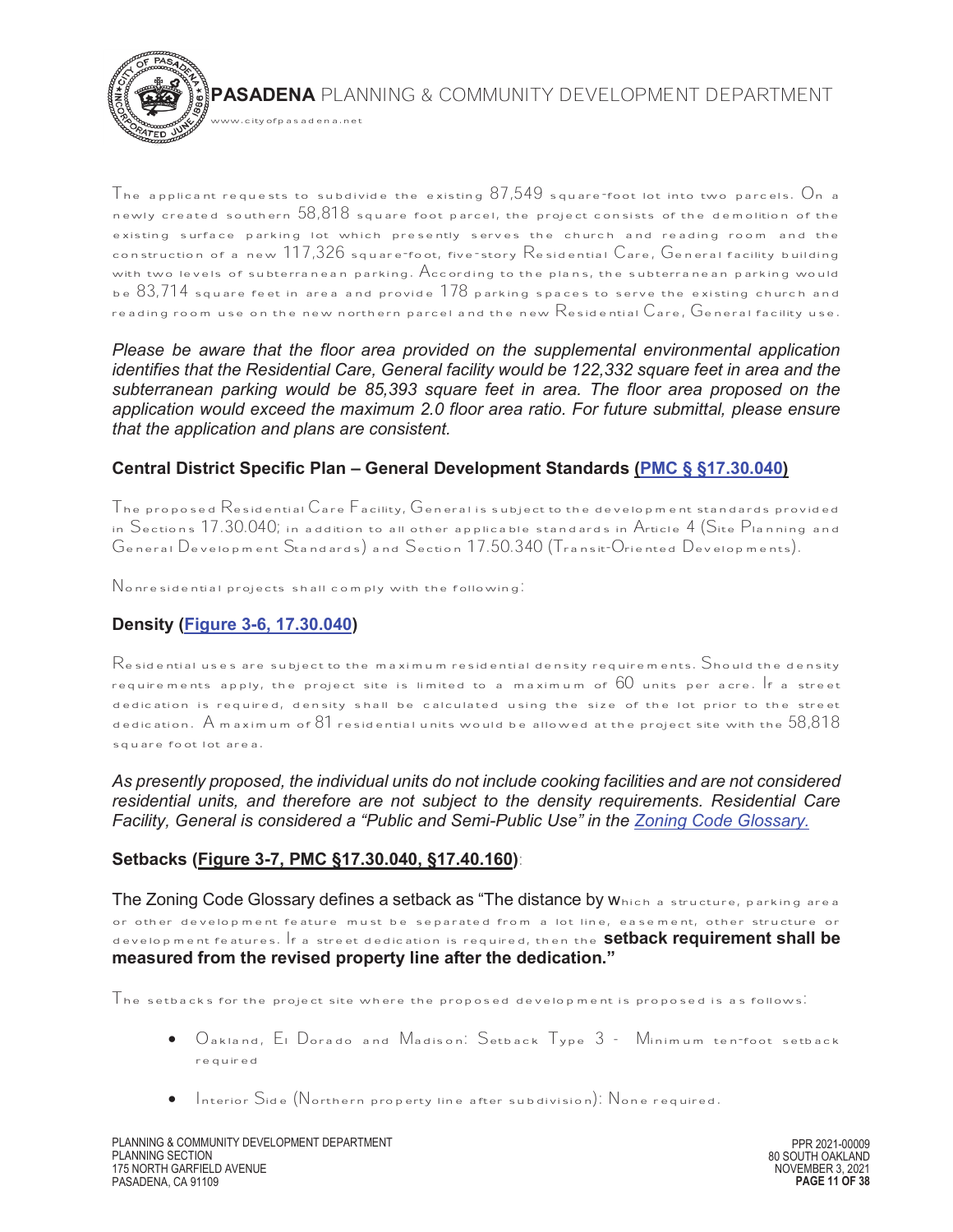

#### See also Section 17.40.160 for setback measurement, allowed projections into setbacks, and exceptions to setbacks.

*Should land be dedicated to the City for sidewalk or landscape area, as identified in the Department of Transportation and Public Works comments provided on page 23 and 29, respectively, the setbacks shall be measured from the revised property line after the land dedication.* 

*The plans provided demonstrate a minimum 10-foot setback from the street frontages.* 

## **Height limit (Figure 3-8, PMC §17.30.030, §17.30.050.B, §17.40.060)**

The maximum height shall be 50' with the maximum building height utilizing height averaging being 65'. The additional height allowed by 17.30.050.B through height averaging shall require Design Commission approval.

*Please see Section 17.30.050.B for more information regarding the height averaging review process.* 

*The narrative on the plans provided indicate the proposed building height would be a maximum of 65'-0", with an average height of 50'-0". The elevation and section plans do not provide the height as measured to the top of the parapet, and the existing grade is not explicitly labeled as such. The maximum allowable height of a structure is measured from the lowest elevation of the existing grade at an exterior wall of the structure to the highest point of the structure. The highest point of the structure is considered its highest ridge or parapet.* 

*For future submittals, please call-out the "existing grade" on the elevation and section plans, and show the proposed height as measured from the lowest elevation of the existing grade at an exterior wall of the structure to the top of the parapet.* 

# **Height – ground floor (Table 3-2, PMC §17.30.040)**

 $\top$ he minimum height of the ground floor of all non-residential buildings (including mixed use projects) shall be  $15$  ft. This height shall be measured from the floor of the first story to the floor of the second story. If there is no second story, the height shall be measured to the top of the roof.

*The elevations demonstrate that the maximum height of the ground floor will be 15 feet, and appears to comply.* 

# **Floor Area Ratio (Figure 3-9, PMC §17.30.030, Chapter 17.80)**

The maximum Floor Area Ratio for the project site is 2.00.

The Zoning Code Glossary definition of Floor Area Ratio is "The numerical value obtained by dividing the aboveground gross floor area of a building or buildings located on a lot by the total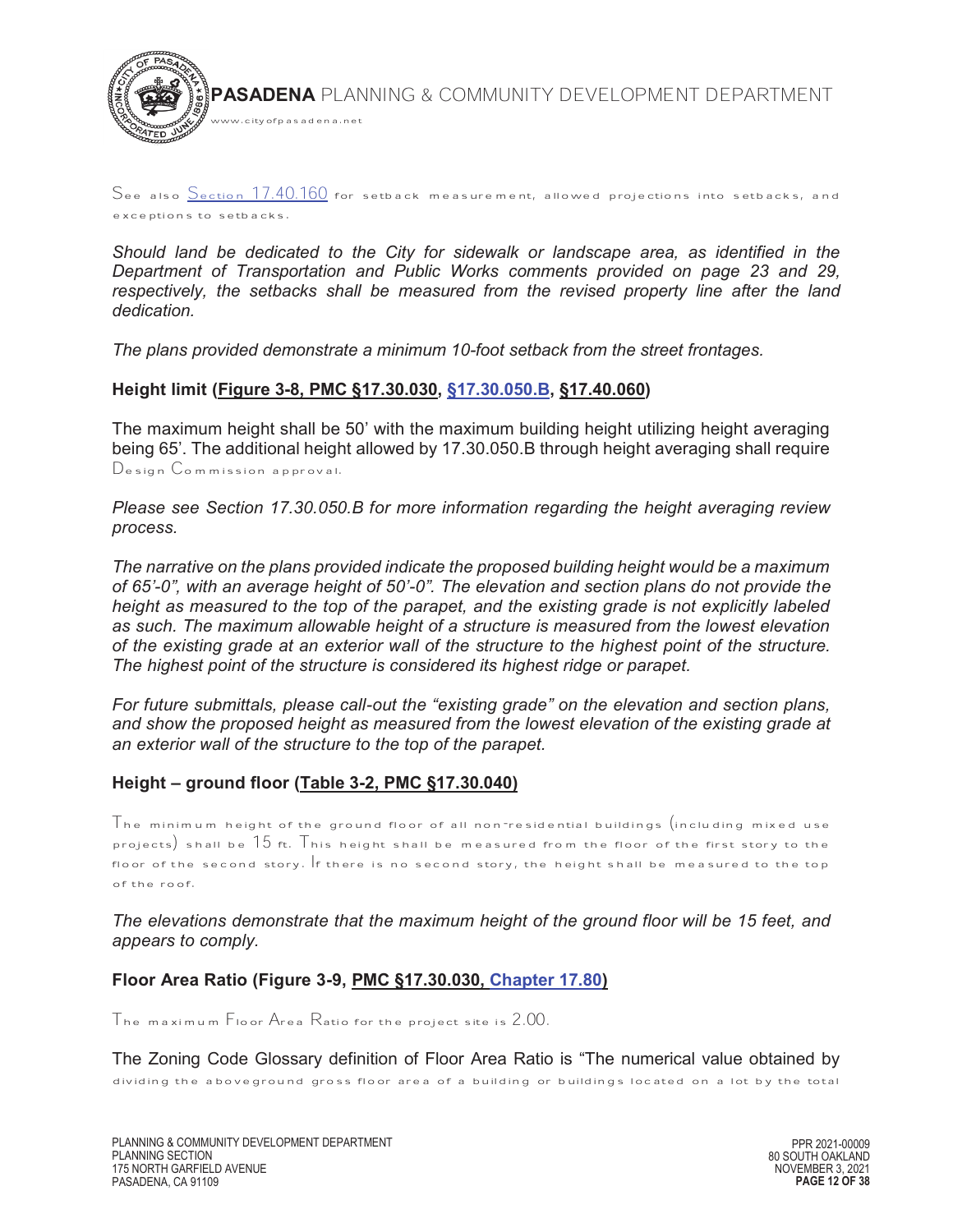

area of the lot. If a street dedication is required, the calculation shall be based on the total area of the lot before the street dedication."

*Should land be dedicated to the City for sidewalk or landscape area, as identified in the Department of Transportation and Public Works comments provided on page 23 and 29,*  respectively, the Floor Area Ratio shall be calculated based on the total area of the lot prior to the *land dedication.* 

In addition, please be aware that the "Gross Floor Area" is defined as "the total enclosed area of all floors of a building measured to the inside face of the exterior walls including halls, stairways, elevator shafts at each floor level, service and mechanical equipment rooms and basement or attic areas having a height of more than seven feet, but excluding area used exclusively for vehicle parking or loading."

*Based on the FAR Tabulation provided in the plan set, it appears that there are some areas (not shaded in blue) that are not included in the Floor Area calculations. In future submittals, please clarify what these areas are and include in the Floor Area calculation if included in the definition stated in the Glossary* Chapter 17.80 *of the Zoning Code.* 

*In future submittals, please provide the lot area for each of the two proposed parcels on the Supplemental Environmental Application. It is unclear what the lot and structure sizes are for the proposed northern parcel, which includes the church and reading room. Through the Tentative Parcel Map process, Staff will review the proposed parcel split in accordance with the findings of 16.20.170 and determine if the existing and proposed development on each newly created parcel meet the requirements of the specific plan area, CD-4.* 

#### **Outdoor Lighting (PMC §17.40.080)**

 $\mathsf E$ xterior lighting on private property shall comply with the requirements of this  $\mathsf S$ ection.  $\mathsf R$ efer to requirements for any exterior lighting proposed.

*In future submittals, plans should provide a level of detail that demonstrates compliance with these standards, where applicable. This may include the provision of a photometric survey.* 

#### **Reflective Surfaces (PMC §17.40.110)**

 $\mathsf F$  or new structures, mirror or highly reflective glass shall not cover more than  $20$  percent of a structure s surface visible from a street.

*Plans should provide a level of detail that demonstrates compliance with these standards, where applicable.*

#### **Refuse Storage (PMC §17.40.120)**

The site is subject to requirements specific to location, trash and recycling area, enclosure materials, minimum height and clearance, doors, maneuvering space, pavement, accessibility for refuse storage are discussed in the  $Z$ oning  $\mathbb{C}$ ode.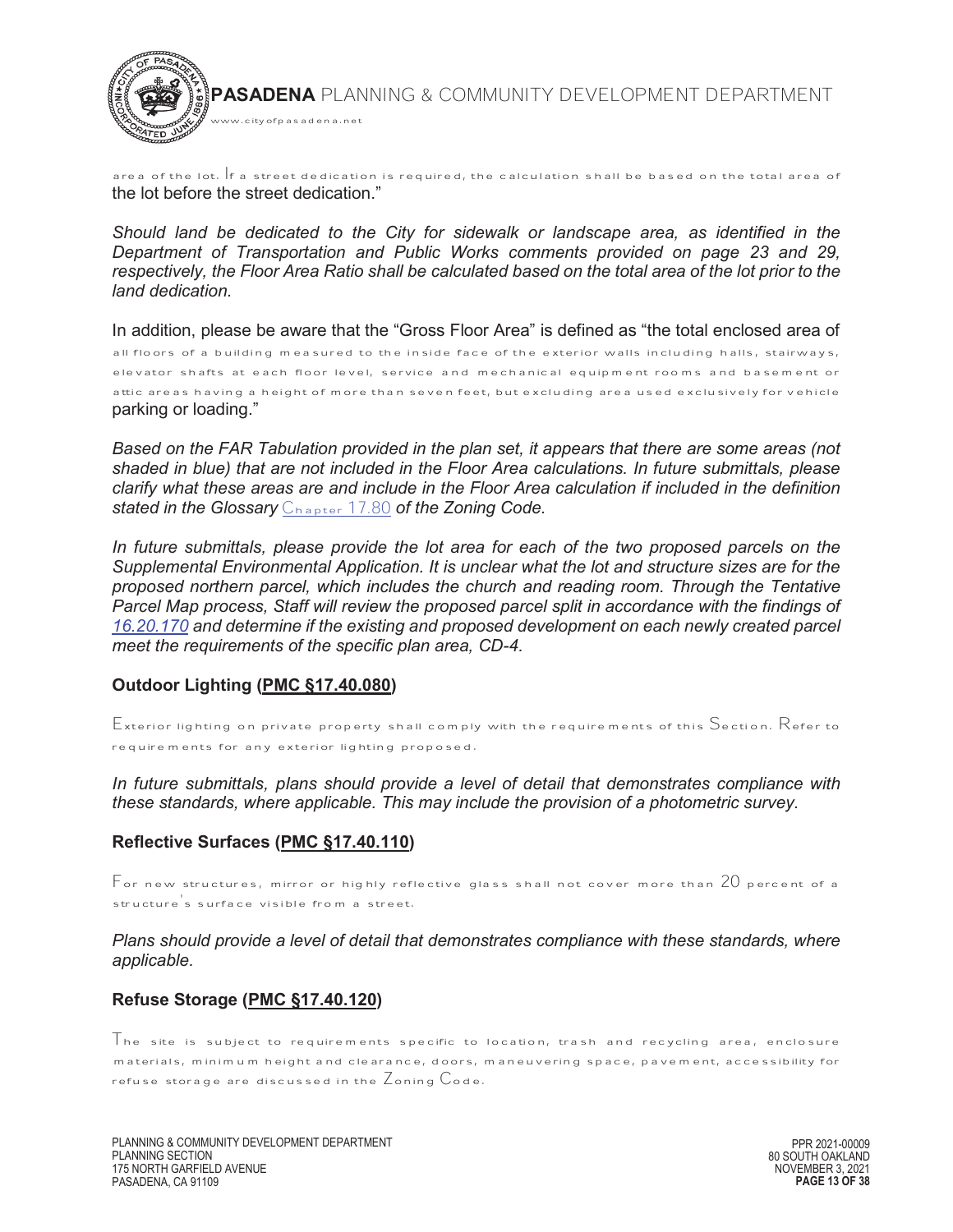

*The plans indicate a proposed location of the required refuse storage facilities on the Ground Floor Plan. However, the plans do not provide a level of detail to determine compliance. For future submittals, please provide information to show compliance with the requirements in Section 17.40.120, as referenced above.* 

# **Screening (PMC §17.40.150)**

All new exterior mechanical equipment, except solar collectors, shall be screened or located out of view from public rights-of-way. At a minimum, screening materials shall have evenly distributed openings or perforations not exceeding  $50$  percent of surface area and shall effectively screen mechanical equipment. In addition, aboveground utility meters shall not be located between the building occupancy and a street property line.  $R$ efer to Section  $17.40.150$ for additional requirements.

#### *Plans should provide a level of detail that demonstrates compliance with these standards, where applicable. This may include the provision of a line of sight exhibit.*

## **Fences and Walls (PMC §17.40.180.B.4)**

The maximum height of a wall or fence within the commercial and industrial zoning districts, including the  $CD$ , shall be as follows. The maximum height of a wall or fence shall be eight feet. $(b)$ The height of the wall or fence shall step down to four feet when located within five feet of the street property line(s). Please refer to Section 17.40.180 for additional fence and wall requirements.

*According to the plans submitted, it appears that the only on-site fencing proposed is located in the interior of the lot by the swimming pool and Residential Care Facility patio/landscaped area, although the heights of this fence is not identified. Please include the necessary details and dimensions in future submittals in order to determine compliance with applicable standards.*

#### **Underground Utilities (PMC §17.40.190)**

 $\top$ he project shall provide for the undergrounding of all utility facilities  $({\rm e.g.},$  cable television, data network, electrical, telephone, and similar distribution lines providing direct service to the site) within the site in compliance with the requirements of this Section.

*Plans should provide a level of detail that demonstrates compliance with these standards, where applicable.*

#### **Landscaping (PMC §17.44)**

All projects shall provide and maintain landscaping in compliance with the provisions of this Chapter.

*A preliminary landscape plan shall be submitted as part of an application for any necessary land use entitlement. The preliminary landscape plan shall meet the purpose of this Chapter by exhibiting a design layout that demonstrates the desired landscaping program in terms of function, location, size/scale, theme, and similar attributes. Preliminary landscape plans shall be*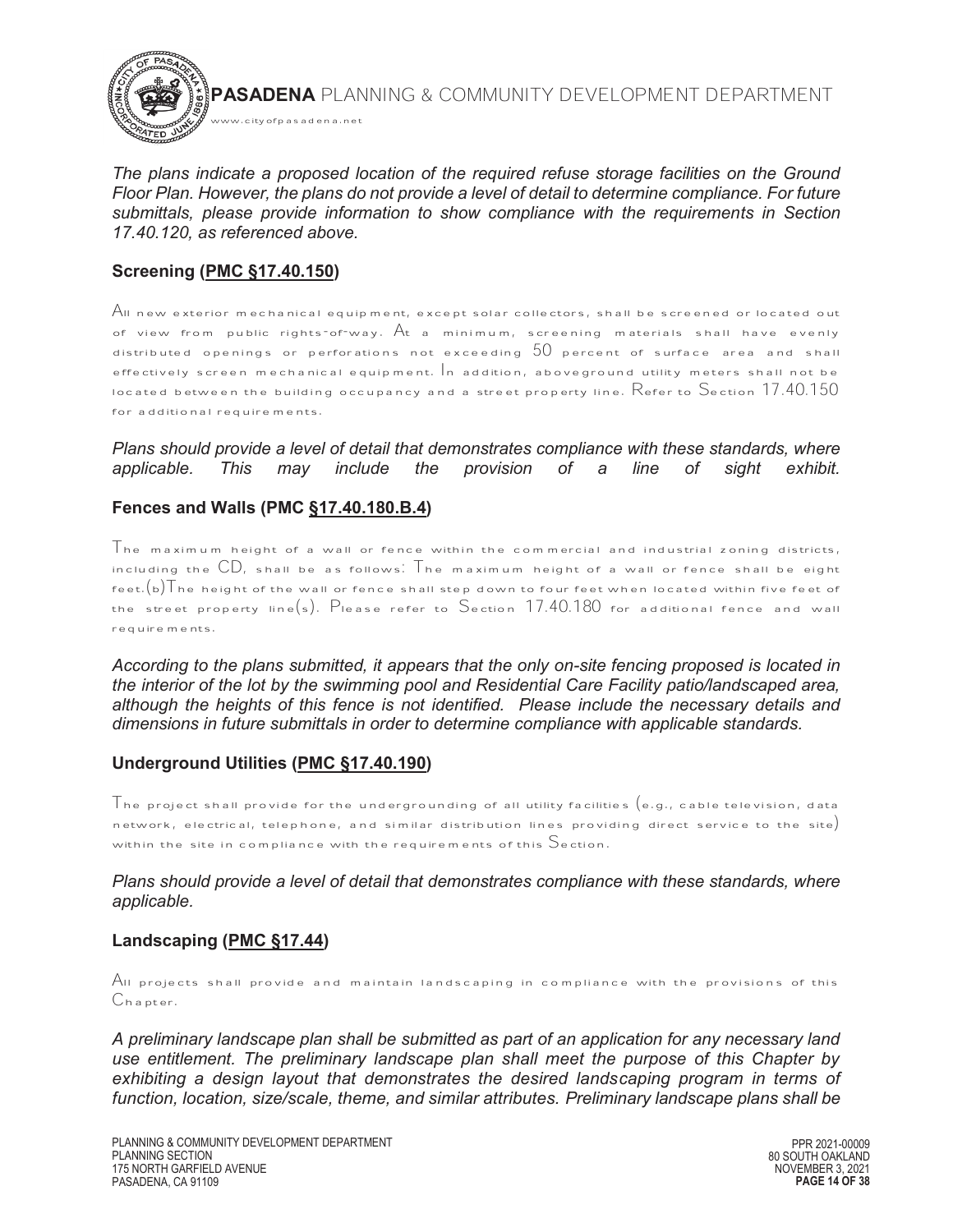*prepared by a California-registered landscape architect, or the architect that designed the on-site structures and improvements. At a minimum, landscape plans shall include plant names, quantities, sizes, irrigation systems, and plans for tree retention and removal. Landscaping shall*  be a combination of trees, shrubs, groundcover and turf. All areas not devoted to building *coverage, walkways, or driveways shall be landscaped. Refer to the Chapter for additional requirements.* 

*Please note, new construction projects with 500 square feet or more of landscaped area will be subject to compliance with the State Model Water Efficient Landscape Ordinance (MWELO). Additional information regarding compliance is available on the City's website, www.cityofpasadena.net/planning/water-efficient-landscape-ordinance/.* 

## **Tree Retention, Removal and Protection (PMC §17.44.090, 17.44.100, 8.52)**

www.cityofpasadena.net

Where healthy trees exist on site, maximum effort shall be given for their retention.  $\overline{\mathrm{A}}$ ll existing trees shall be protected during construction in compliance with the City Tree Protection  $O$ rdinance. This includes public/street trees located in the public right-of-way. The City's Tree Protection Ordinance includes a list of protected native and specimen species. Removal of protected species and/or mature trees are subject to the approval or a tree removal permit. Mature trees are an otherwise non-protected tree with a diameter-at-breast-height  $(DBH)$  of  $19$  inches or **greater (≥ 19). A t**ree removal permit is a discretionary application required of each protected tree planned for removal. Tree removal permits would be reviewed concurrent with any zoning entitlements, or where none were proposed, concurrent with the design review process.

In addition, street trees shall not be removed without first obtaining permission from the  $D_{\text{e}}$  partment of Public Works. The City's Tree Protection Ordinance prohibits the applicant from pruning, injuring or removing a public tree located anywhere in the city unless expressly exempted. When removal is absolutely necessary, trees shall be replaced in a manner consistent with the prevailing pattern on the street, as determined by the  $\mathbb D$ epartment of  $\mathsf P$ ublic  $\mathsf W$ orks.  $\mathsf R$ efer to comments from the Public Works Department.

 $\top$ o demonstrate tree protection (on–site, off-site, street trees), the applicant shall provide a tree protection plan as part of any land use entitlement. The  $C$ ity requires that protected trees be preserved through a tree protection plan that adheres to tree protection guidelines  $\big($  available upon request). In general, the root protection zone defines the area of protection. The Tree Protection  $Z$ one  $(\mathsf{TPZ})$  shall be established to the extent of the trees dripline plus four radial feet. The root protection zone is defined as the area within a circle with a radius equal to the greatest distance from the trunk to any overhanging foliage in the canopy. Alternative protection may be acceptable where provided by a Certified Arborist. Plans should provide a level of detail that demonstrates compliance with these standards where applicable  $(e.g.$  tree protection plan).

*Although there are trees on and around the site, a tree inventory was not provided with the application, therefore staff cannot determine whether any of the existing trees qualify for protection or require a Tree Removal Permit. Please submit the necessary tree information in all future submittals.* 

 **Basic Requirements for Off-Street Parking and Loading – Location and Ownership (§17.46.020)**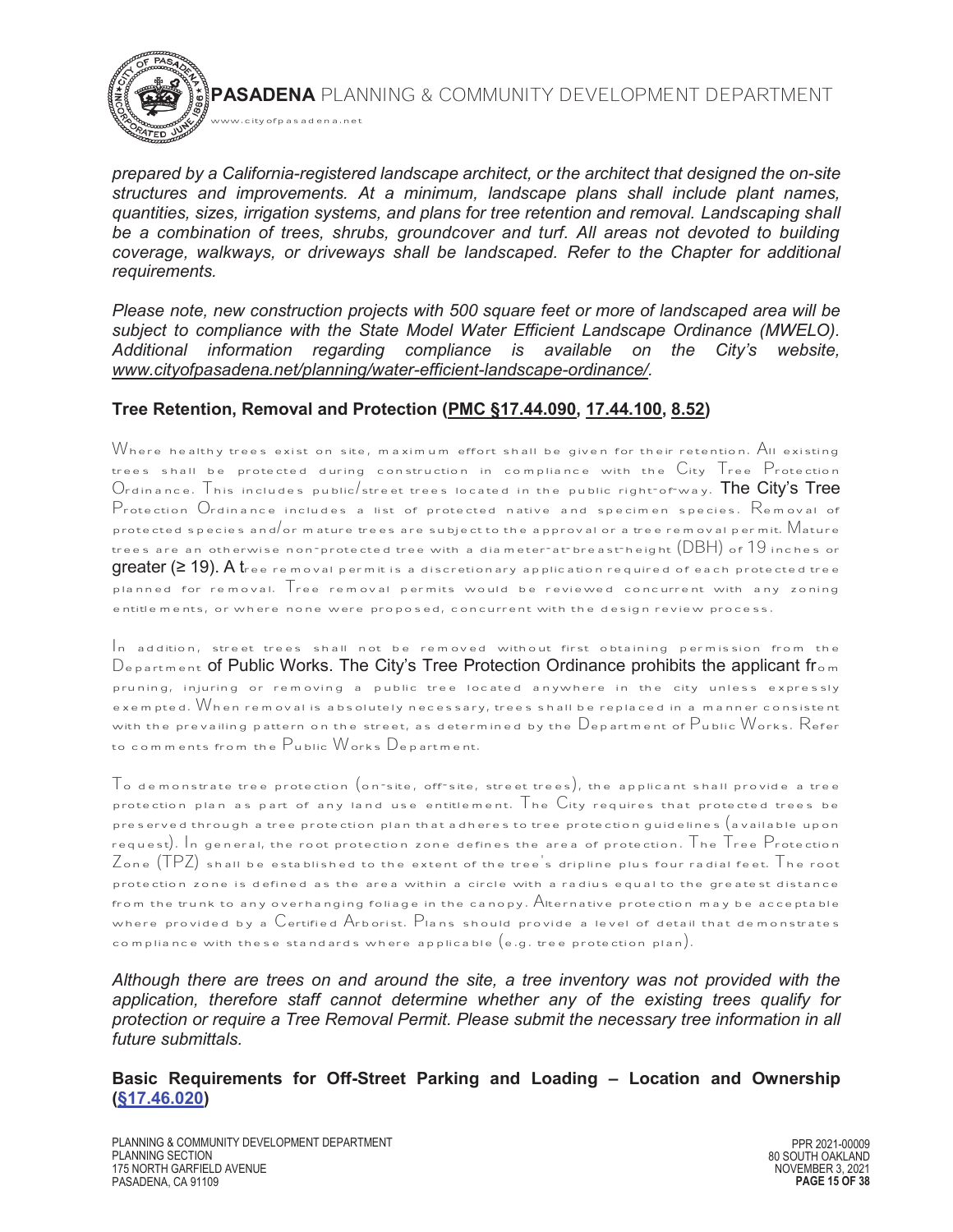

  $\mathsf R$ equired nonresidential parking may be located off-site from the use which it serves, subject to the approval of the Zoning Administrator of a lease agreement providing that the off-site parking shall be available when the use commences and continuing so long as the use is in effect.  $\mathsf A$ Certificate of Occupancy for the use shall not be issued until the lease has been recorded with the County Recorder and a copy filed with the Zoning Administrator.

#### *A lease agreement for off-site parking may be required for this project. See discussion under "Number of Off-Street Parking Spaces Required" for more detail.*

# **Number of Off-Street Parking Spaces Required (PMC §17.46.040, Table 4-6)**

 $T$ able  $4$ - $6$  identifies the minimum number of required parking spaces by land use category, including residential and non-residential uses.

Residential Care Facility, General: The minimum parking requirement for a Residential Care Facility, General is as specified by Conditional Use Permit. With the Conditional Use Permit application, the applicant shall provide a parking study to demonstrate the anticipated parking demand of the use. Staff will analyze the parking demand and provide a recommendation to the Review Authority (Hearing Officer) for review as part of the Conditional Use Permit decision.

## *As part of the Conditional Use Permit submittal, provide a parking demand study which identifies the parking need for the Residential Care Facility, General use.*

Existing Church and Reading Room Uses:

The existing number of parking spaces for the existing church and reading room is  $123$  spaces.

Under the current Zoning Code, the required parking for a Religious Facility is  $1$  space per  $8$  fixed seats, or  $14$  spaces per  $1,000$  sq. ft. of seating area if there are no fixed seats. The total required spaces is further reduced due to the location of the site within the  $\mathbb C$ entral District Transit-Oriented Area (PMC §17.50.340.D.b.2), the minimum number of required offstreet parking spaces shall be reduced by 10 percent, with an optional **reduction up to 20 percent**. The 10 percent reduction shall be the maximum allowed number of parking spaces.

In future submittals, please identify the Code required parking for the church and reading room. *The replacement parking required is the existing 123 spaces or the Code required quantity, whichever is less.* 

*As proposed, the project provides 178 parking spaces. If the parking study indicates that the parking demand for the Residential Care Facility, General and the required parking for the church and reading room are less than or equal to the provided parking, then a Covenant would be*  required for off-site parking. The covenant shall be recorded to tie the lot providing the parking *use to the lot for the church and reading room.* 

*If the parking demand and church and reading room parking requirements identifies are greater than 180 parking spaces, then a Minor Conditional Use Permit for shared parking would be*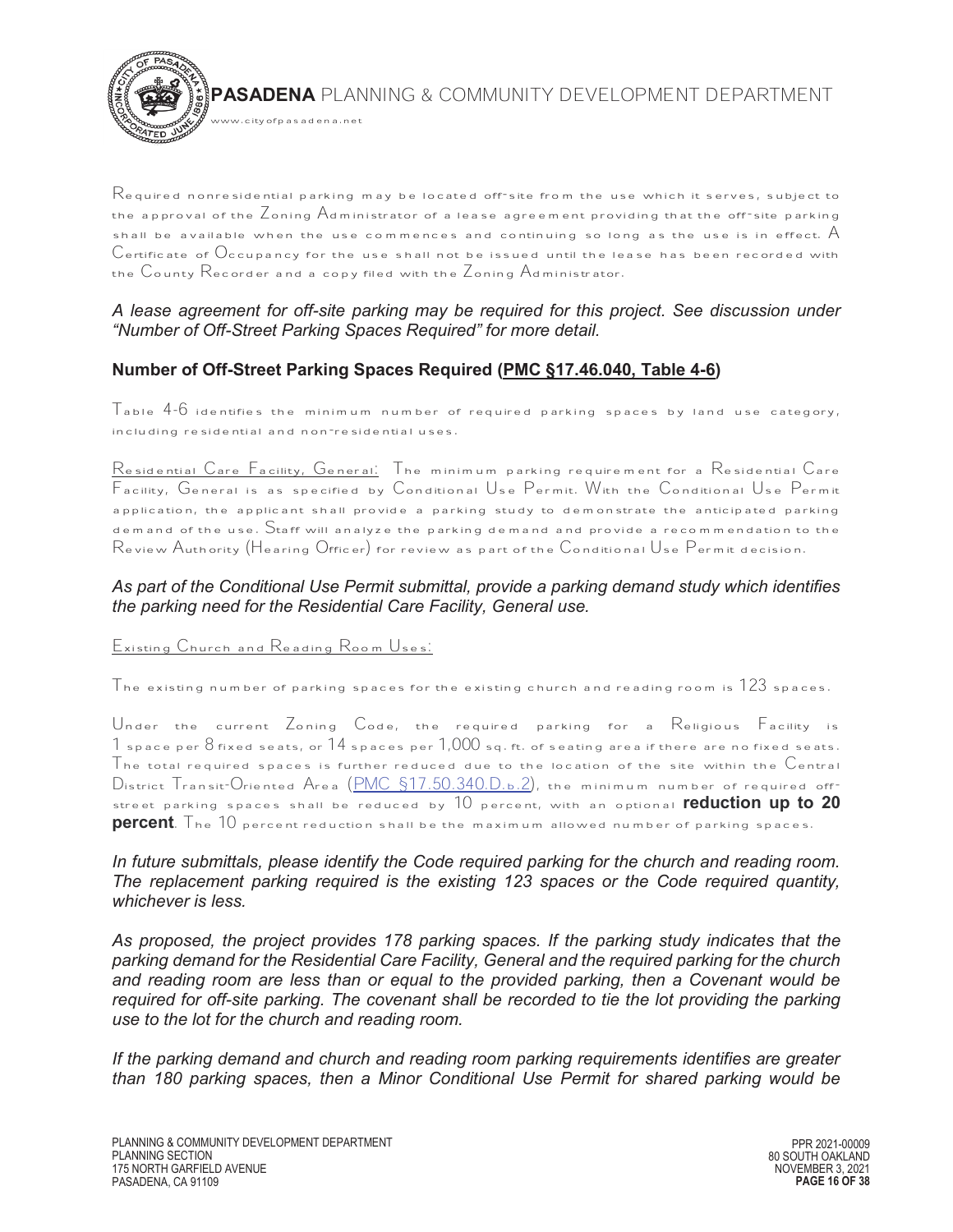

*required, pursuant to §17.46.050. If applicable, provide the submittal requirements for the MCUP with the submittal for the Conditional Use Permit for the use.* 

# **Compact Parking Spaces Prohibited (PMC §17.46.090)**

 $\mathcal C$ ompact parking spaces shall not be allowed anywhere in the  $\mathcal C$ ity.

*It does not appear that compact spaces are proposed, but the dimensions are not shown on the plans to confirm. Please keep this prohibition in mind as the projects progresses through the applicable entitlement and building permit processes.*

# **Dimensional Requirements (PMC §17.46.110, 17.46.120, 17.46.130)**

 $\mathsf{P}_\mathsf{arking}$  spaces shall measu**re a minimum of 8.5 feet wide by 18 feet deep (8.5' x 18').** An additional width of one foot shall be provided for each parking space the length of which is contiguous to a fence, structure, wall, or other obstruction. However, if columns are set back away from the aisles, the one-foot additional width required may be lessened three inches for each foot the columns are set back from the aisles.

 ${\mathcal A}$ t the end of an aisle providing access to a parking space perpendicular to the aisle, the aisle shall extend two feet beyond the side of the last parking space in the aisle.  $\mathsf{V}\textup{critical}$  clearance for all parking spaces, including entrances, shall be a minimum of seven feet in height. Vertical clearance for access to and including handicapped spaces, shall be a minimum of eight feet, two inches  $(8^{\circ}-2^{\circ})$  in  $height.$ 

The minimum aisle dimension is based on the size and angle of a parking space pursuant to Table 4-8 (Aisle Dimensions), of Zoning Code Section 17.46.130 (Aisle Dimensions). Parking spaces shall be double-striped. Please refer to the Sections listed for additional requirements. All plans submittal for subsequent reviews must provide the sufficient level of detail needed to demonstrate compliance with these standards, where applicable.

*According to the submitted plans, it appears the parking stalls and aisle widths are generally in compliance. However, on all future submittals please include dimensions and labels on the plans. Please also demonstrate that the parking stalls will be double-striped, as well as numbering all stalls and/or identify counts by row.* 

#### **Parking Access from Street (PMC §17.46.140)**

 ${\mathsf A}$ II spaces in a parking facility shall be accessible without reentering a public right-of-way.

*As proposed, the project is in compliance with this standard, but please be aware as the project progresses through the entitlement and building permit processes, as applicable.* 

# **Driveway Design, Widths, and Clearances (PMC §17.46.150, 17.46.250)**

The width of each driveway shall comply with the minimum requirements of this Section and also provide a minimum of one foot of additional clearance on each side of the driveway to a vertical obstruction exceeding one-half foot in height. The minimum width for nonresidential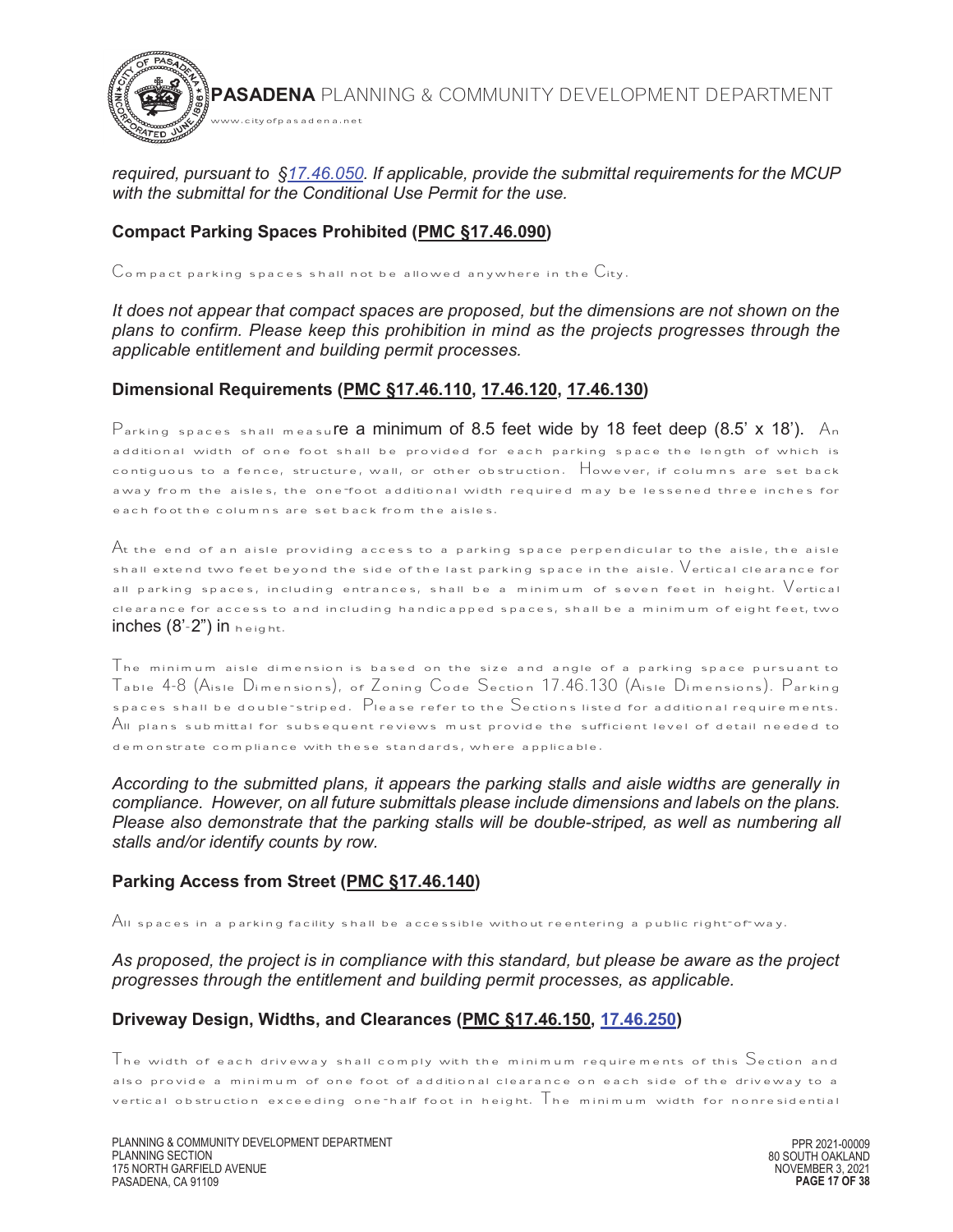

uses with  $15$  or more parking spaces is  $12$  feet for a one-way drive and  $20$  feet for two-way drive.

*In future submittals, dimension the driveway width for the proposed drop-off. In addition, please identify if the driveway is one-way only.* 

*For additional requirements, please see the Public Works Department comments on Page X9 regarding the driveway location and the proposed removal of a public street tree.* 

# **Driveway Visibility (PMC §17.46.170)**

 ${\sf A}$  view corridor shall adjoin both sides of a driveway crossing a street property line.  $\top$ he view corridor shall be a minimum depth of five feet at the edge of the driveway and a width measured on both sides of the driveway of  $50$  feet, or the distance to the intercepting property line, whichever is less. The view corridor shall not be blocked between a height of 2.5 feet and seven feet.  $A_t$ least  $50$  percent of the view corridor shall be landscaped.

#### Plans should provide a level of detail that demonstrates compliance with these standards where *applicable.*

#### **Loading Spaces (PMC §17.46.260, 17.50.350.L)**

The number of loading spaces required are determined by the use and total gross floor area. The requirement for public and semi-public uses of a gross floor area of  $20,000$  square feet and more, one for every  $20,000$  sq. ft. or fraction thereof, not to exceed  $6$  spaces is required.

 $\mathsf{P}_{\mathsf{lease}}$  be aware that the off-street loading facility requirements may be satisfied through common loading facilities, pursuant to 17.46.260.I.

#### *The plans identify one loading space in the northeastern corner of the site. On future submittals, demonstrate that six loading spaces are provided either on-site or with the common loading space*

#### $\overline{a}$ **Ramps (PMC §17.46.270)**

 $\mathsf F$  or ramps longer than  $65$  feet, the ramp grade shall not exceed  $12$  percent, with the first and last eight feet of the ramp not exceeding six percent. The slope of all parking areas shall not exceed five percent, excluding ramps. The Director of Transportation may modify the ramp grade requirements.

#### *The plans appear to demonstrate compliance with the ramp requirements.*

#### **Trip Reduction Requirements for Nonresidential Projects (PMC §17.46.290)**

 $\Box$  he purpose of the trip reduction requirements is to reduce the demand for vehicle commute trips by ensuring that the design of major residential and nonresidential development projects accommodates facilities to alternative modes of transportation.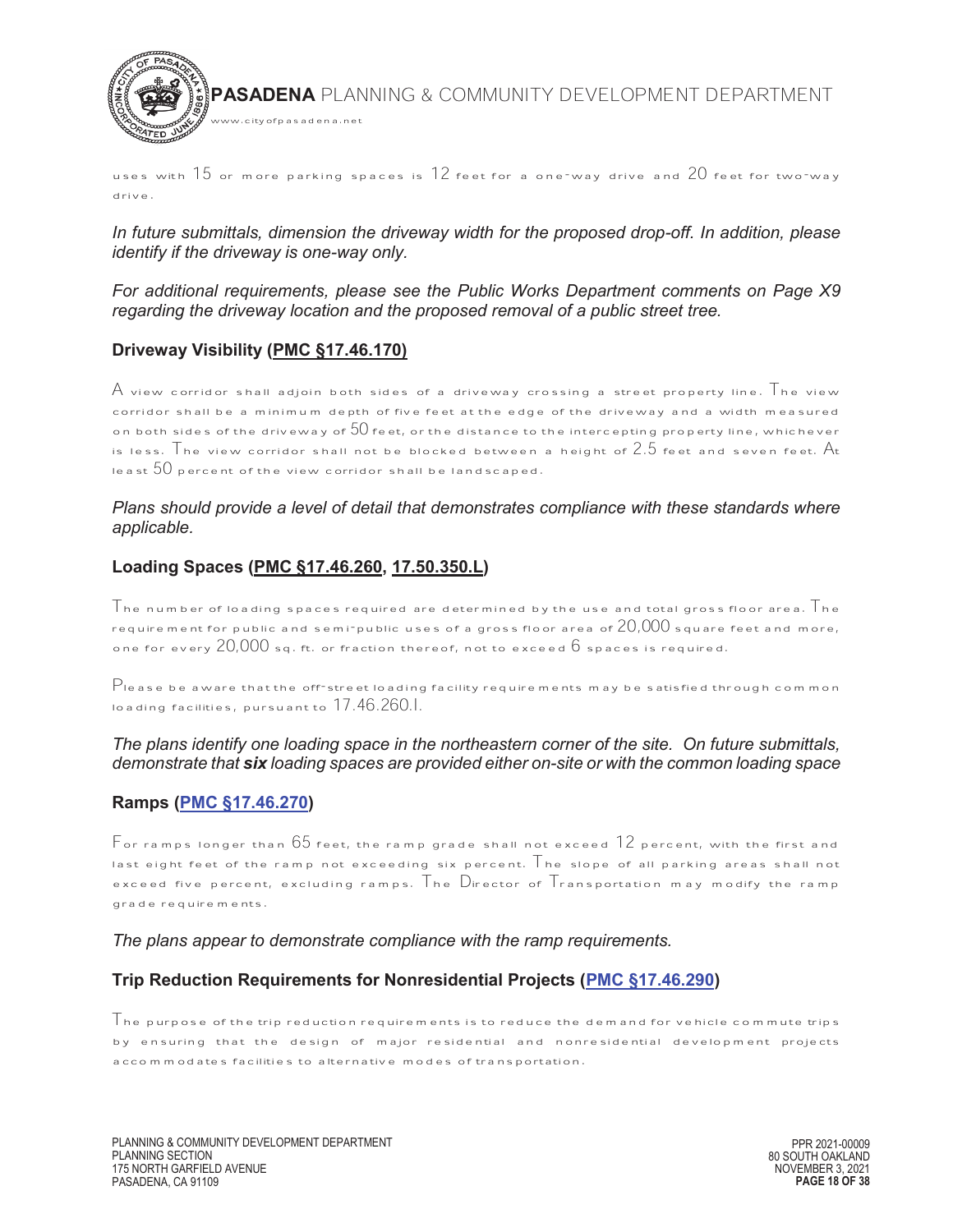**Projects exceeding 25,000 square feet of gross floor area.** Nonresidential development projects, and the nonresidential portion of mixed-use development projects, which exceed  $25,000$  square feet of gross floor area, as a result of new construction or an expansion of an existing use, shall provide the following:

www.cityofpasadena.net

- 1. **Carpool and vanpool parking.** A minimum of 10 percent of the employee parking spaces shall be for, and designate as, preferential parking for carpool and vanpool vehicles. The parking area shall be in a location more convenient to the place of employment than parking spaces for single occupant vehicles, and shall be located as close as possible to the employee entrance.
- 2. **Bicycle parking.** Bicycle parking shall be provided on site in compliance with Section 17.46.320 (Bicycle Parking Standards).
- 3. **Trip reduction plan.** A transportation plan for smaller projects, or a Transportation Demand Management Program ("TDM") Plan, shall be submitted which complies with Chapter 10.64 of the Municipal Code (Transportation Management Program).

 **Projects exceeding 75,000 square feet of gross floor area.** Nonresidential development projects, and the nonresidential portion of mixed-use development projects, which exceed  $75,\!000$  square feet of gross floor area, as a result of new construction or an expansion of an existing use, shall meet the requirements of  $S$ ubsection  $B_{\cdot}$ , immediately above, in addition to the following:

- 1. **Carpool and vanpool loading area.** A passenger loading area for carpool and vanpool vehicles shall be provided on site.  ${\mathsf A}$ t a minimum, the area shall be of sufficient size to accommodate the number of waiting vehicles equivalent to  $10$  percent of the required number of carpool and vanpool spaces.
- 2. **Connecting sidewalks.** Designated pedestrian sidewalks or paths shall be provided on the development site between the external pedestrian system and each structure in the development.
- 3. **Bus stop improvements.** Bus stop improvements, including bus pads, bus pullouts, and right-of-way for bus shelters may be required as mitigation measures if a proposed development would have substantial traffic impacts.

*The plans provided do not demonstrate compliance with the Trip Reduction requirements. On*  future submittals, please incorporate Trip Reduction measures in compliance with the *requirements above.* 

# **Paving (PMC §17.46.300)**

 $A$ II parking areas, circulation aisles, and accessways shall be paved with  $\mathsf{P}$ ortland cement concrete.

*Plans should provide a level of detail that demonstrates compliance with these standards where applicable.* 

#### **Bicycle Parking (PMC §17.46.320)**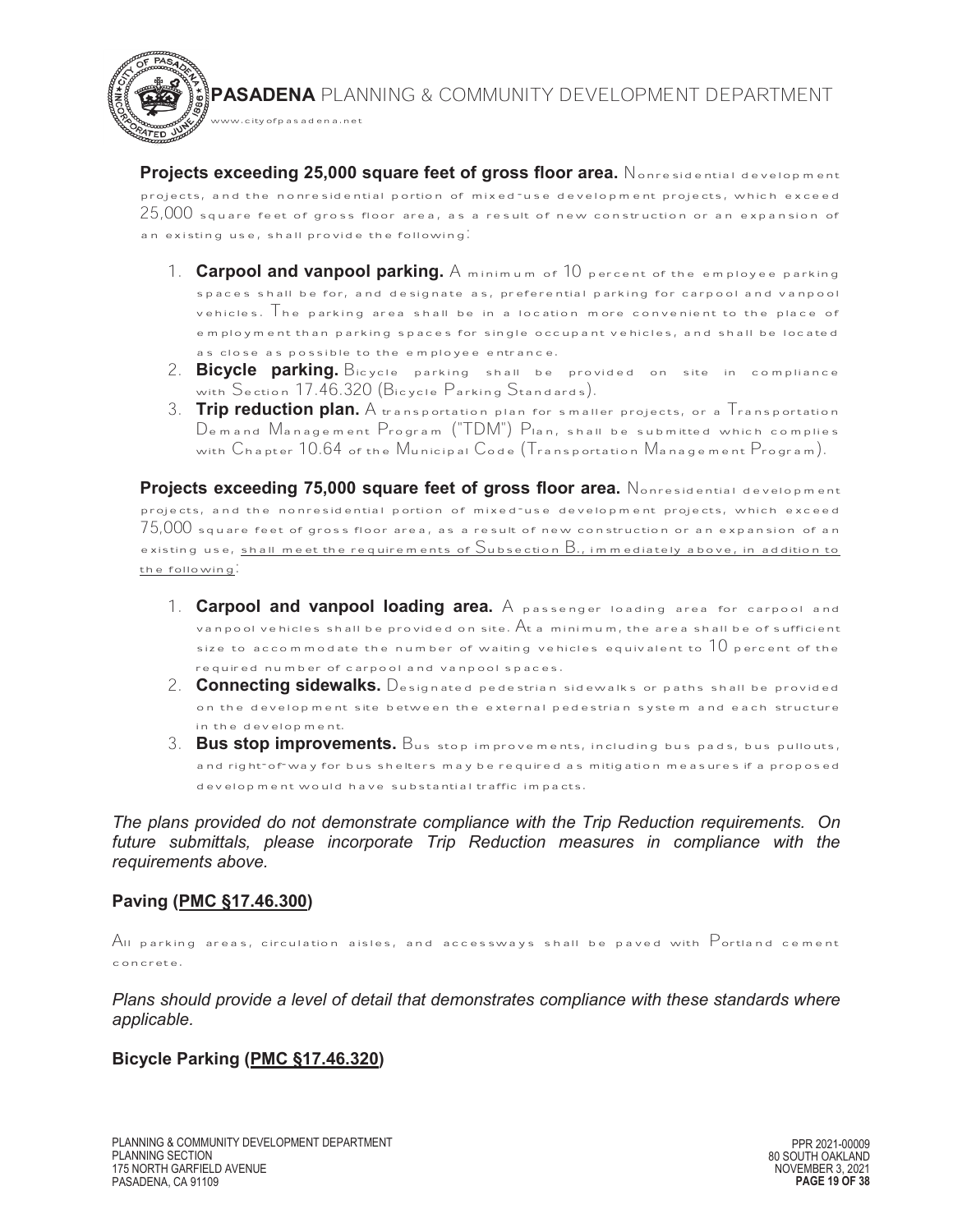

Bicycle parking facilities shall be provided for any new structure, or addition to any existing structure that exceeds 15,000 square feet in gross floor area. Bicycle parking facilities shall be provided in compliance with the following table:

| <b>Type of Use</b>                                            | Min. No. of Bicycle Parking<br><b>Spaces Required</b>                                                                   | <b>Total Bicycle Parking</b><br><b>Spaces Required</b>                                                        |
|---------------------------------------------------------------|-------------------------------------------------------------------------------------------------------------------------|---------------------------------------------------------------------------------------------------------------|
| All nonresidential structures<br>$15,000$ square feet or more | $\overline{\phantom{a}}$ ive percent of the required<br>motor vehicle parking, but not<br>less than four parking spaces | 9 bicycle parking spaces<br>required (with assumption of<br>$\left(180\text{ parking spaces required}\right)$ |

*The plans provided do not identify any bicycle parking spaces. For future submittals, please demonstrate compliance with the bicycle parking requirements of the Section linked above.* 

# **Signs (PMC §17.48)**

Any signs proposed are subject to this  $\mathbb C$ hapter, where applicable. Depending on the number of signs proposed, a Master Sign Plan and Design Review may be required.

Plans do not provide any detailed information regarding signs. Plans should provide a level of *detail that demonstrates compliance with these standards where applicable.* 

## **Transit-Oriented Development (PMC §17.50.340)**

 ${\sf B}$ ased on the location of the project site within the  ${\sf C}$ entral  ${\sf D}$ istrict  ${\sf S}$ pecific  ${\sf P}$ lan identified in  $\underline{{\sf F}$ igure 3-5, the standards of this Section.

*As proposed, the project appears to be in compliance with the TOD requirements. Please review this Section for reference for the parking demand study for the Residential Care Facility, General use.* 

#### **Entitlements and Process**

Based on the scope of proposed project, a discretionary application from Current Planning -  $Z$ oning  $D$ ivision is required for this project. As such, the proposed project will require the following review process:

- 1. **Conditional Use Permit**: A Conditional Use Permit is required for the proposed use of Residential Care Facility, General. The Conditional Use Permit must be reviewed by the Hearing Officer.
- 2. **Tentative Parcel Map:** In conjunction with the Conditional Use Permit (CUP) application, submittal of a Parcel Map application to split the one parcel into two parcels is required. The Hearing Officer will also be the decision making body for the Parcel Map, if submitted concurrently with the CUP and any additional entitlement applications found necessary.
- 3. **Minor Conditional Use Permit (if applicable)**: A Minor Conditional Use Permit would required for shared parking between the church and Residential Care Facility, General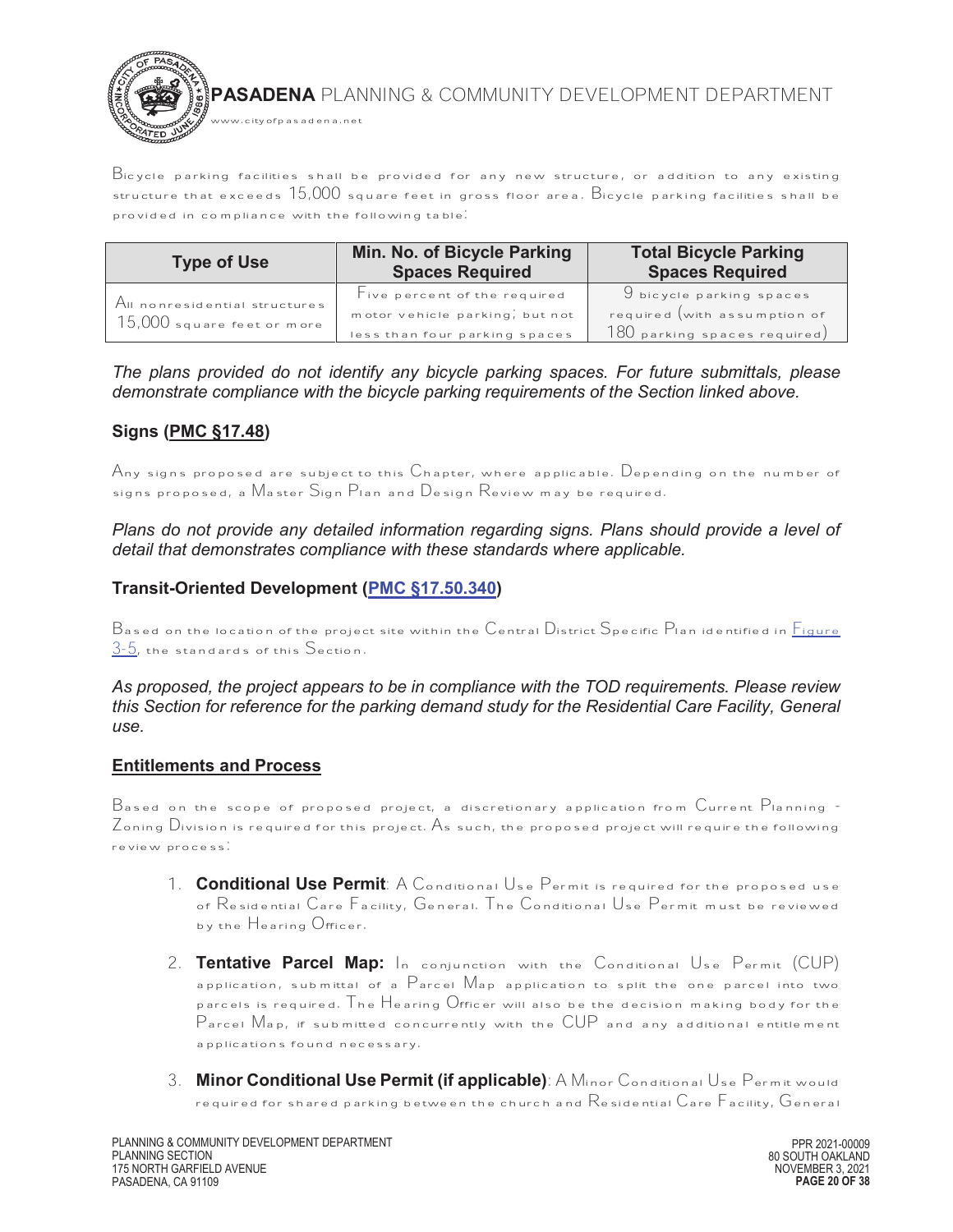parcel if the total parking provided is less than the total parking required for the existing church and reading room use and the demand determined by the parking study that will be evaluated as part of the Conditional Use Permit for the Residential Care Facility, General use. The Hearing Officer will also be the decision making body for the MCUP, if submitted concurrently with the  $\mathsf{CUP}$  and any additional entitlement applications found necessary.

4. **Tree Removal Permit (if applicable):** A Tree Removal Permit would be required if a protected tree is proposed to be removed. The Hearing Officer will also be the decision making body for the Tree Removal, if submitted concurrently with the CUP and any additional entitlement applications found necessary.

Furthermore, the following design-related reviews are required: For additional information, please refer to the Design and Historic Preservation comments on Page 21.

- 1. **Preliminary Consultation-Design Review:** This project must be reviewed by the Design Commission through the Preliminary Consultation process for preliminary advisory comments. Please see the comments in this document provided by the Design & Historic Preservation section for additional information on this process.
- 2. **Concept & Final-Design Review:** This project must be reviewed by the Design Commission through the Concept and Final Design Review process. Please see the comments in this document provided by the Design & Historic Preservation section for additional information on this process.

# **Environmental Review (PMC §17.60.070)**

www.cityofpasadena.net

This project will be subject to the California Environmental Quality Act (CEQA). The project may qualify for a statutory exemption under the guidelines of the  $\mathsf{C}\textsf{a}$ lifornia  $\mathsf{E}\textsf{n}$ vironmental  $\mathsf{Q}\textsf{u}$ ality  $\mathsf{A}\textsf{c}\textsf{t}$ (Public Resources Code §21080(b)(9); Administrative Code, Title 14, Chapter 3, §15332, Class 32, In-Fill Development Projects. Section 15332 specifically exempts from environmental review infill development where.  $\left( 1\right)$  the project is consistent with the applicable general plan designation and all applicable general plan policies as well as with applicable zoning designation and regulations; 2) the proposed development occurs within city limits on a project site of no more than five acres substantially surrounded by urban uses;  $3)$  the project site has no value as habitat for endangered, rare or threatened species;  $4)$  approval of the project would not result in any significant effects relating to traffic, noise, air quality, or water quality, and  $5$ ) the site can be adequately served by all required utilities and public services.

*The proper environmental review will be determined upon submittal of the formal application for the first required entitlement. Supplemental technical environmental studies for Transportation Impact Analysis, Air Quality, and Noise and Vibration Analysis (at cost) may be required as part of the environmental review.* 

#### **Mitigation/Condition Monitoring**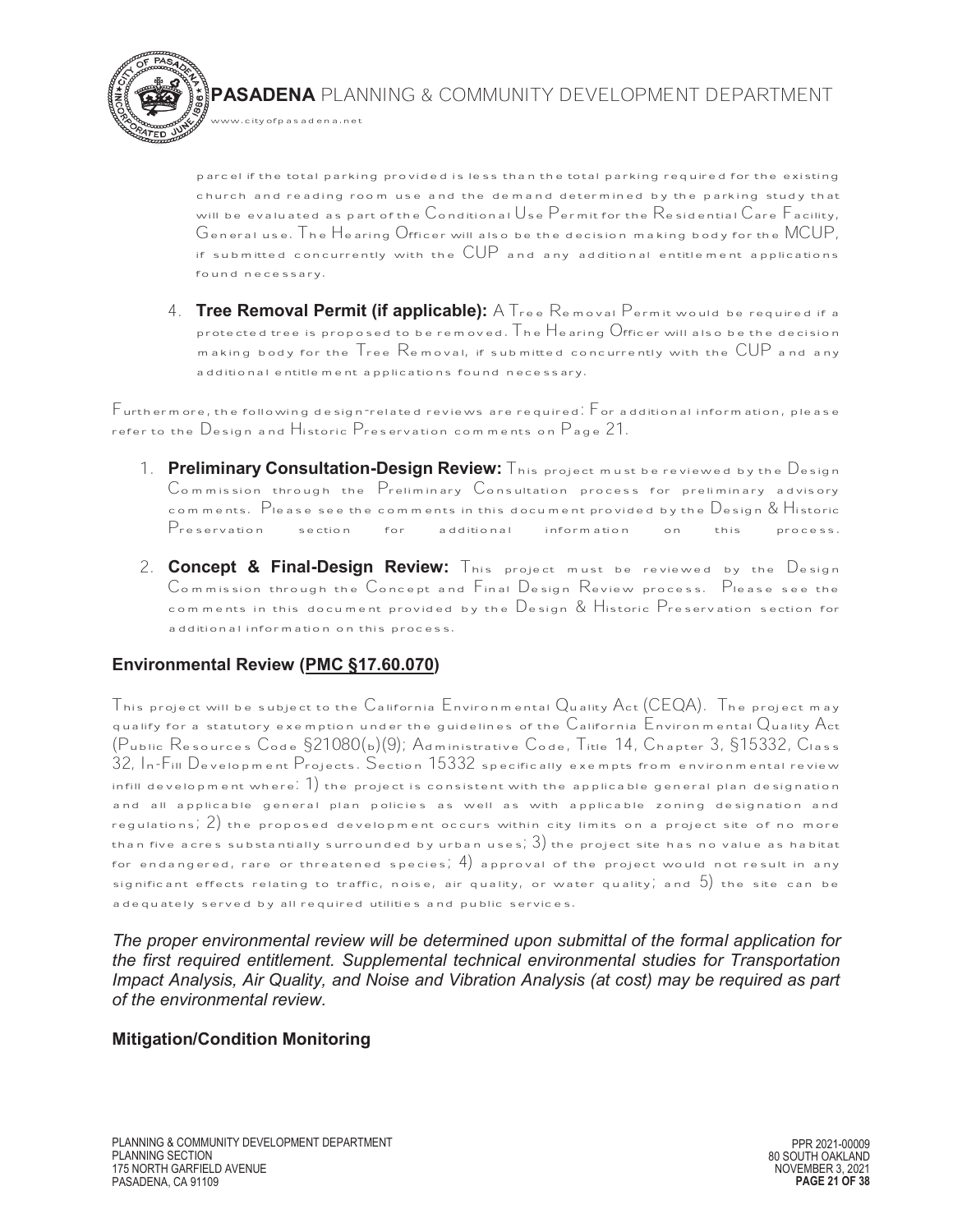

Upon completion of the project's CEQA compliance documentation, some form of mitigation monitoring may be required. Condition monitoring may also be required for the discretionary permits. Fees are associated with both mitigation and condition monitoring for the project.

# **Climate Action Plan (CAP)**

The City of  $P$ asadena has an adopted Climate Action Plan (CAP). The overall purpose of the CAP is to present measures that will reduce local greenhouse gas emissions and align the  $\mathrm{City}^{\prime}$ s reduction goals with statewide targets. In 2006, with the passage of the Global Warming Solutions Act, Assembly Bill (AB) 32, California became the first state in the U.S. to mandate state-wide reductions in GHG emissions as an effort to combat climate change. AB 32 sets a state-wide target to reduce GHG emissions to 1990 levels by 2020. In 2016, the enactment of Senate Bill  $\left( \text{SB} \right)$   $32$  extended this commitment by raising the state-wide emissions target to  $40$  percent below 1990 levels by 2030. Overall, California's state-wide target is to reduce emissions 80 percent below 1990 levels by 2050. Discretionary projects requiring an EIR, MND, ND, SCEA, Addendums, or qualifying under the Class 32 exemption are subject to the CAP.

The  $\mathsf{C}$ ity has made available a  $\underline{\mathsf{CAP}}$   $\mathsf{Consistency}$   $\mathsf{Checklist}$  that is intended to be a tool for new development projects to demonstrate consistency with Pasadena's CAP. The applicant may be required to complete/apply one of three options  $(A, B, \text{ or } C)$  to the project

# **Estimated Fees (FY2021) (PMC §17.60.050)**

 $\mathsf{A}$ lthough no  $\mathsf{Z}$ oning  $\mathsf{C}$ ode-related entitlements are requested at this time, the following application fees are provided as a courtesy:

- · Conditional Use Permit: \$5,471
- Tentative Parcel Map: \$5,242<br>• Each Land and/or Air Parcel.
- · Each Land and/or Air Parcel: \$192
- · Combination Permit for Minor Conditional Use Permit (if applicable): \$332
- · Tree Removal Permit (if applicable):
	- a. Without arborist report:
		- i.  $1 \text{ to } 3 \text{ trees: } $914$ <br>ii.  $4 \text{ to } 12 \text{ trees: } $1.5$
		- ii. 4 to 12 trees: \$1,561
		- iii. 13 or more trees: \$3,086
	- b. With arborist report.<br> $\frac{1}{10}$  1 to 3 trees.
		- i. 1 to 3 trees: \$457
		- ii. 4 to 12 trees: \$780.50
		- iii. 13 or more trees: \$1,542
- · Records Management Fee: 3% added to total application fees
- · Public Hearing Notice Board: \$12 (fee charged per board)
- · Environmental Study/Reviews: At cost

 $\mathsf F$ ees are subject to change and are based on actual rates at the time of formal submittal.  $\mathsf R$ ates referenced run through June 30, 2022.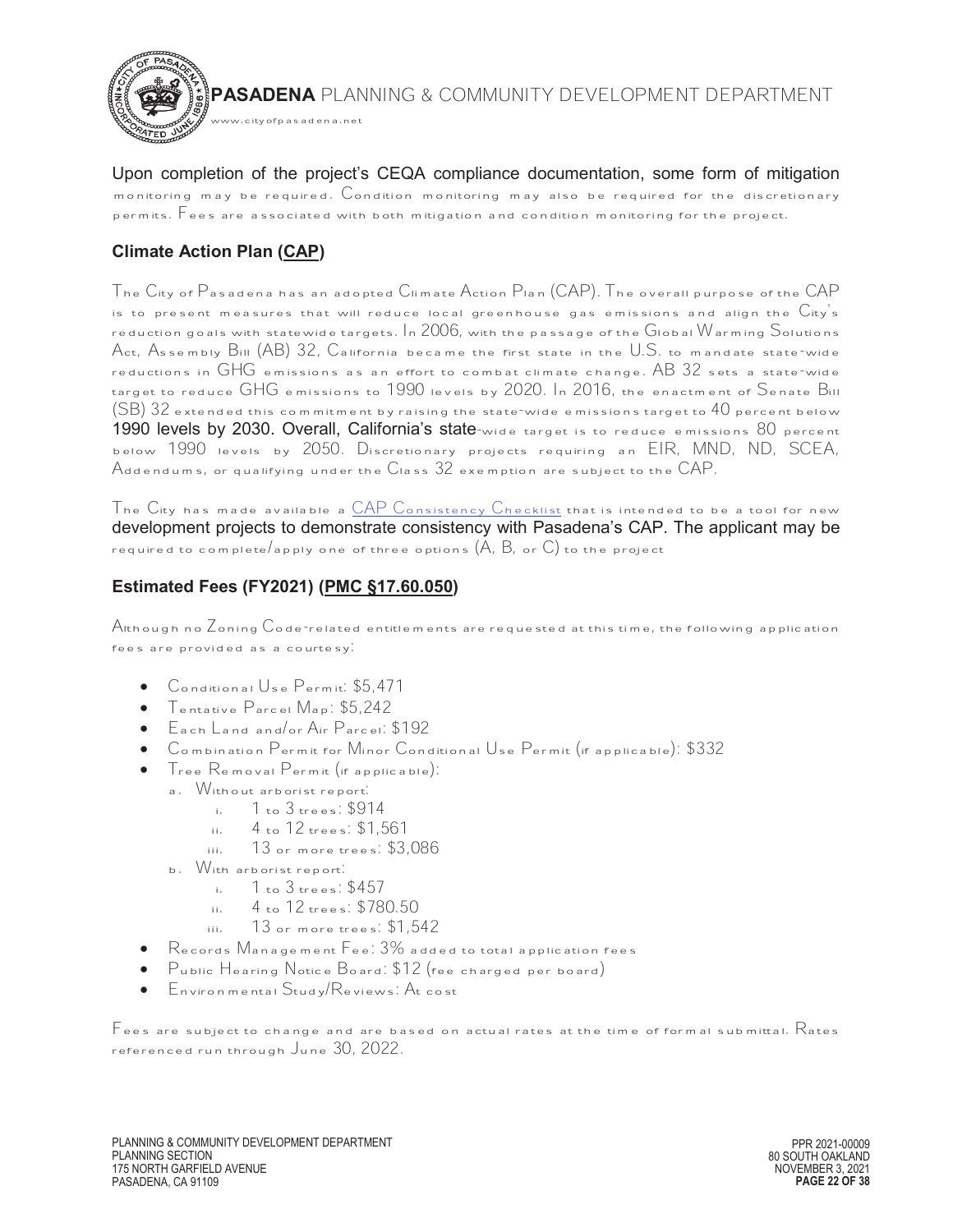| <b>DESIGN</b>        |  | <b>HISTORIC</b> Plan Reviewer: Amanda Landry |
|----------------------|--|----------------------------------------------|
| <b>PRESERVATION:</b> |  | Phone: (626) 744-7137                        |
|                      |  | $E$ mail. alandry $@$ city of pasadena.net   |

This project requires Design Review, with the review authority being the Design Commission. The comment letter from Preliminary Consultation is attached for your reference.

 $\overline{a}$ **Estimated Fees:** Fees are subject to change and are based on actual rates at the time of formal submittal.  $A$  3% records management charge is added to each fee.

Concept Design Review (Major Projects, over 101,000 sq/ft): \$12,725.00<br>Final Design Review (Design Commission): \$2,134.00 Final Design Review (Design Commission):

## **ECONOMIC DEVELOPMENT:** Plan Reviewer: Eric Duyshart

www.cityofpasadena.net

Phone: (626) 744-7353 Email: eduyshart@cityofpasadena.net

Pending comments.

# $\overline{a}$

**FIRE DEPARTMENT:** Plan Reviewer: Vardan Azizian Phone: (626) 744-7574 Email: vazizian@cityofpasadena.net

#### *THESE REQUIREMENTS ARE BASED ON THE 2019 TITLE 24 AND ARE SUBJECT TO CHANGE BASED ON WHEN THE BUILDING AND FIRE PLANS ARE SUBMITTED FOR REVIEW AND PERMITS.*

**Minimum Fire Flow/Fire Hydrants:** All structures shall have the minimum fire flow (GPM) required by  $A_{\text{ppendix}}$  B and the quantity and spacing of fire hydrants as required by  $A_{\text{ppendix}}$  C of Title 24, Part 9, California Fire Code.

**Fire Apparatus Access Roads:** Fire apparatus access roads shall be provided as required by Appendix-D of Title 24, Part 9, California Fire Code.

**Standpipe System:** Class | Standpipe System shall be provided for the building as required by CFC Chapter 9, Section 905.

**Automatic Fire Sprinkler System:** The structure shall be provided with a fully automatic fire sprinkler. Shop drawings are to be submitted by contractor for review and approval prior to construction. PMC, CFC Chapter 9.

**Fire Department Fire Sprinkler Connections:** Shall be comprised of:

- FDC shall be located a minimum of 25-feet from the building and within 100-feet of a public fire hydrant.
- $\bullet$  (6) 2-1/2" clappered internal swivel outlet X 2-1/2" clappered internal swivel outlet X 2-1/2" clappered internal swivel outlet X 6" FDC.
- $\bullet$  Shall be clearly labeled to indicate FDC for fire sprinklers.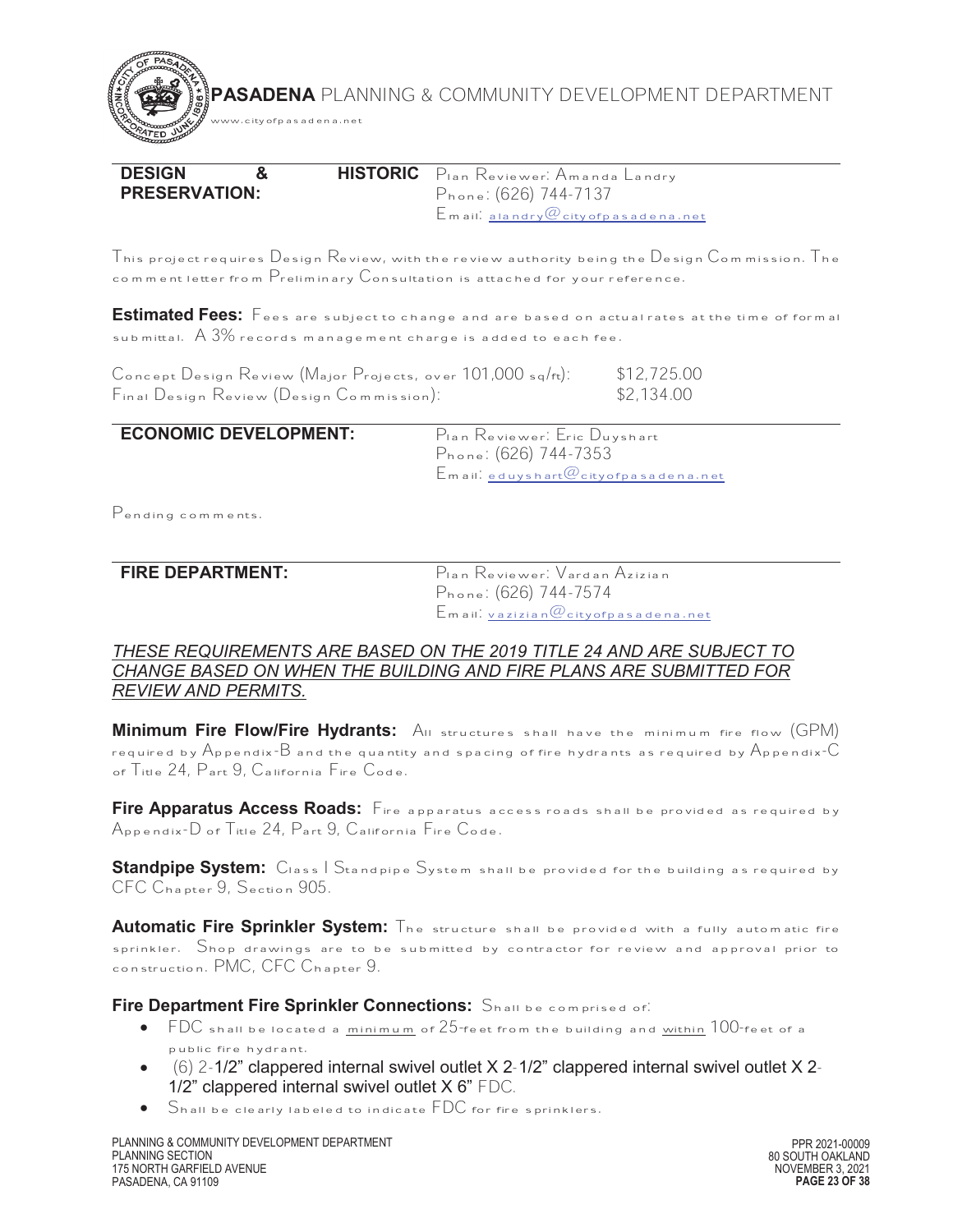$\bullet$   $\;$  A clear dimension of  $3$  feet shall be maintained around the perimeter of each  $\sf{F}$ ire Department appliance.

www.cityofpasadena.net

17ED J

- $\bullet$   $\quad$   $\bigwedge$   $\rho$  proved protective vehicle bollards are to be installed when fire appliances are subjected to physical damage.
- · All fire appliances except for fire hydrants shall be cleaned, primed, and painted fire engine red enamel or Krylon.

**Automatic Fire Alarm/Detection System:** The structure shall be provided with a fully automatic fire alarm notification system throughout all areas of the building.  $\mathsf{S}$ hop drawings are to be submitted by the contractor for review and approval prior to construction. All smoke detectors shall be intelligent analog and photoelectric. PMC, CFC Chapter 9.

**Knox Box**: All access gates across roadways or entrances to facilities shall fail unlocked/open in the event of any loss of power. All access gates and main entrance doors shall have a  $\mathsf{K}$ nox  $\mathsf{B}$ ox or Knox Control Key Switch installed. Obtain Knox Box Applications from the Pasadena Fire Department Permit Desk.

**Emergency Responder Radio Coverage:** Building shall have approved radio coverage for emergency responders within the building based upon the existing coverage level of the public safety communication system per California Fire Code Section 510.

**Emergency Vehicle Traffic Signal Preemption Systems:** Traffic signaling systems serving this complex are required to have Emergency Vehicle Signal Preemption Controls installed. The specific signals requiring this system is to be determined by both  $\mathsf P$  asadena  $\mathsf F$ ire  $\mathsf D$ epartment and Pasadena Department of Transportation. The fees for these systems will be determined based on the quantities and types of traffic signals being used and or being retrofitted for the emergency vehicle controls.

| <b>FIRST SOURCE LOCAL HIRING:</b>                                                                               | Pian Reviewer: Antonio Watson                |
|-----------------------------------------------------------------------------------------------------------------|----------------------------------------------|
|                                                                                                                 | Phone: (626) 744-8382                        |
|                                                                                                                 | $E$ m ail. awatson $@$ city of pasadena, net |
| the contract of the contract of the contract of the contract of the contract of the contract of the contract of |                                              |

Pending comments.

#### $\overline{a}$ **HEALTH DEPARTMENT:** Plan Reviewer: Carly Williams

Phone: (626) 744-6061 Email: cwilliams@cityofpasadena.net

Plan submittal to the Health Department will be required for the construction of a food facility. All food and beverage facilities must comply with PMC 8.12 and the California Retail Food Code. Attached are the Plan Check Construction Guidelines. This document provides an overview of the plan check process and an outline of the structural requirements that the  $C$ alifornia  $\rm R$ etail Food Code requires for all retail food facilities.

Food facilities shall adhere to the regulations established in the Tobacco Use Prevention Ordinance (PMC 8.78). Smoking in outdoor public areas is prohibited throughout the City of Pasadena. Refer to the following link for more information:

 $\triangleright$  8.78.071 – Prohibition of smoking in certain outdoor public places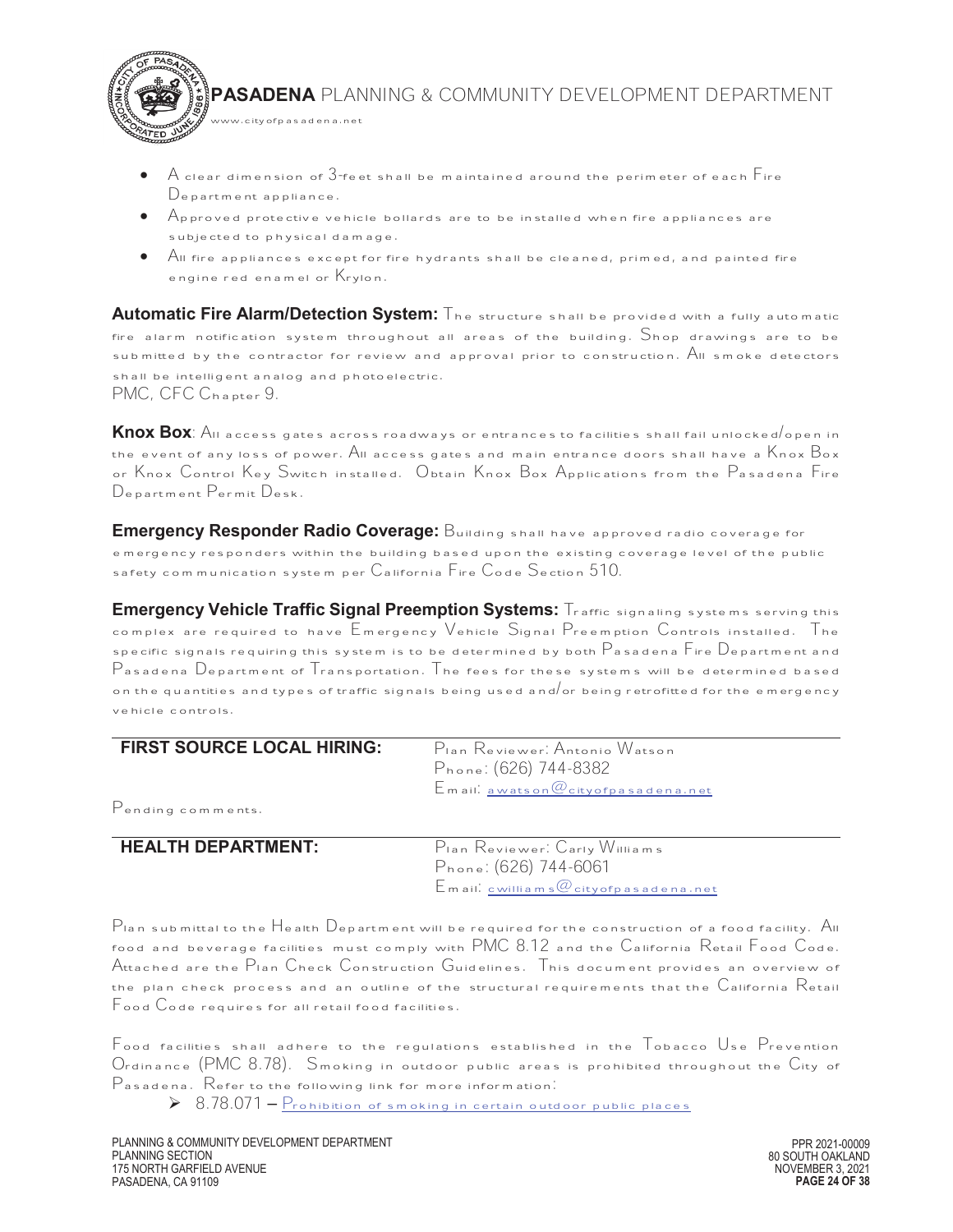

 $\vert$  f pools or spas are planned in this development or if there are any changes planned to existing pool/spa areas, plan submittal/fee payment to Environmental Health will be required. Contact Pool Plan Check Specialist Elaine Zita at EZita@cityofpasadena.net or at (626) 744-6026 for details.

#### $\overline{a}$ **HOUSING DEPARTMENT:** Plan Reviewer: Jim Wong

Phone: (626) 744-8316 Email: jwong@cityofpasadena.net

Residential Care Facility developments are not subject to Inclusionary Housing Requirements. The project does not entail the demolition of multifamily housing units, therefore, the  $\overline{\phantom{x}}$  enant Protection Ordinance is not applicable.

| <b>DEPARTMENT OF</b> | Pian Reviewer: Yannie Wu, P.E.      |
|----------------------|-------------------------------------|
| <b>PUBLIC WORKS:</b> | Phone: (626) 744-3762               |
|                      | $E$ mail. $ywu@$ cityofpasadena.net |

#### **License Agreement**

 $\mathbb N$ o private improvements may be placed within the public right-of-way, including, but not limited to, soldier beams, tie-backs, utility conduits, backflow preventers, transformers, fire sprinkler valve, decorative sidewalk and applicable parade post holes on  $\mathbb C$ olorado  $\mathbb B$ oulevard per  $\mathbb S$ tandard Drawing S-419. Private improvements may only be placed in the public right-of-way by submitting a license agreement, which must be approved by the  $C$ ity. The license agreement application for any private improvement within the public right-of-way shall be submitted to the  $\mathbb D$ epartment of  $P$ ublic  $W$ orks for review and shall be approved by the  $C$ ity before any permits are granted.

 $\mathcal T$ he applicant shall submit the application, plan and processing fee, associated with processing the license agreement, at least <u>three to four  $(3-4)$  months</u> prior to the issuance of any permits.  $A_n$ approved license agreement will allow the applicant to install and maintain the private improvements within the public right-of-way with conditions.

 ${\sf A}$  license agreement for shoring requires an indemnity bond in order to guarantee that shoring and tie-backs are free from defect due to faulty material, workmanship and failure.  $\bigcup_{\mathsf{Don\ review}}$ of the license agreement exhibits, an indemnity bond estimate will be prepared and forwarded to the applicant. The estimated amount is equivalent to the cost of reconstructing the public right of way, including all affected utilities, public facilities, and infrastructures, based on the plane of failure at a  $45$ -degree angle from the lowest point of excavation. The indemnity bond shall be submitted to the  $\rm C$ ity prior to the execution of the agreement and the issuance of any building or demolition permits.

 ${\mathcal A}$ II steel rods in every tie-back unit shall be relieved of all tension and stresses, and any portion of soldier beams and any portion of the tie-backs located be removed entirely from the public right-of-way. A monthly monitoring report stamped and certified by a licensed surveyor shall be submitted to indicate that the deflection from any piles or soldier beams does not exceed one inch.  $\bigcup_{\mathsf{pon}}$  completion of construction, the developer or his contractor shall remove all tie-back rods within the public right-of-way.  $\overline{\phantom{x}}$  he removal shall be documented by a report certified by a

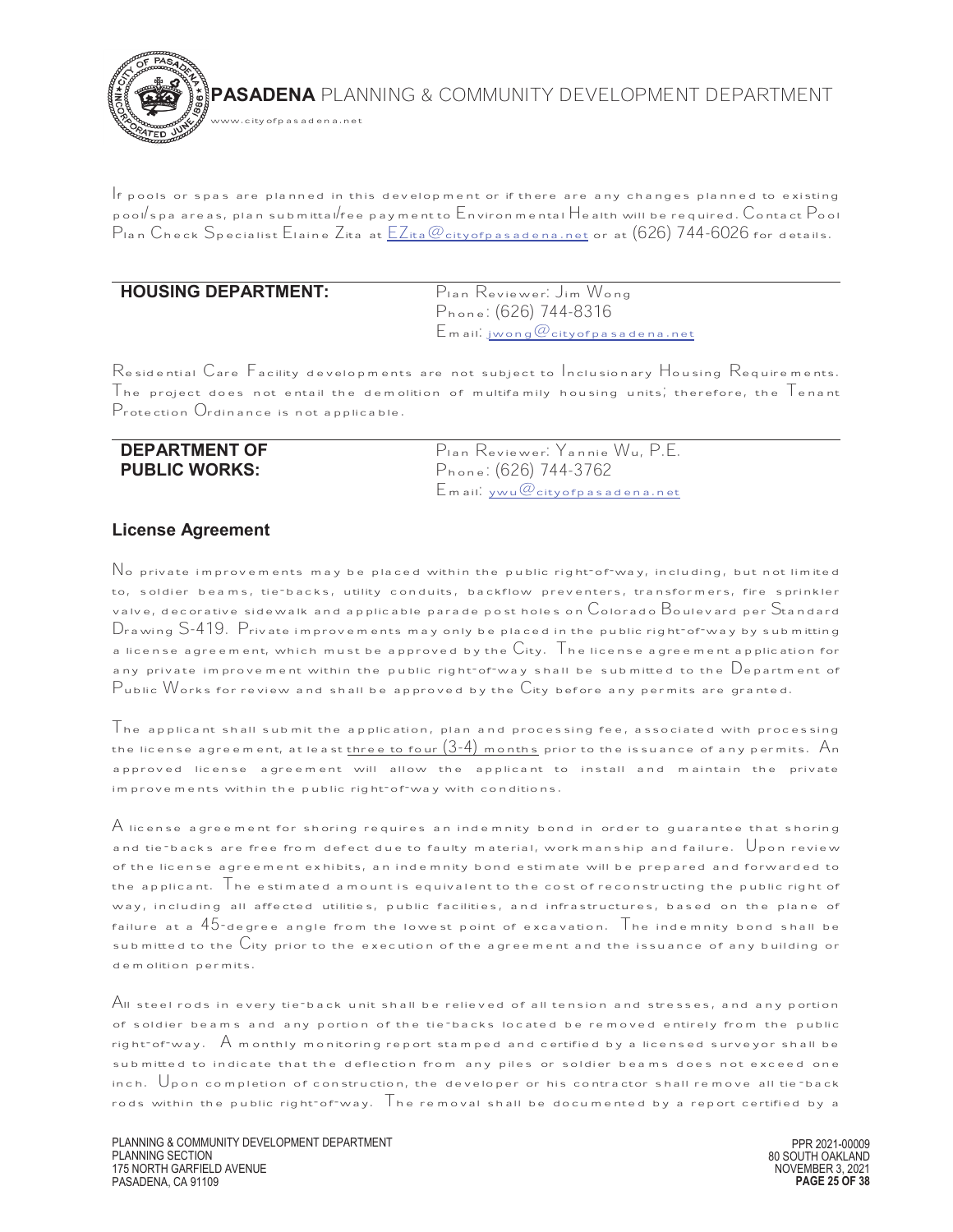

licensed deputy inspector. The report shall be submitted to the  $C$ ity for review and approval. The applicant will be charged a penalty of  $\$7,000$  for each tie-back rod not removed from the public right-of-way. For temporary tie-backs or shoring, the maximum width of the license area fronting the development frontage(s) shall only extend to the centerline of the public right-of-way.

# **Public Improvements**

The applicant shall comply with Department of Transportation conditions dated March 30, 2021 in regards to sidewalk widths and crosswalk treatments.

This reach of Oakland Avenue is scheduled for Pavement Rehabilitation in 2021; and this reach of Madison Avenue is scheduled for Pavement Rehabilitation in 2025. Excavations in the street for utility connections shall be as close as possible to each other and the pavement shall be restored contiguously between extreme excavations. Restoration of asphalt concrete pavement shall be per Standard Plan S-416. The street restoration shall be completed prior to the issuance of Certificate of Occupancy.

El Dorado Street restoration, fronting the subject development, shall be a full width (from gutter to gutter) cold milling and resurfacing of asphalt concrete roadway per Standard Plan S-415. The street restoration shall be completed prior to the issuance of  $\mathbb C$ ertificate of  $\mathbb O$ ccupancy.

El Dorado Street along the frontage of the subject property has a substandard sidewalk width of eight  $(8)$  feet. In order to provide for a standard ten  $(10)$  feet wide sidewalk, the applicant shall dedicate to the City a 2-foot strip of land along the subject frontage for street purposes. The applicant shall construct new concrete sidewalk for all the abovementioned dedicated areas in accordance with Standard Plans S-421.The applicant shall be responsible for all the costs required to complete the dedication. The dedication document and processing fee shall be submitted to this office, at least three to four  $(3-4)$  months prior to the issuance of any permits.  $\top$ he dedication documents shall be executed and recorded prior to the issuance of the  $\mathbb C$ ertificate of Occupancy.

 $\mathcal T$ he applicant shall demolish existing and construct the following public improvements along the subject development frontages of Oakland Avenue, El Dorado Street (including the 2-ft dedication), and Madison Avenue, including concrete drive approach per Standard S-403; concrete sidewalk per Standard Plan S-421; concrete curb and gutter per Standard Plan S-406.  ${\mathsf T}$ he public improvements shall be completed prior to the issuance of  ${\mathsf C}$ ertificate of  ${\mathsf O}$ ccupancy.

 $\mathsf T$ he proposed development shall connect to the public sewer with <u>one or more</u> new six<sup>-</sup>inch diameter house sewers laid at a minimum slope of two percent.  $\ln$  accordance with PMC  $C$ hapter 13.24.010, house sewer "means that part of the horizontal piping beginning 24 inches from the exterior wall of the building or structure and extending to its connection with the public sewer."  $\mathcal T$ he section of house sewers within the public right-of-way - from the property line to the public sewer, or within easement, shall be vitrified clay or cast iron pipe. The house sewer shall meet City Standards as determined by the Department of Public Works, and a permit issued by the  $\mathsf{D}_{\texttt{epartment}}$  of  $\mathsf{P}_{\texttt{ublic}}$  Works is required for work within the public right-of-way. The construction of all new house sewers shall be completed prior to the issuance of  $\mathbb C$ ertificate of  $\mathbb O$ ccupancy.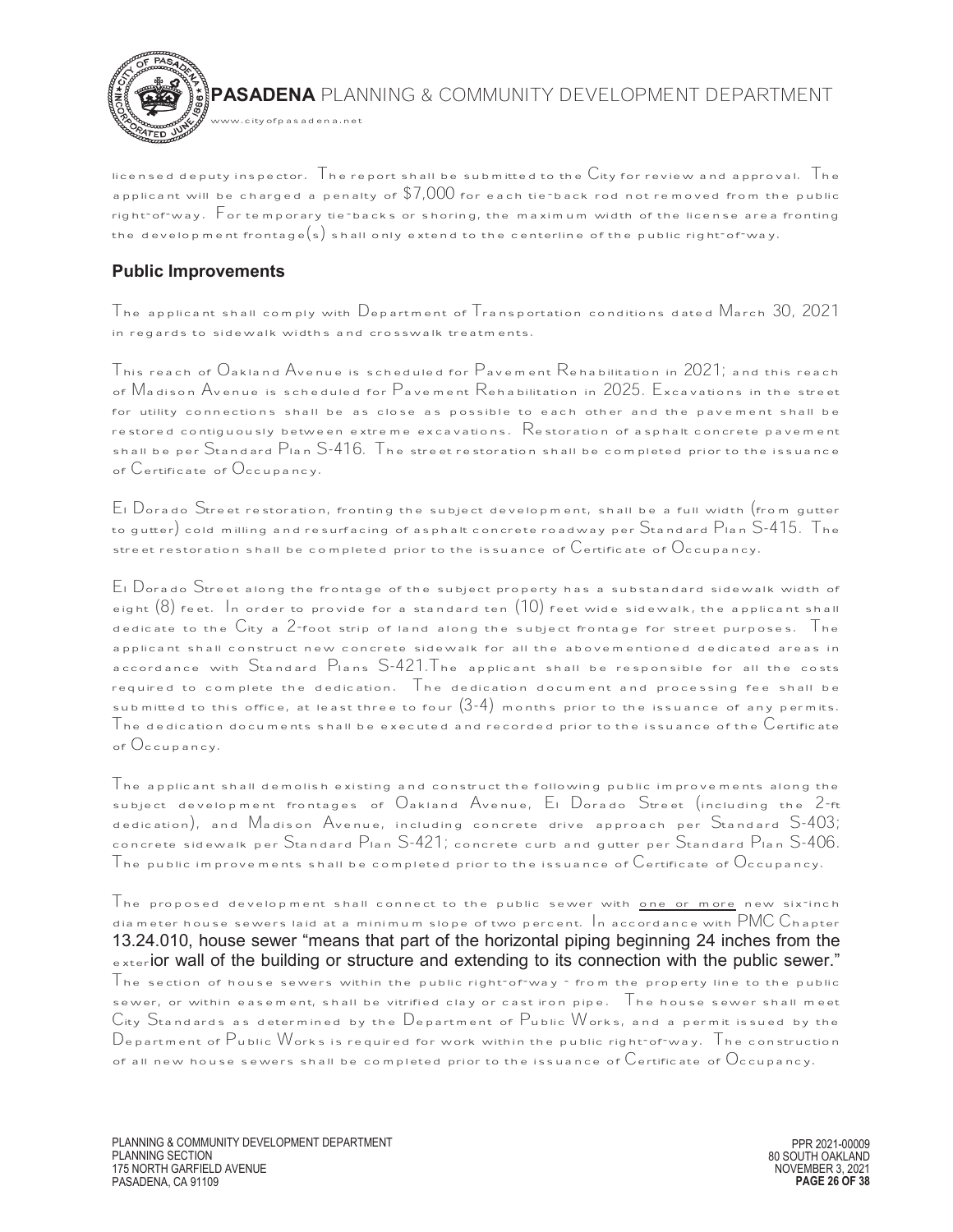

In order to accommodate an Americans with Disabilities Act (ADA) compliant curb ramp, the applicant shall verify, and reconstruct if necessary, a standard curb ramp at: both corners of the Madison Avenue and El Dorado Street intersection; as well as the northeast and southwest corners of the Oakland Avenue and El Dorado Street intersection, if possible, per Caltrans Standard A88A or City of Pasadena Standard No. S-414. The curb ramp construction shall be completed prior to the issuance of  $\mathbb C$  ertificate of  $\mathbb O$  ccupancy.

.<br>w.cityofpasadena.net

 $\mathsf T$ he applicant shall submit to the  $\mathsf C$ ity for review any proposed designs that will comply with the ADA requirements. The applicant is responsible for the design, preparation of plans and specifications, and construction of the new curb ramp. Plans for the curb return improvements shall be prepared by a civil engineer, registered in the State of California. Upon submittal of improvement plans to the  $\mathbb D$ epartments of  $\mathbb P$ ublic Works for review, the applicant will be required to submit fees, per the current General Fee Schedule, to cover the cost of plan checking and construction inspection of the improvements. Note that the building plans approved by the City's Planning (Building) Department do not constitute approvals for work in the public right-of-way. Separate plans shall be submitted to the Department of Public Works – Engineering Division – at 175 North Garfield Avenue Window 6. The applicant shall submit the curb return improvement plans and the plan check fees at least two  $(2)$  months prior to the issuance of any building or demolition permits.

 $\bigcup$ pon review of the curb ramp improvement plans, the applicant may need to dedicate to the  $\mathrm{C}$ ity for street purposes the land necessary at the development property line corners rounding  $($  per Public Works Standard Plan S-423) to provide for the minimum clearance required by the Americans with Disabilities Act standards. If so, the applicant shall remove and reconstruct the sidewalk for the dedicated area, per  $S$ tandard  $P$ lan  $N_o$ .  $S$ -421. The applicant shall be responsible for all the cost required to complete the dedication, if it is required.  $\top$ he dedication document and processing fee shall be submitted to this office, at least three to four  $(3-4)$  months, prior to issuance of any permits. The dedication documents shall be executed and recorded prior to the issuance of a  $\mathcal{C}_{\text{extificate of}}$   $\mathcal{O}_{\text{ccupancy}}$ .

 $\mathsf T$ he applicant is responsible for the design, preparation of plans and specifications, and construction of all required public improvements. Plans for the above improvements shall be prepared by a civil engineer, registered in the State of California. Upon submittal of improvement plans to the Departments of Public Works for review, the applicant will be required to place a deposit with the department to cover the cost of plan checking and construction inspection of the improvements.  $\top$ he amount of deposit will be determined when the plans are submitted and will be based upon the estimated cost to the department for the work.  $\;$  Note that building plans approved by the City's Planning (Building) Department do not constitute approvals for work in the public right-of-way. Independent plans shall be submitted to the Department of Public Works – Engineering Division – at 175 North Garfield Avenue. The applicant is encouraged to submit these plans as early as possible to avoid delays in the issuance of  $\mathsf{C}$ ertificates of  $\mathsf{O}$ ccupancy.

The existing street lighting system on El Dorado Street consists of utilitarian lights (mounted on wood power poles) and, therefore, does not meet present design standards.  $\,$  In order to improve pedestrian and traffic safety, the applicant shall install two  $(2)$  new street light $(s)$  on the frontage of the property, including  $LED$  light, conduits, conductors, electrical service (if necessary), pull boxes, and miscellaneous appurtenant work. The type and hardware shall conform to current

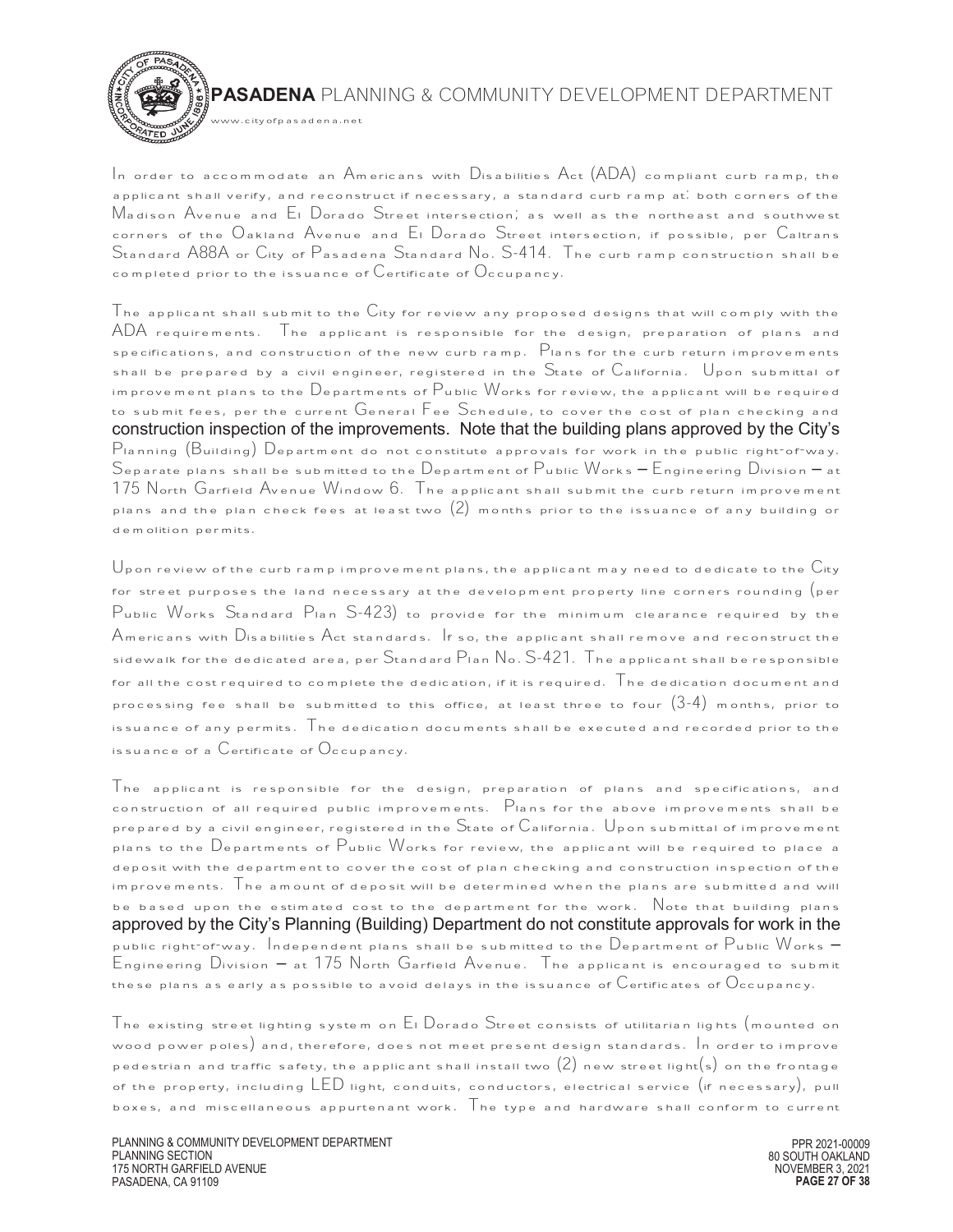

policies approved by the  $C$ ity  $C$ ouncil, and the location(s) shall be as approved by the  $D$ epartment of Public Works.

 $\top$ he existing street lighting fronting the subject site is substandard.  $\,$  In order to improve pedestrian and traffic safety, the applicant shall replace/renovate existing street lighting, on the frontages of the subject property per the City requirements and current standards. The renovation shall include but not limited to new  $\text{LED}$  light $(s)$ , conductors, lamp socket, fuse, globe/lantern, globe holder, photo cell, and miscellaneous related parts.

- · Two (2) street lights along Oakland Avenue
- · One (1) street light along Madison Avenue

 $\mathop{I}\limits^{\mathop{I}\limits^{\mathop{I}\limits^{\mathop{I}\limits^{\mathop{I}\limits^{\mathop{I}\limits^{\mathop{I}\limits^{\mathop{I}\limits^{\mathop{I}\limits^{\mathop{I}\limits^{\mathop{I}\limits^{\mathop{I}\limits^{\mathop{I}\limits^{\mathop{I}\limits^{\mathop{I}\limits^{\mathop{I}\limits^{\mathop{I}\limits^{\mathop{I}\limits^{\mathop{I}\limits^{\mathop{I}\limits^{\mathop{I}\limits^{\mathop{I}\limits^{\mathop{I}\limits^{\mathop{I}\limits^{\mathop{I}\limits^{\mathop{I}\limits^{\mathop{I}\limits^{\mathop{$ damaged, the applicant shall replace the existing street light pole with a new street light pole in kind. The replacement shall include but not limited to new pole, new footing, new LED light(s), conduit, conductors, lamp socket, fuse, globe/lantern, globe holder, photo cell, and other miscellaneous related parts.  $\overline{\ }$  he applicant shall schedule a street lighting pre-inspection with the Public Works inspector to determine the details/scope of the replacement/renovation of the existing street lighting. Please contact 626-744-4195 or via email: pwpermits $@$ cityofpasadena.net to schedule a street lighting pre-inspection, prior to the issuance of any permits.

If the existing street lighting system along the project frontage is in conflict with the proposed development/driveway, it is the responsibility of the applicant to relocate the affected street lights, including new LED lights, conduit(s), conductors, electrical services, pull boxes and miscellaneous appurtenant work in a manner that complies with the requirements and receives the approval of the  $D$ epartment of  $P$ ublic Works.

The applicant is responsible for the design, preparation of plans and specifications, and the construction of all required street light $(s)$  and traffic signal modifications. Plans for the improvements shall be prepared by a civil engineer, registered in the State of California. Upon submission of improvement plans to the Departments of Public Works for checking, the applicant will be required to submit fees, per the current  $\mathsf G$ eneral  $\mathsf F$ ee  $\mathsf S$ chedule, to cover the cost of plan checking and construction inspection of the improvements.  $|$ n addition, there is possibly considerable lead-time for the materials required for the construction and modification.  $\,$  n order to avoid delays in the development schedule, the applicant shall coordinate with this office at  $626$ - $744$ - $4195$  regarding this street light/traffic signal condition at least six  $(6)$  months in advance of the anticipated issuance of  $C$ ertificates of  $C$ ccupancy or the final processing of the tract map, whichever happens earlier.

#### **Drainage**

 $\circ$  On-site drainage, such as roof drain and area drain discharge, shall be contained on-site per  $\mathsf{LA}$ County Regional Water Quality Control Board's current permit.

# **Existing City Tree Protection**

*The proposed trash/loading drive approach on Madison Avenue maybe in conflict with an existing street tree. The applicant shall revise the design and relocate the drive approach,*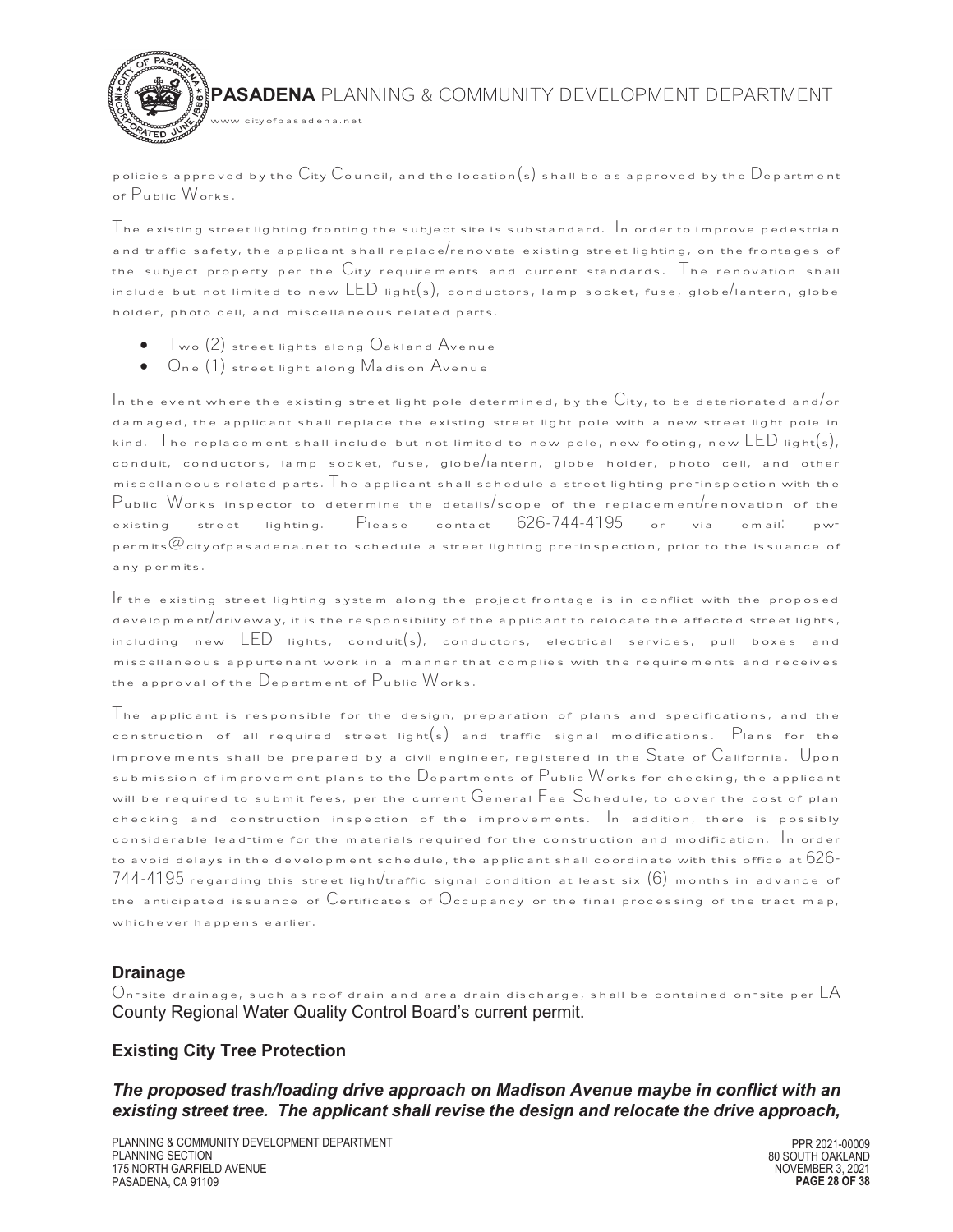#### *obtain clearance from Public Works Forestry Staff, or apply for the removal of the street tree with the Department of Public Works. No street trees in the public right-of-way shall be removed without the support of the Urban Forestry Advisory Committee.*

www.cityofpasadena.net

 ${\mathcal A}$ ll new drive approaches shall be at least seven  $(7)$  feet clear of the existing street trees measured from the edge of the trunk closest to the drive approach.  $A$ II public trees shall be protected and fenced with a posting on the fences advising of the tree protection.

 $\top$ o protect existing  $\mathbb{C}$ ity trees during construction, the applicant shall fully conformed to the  $\top$ ree Protection Guidelines signed by the City Manager. The full guidelines is available at the following link: https://www.cityofpasadena.net/public-works/engineering-and-construction/engineering/

A Tree Protection Zone (TPZ) shall be established for all existing City trees within the scope of a construction project.  $\mathsf{Tr}\, \mathsf{PT}\,$  extends from the base of the tree to four  $(4)$  radial feet beyond the dripline of a tree and applies to the entirety of the tree  $-$  from the roots to the canopy of the tree.

 The applicant is prohibited from the following within a designated  $\text{TPZ:}$  construction vehicle access, construction vehicle operation, staging of materials, and trenching without the consent of the Department of Public Works.

The applicant shall at minimum provide the following within a designated  $\mathsf{PZ}\text{.}$  mulching, irrigation, and protective fencing.

Prior to the issuance of any permit, the applicant shall submit a Preliminary Tree Protection Plan (PMC Ch. 8.52 – City Trees and Tree Protection Ordinance), prepared by a Landscape Architect or certified Arborist, showing the TPZ and all structures, footings, and grading that may impact City trees shall be submitted to the Department of Public Works, for review and approval. Given that each construction project poses unique conditions, it is the responsibility of the applicant to develop a Tree Protection Plan based off the TPZ standards to the extent feasible. The Plan shall conform to the Tree Protection Standards which specifically require showing the locations of all existing trees, their diameters, canopies, whether the tree is a public tree or private tree, as well as any trees to be planted with their canopy at mature size. The final conditions of the  $\overline{\phantom{a}}$  ree Protection Plan shall be approved by the Forestry Superintendent. A non-refundable flat fee, per the current General Fee Schedule, will be required for staff time to review the Tree Protection Ordinance compliance.

Prior to any construction, tree protections including the installation of fencing to protect public trees must be in place. The fencing material shall be chain-link attached to posts inserted into the ground at the edge of the dripline and shall be a minimum of 6' in height. See Standard Plan S-642 – Tree Protection Chain Link Fencing. Fencing shall maintain visual lines of sight in order to avoid vehicle and pedestrian hazards. Fencing shall include a minimum 8.5" x 11" warning sign with the following information: 'Tree Protection Zone'; name and contact  $\mathbf{in}_{\text{formation of project}}$ owner or authorized representative; 'Please contact the City of Pasadena Citizen Service Center to report any concerns (626) 744-7311'. All protective fencing must be permitted, inspected and approved by Public Works prior to the commencement of any construction.

 $\mathsf P$ rior to issuance of any permit, the applicant shall submit a valuation assessment report of the existing public tree(s) along the boundary of their project. The report shall be prepared by a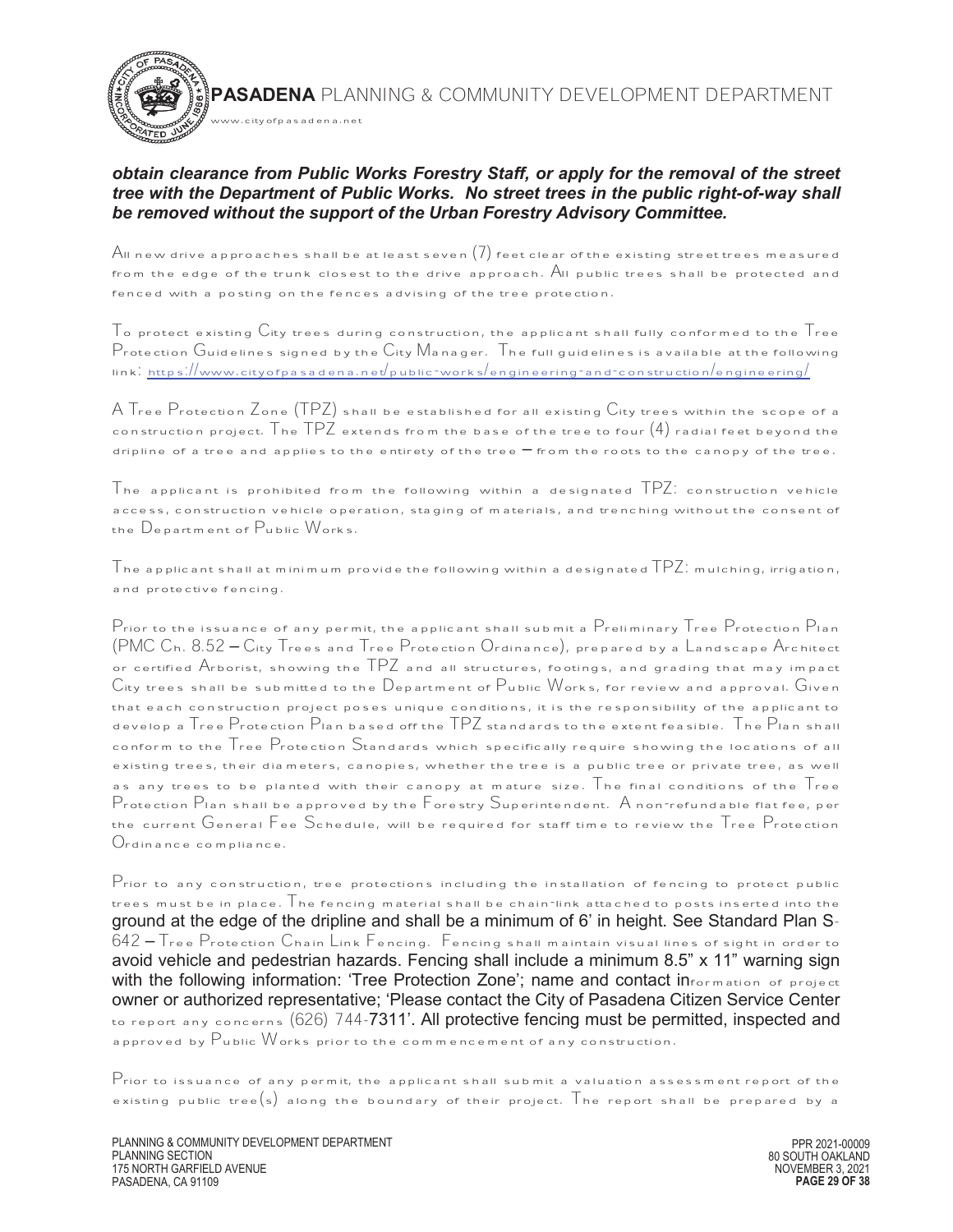

registered Arborist and submitted to PNR for review and approval. If it is determined that the applicant has failed to care for any City tree within their Tree Protection Plan, and the health of the tree $(\mathsf{s})$  was critically compromised requiring its removal, the applicant shall be liable for the following costs: assessed value of tree determined by a  $\mathsf{PNR}$  Arborist using a current  $\mathsf{ISA}$ assessment methodology; the removal cost determined by  $\overline{\mathsf{PNR}};$  and any applicable infraction or administrative fines determined by  $\mathsf{Code}~\mathsf{Com}$  pliance.

Prior to issuance of any permit, a deposit in the amount of the applicant's total liabilities  $_{\text{based on}}$ the aforementioned approved tree assessment report shall be submitted to the  $C$ ity.  $\overline{\phantom{x}}$  he deposit is fully refundable, less administrative fees, upon the satisfaction of Public Works prior to the issuance of a  $C$ ertificate of  $O$ ccupancy.

# **Right-of-Way Guarantee Deposit**

 $\mathop{\mid}$ n order to ensure that the developer maintains a clean and safe site during the construction phase of development, the applicant shall place a  $\$20,\!000$  deposit with the  $\mathsf{D}_\mathsf{epart}$ ment of  $\mathsf{P}_\mathsf{ublic}$  Works prior to the issuance of a building or grading permit.  $\mathsf T$  his deposit is a guarantee that the applicant will keep the site clean and safe, and will make permanent repairs to the abutting street improvements that are damaged, including striping, slurry seal/ resurfacing, street trees, curb, gutter, and sidewalk, either directly or indirectly, by the construction on this site.  $\overline{\phantom{x}}$  his deposit may also be used for charges due to damage to existing street trees and for  $\overline{\text{C}}$ ity personnel to review traffic control plans and maintain traffic control.

# **Construction Staging and Traffic Management Plan:**

Prior to the start of construction or the issuance of any permits, the applicant shall submit a Construction Staging and Traffic Management Plan to the Department of Public Works for review and approval. The template for the Construction Staging and Traffic Management Plan can be<br>obtained from the Department of Public Works webpage at. obtained from the Department of Public Works webpage at. https://www.cityofpasadena.net/public-works/engineering-and-construction/engineering/ . A nonrefundable flat fee, based on the current General Fee Schedule, is required for plan review and on-going monitoring during construction. This plan shall show the impact of the various construction stages on the public right-of-way (and the private street) including all street occupations, lane closures, detours, staging areas, and routes of construction vehicles entering and exiting the construction site.  $\mathsf{A}_\mathsf{n}$  occupancy permit shall be obtained from the department for the occupation of any traffic lane, parking lane, parkway, or any other public right-of-way. All lane closures shall be done in accordance with the Manual of Uniform Traffic Control Devices (MUTCD) and California Supplement. If the public right-of-way occupation requires a diagram that is not a part of the MUTCD or  $C_{\text{alifornia}}$  Supplement, a separate traffic control plan must be submitted as part of the Construction Staging and  $T$ raffic Management Plan to the department for review and approval. No construction truck idling or staging, material storage, or construction trailer are allowed in the public right-of-way.

 $\mathcal{I}_{\mathsf{n}}$  addition, prior to the start of construction or issuance of any permits, the applicant shall conduct a field meeting with an inspector from the  $\mathbb D$ epartment of  $\mathbb P$ ublic  $\mathbb W$ orks for review and approval of construction staging, parking, delivery and storage of materials, final sign-off procedure, and any of the specifics that will affect the public right-of-way.  $A_n$  appointment can scheduled online through the  $C$ ity website.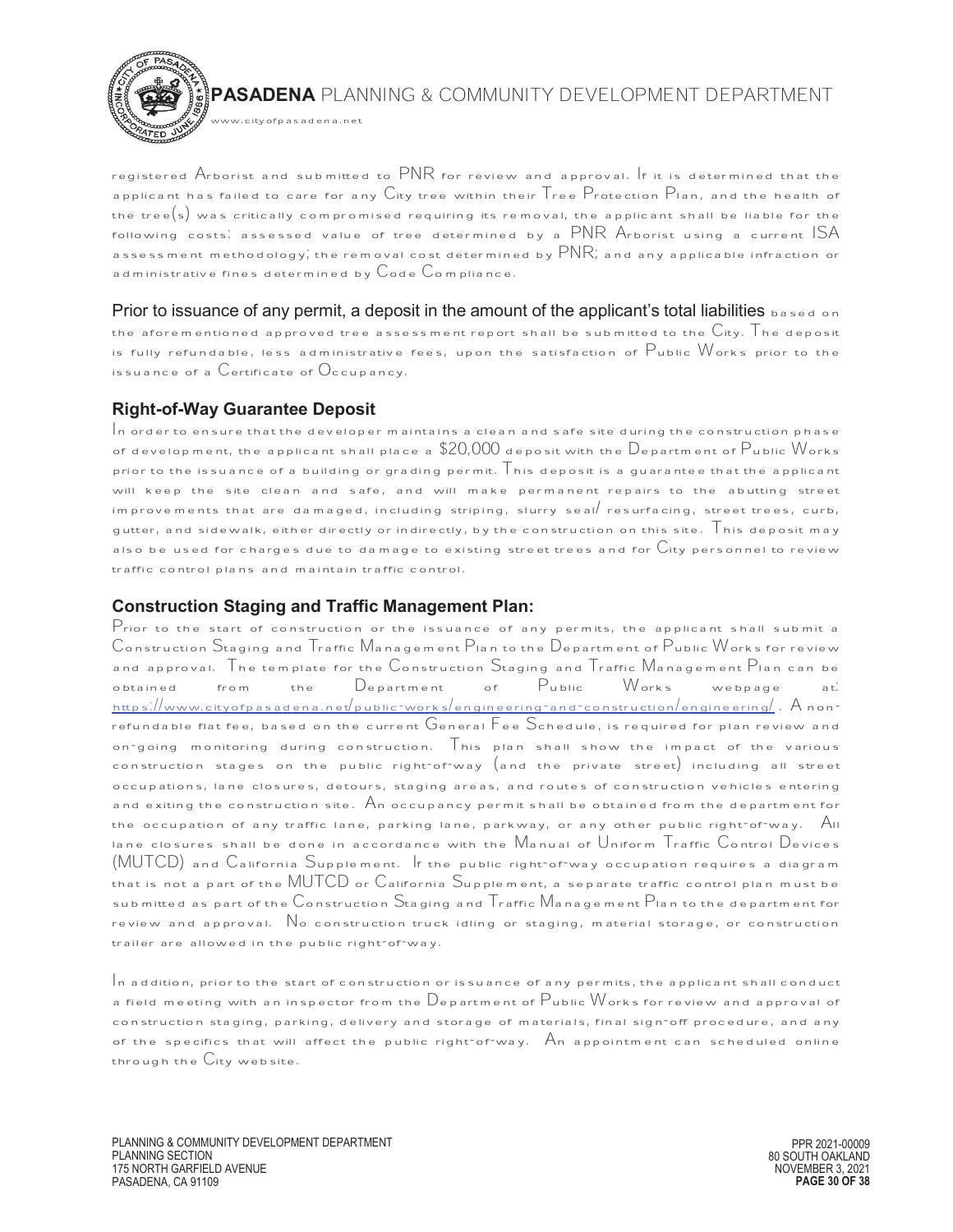All costs associated with these conditions shall be the applicant's responsibility. Unless otherwise noted in this memo, all costs are based on the General Fee Schedule that is in effect at the time these conditions are met.

 $\,$  In addition to the above conditions, the requirements of all applicable  $\rm P$  asadena Municipal  $\rm C$ ode (PMC) will apply and be implemented during the corresponding plan review and permitting. They may include but not limited to.

Sidewalk Ordinance - Chapter 12.04

www.cityofpasadena.net

- · Sewer Facility Charge Chapter 4.53
- · Residential Impact Fee Chapter 4.17
- · City Trees and Tree Protection Ordinance Chapter 8.52
- · Construction and Demolition Waste Ordinance Chapter 8.62
- $\bullet$  Holiday Moratorium of activities within public right-of-way  $-$  Chapter 12.24.100

 **Estimated Fees:** All costs associated with these conditions shall be the applicant's responsibility.

Unless otherwise noted in this memo, all costs are based on the General Fee Schedule that is in effect at the time these conditions are met.  $A$  processing fee will be charged against all deposits. A Public Works permit is required for all construction and occupancies in the public right-of-way. If construction vehicles and equipment are parked off-site in the public right of way, the permit fee for street and sidewalk occupancy will be based on the area and duration corresponding to the current City's General Fee Schedule. For more information, please contact Yannie Wu-Bowman at 626-744-3762.

| <b>DEPARTMENT OF</b>   | Pian Reviewer: Conrad Viana, P.E.         |
|------------------------|-------------------------------------------|
| <b>TRANSPORTATION:</b> | Phone: (626) 744-7424                     |
|                        | $E$ mail. cviana $@$ city of pasadena.net |

The Department of Transportation received an application for the construction of a 141-unit senior living facility with subterranean parking on an existing surface parking lot.

The following conditions are in response to the plan application review and intended to be preliminary. The conditions, as intended, are general in nature and are to be used as points of general discussion. The following preliminary conditions are what will be required, at minimum:

**Transportation Analysis:** Based on the preliminary information provided in the Master Application form, a Category 1 and Category 2 transportation analysis shall be prepared for this project. When the applicant is ready to proceed, they shall contact the Department of Transportation to begin the invoice process.

 $\frac{1}{\sqrt{10}}$  addition to these preliminary conditions, appropriate traffic impact measures, if any, will be determined in conjunction with the Public Works' street improvements and dedications at the conclusion of the transportation analysis.

\* Based on the current General Fee Schedule.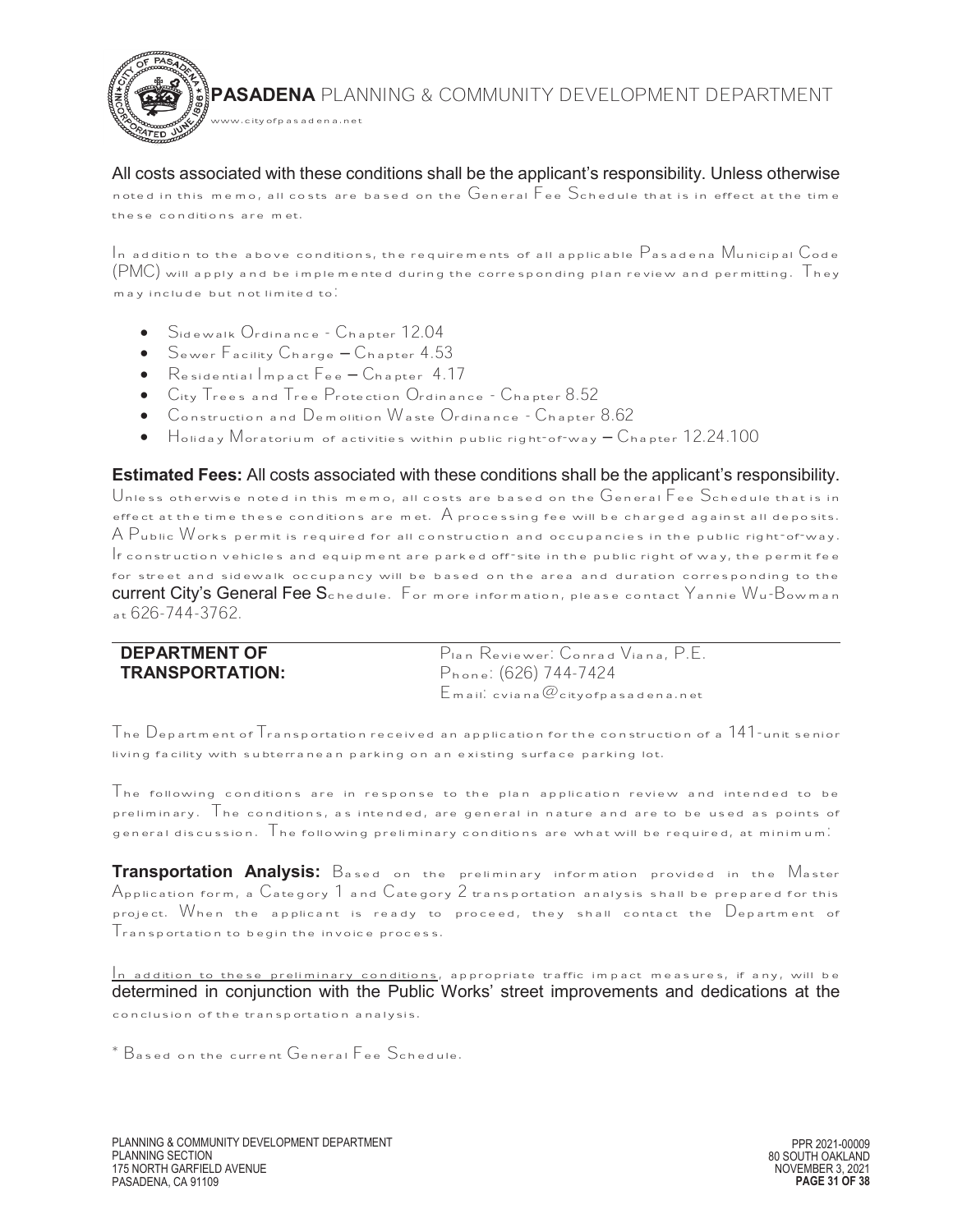**Trip Reduction Ordinance: T**he project is subject to the City's Trip Reduction Ordinance (TRO) (Ordinance No. 7157) requirements. As indicated in the ordinance, a Transportation Demand Management (TDM) Plan shall be prepared prior to the issuance of the first permit for construction.

 $\frac{1}{2}$  o understand the  $\frac{1}{2}$   $\frac{1}{2}$  Plan requirements and associated review fees for the report submittal, contact the Mobility, Planning, Engineering, and Operations Division at (626) 744-7526 to arrange a pre-design meeting.

 $\degree$  Based on the Current General Fee Schedule. Fees are subject to change.

www.cityofpasadena.net

**Construction Staging & Traffic Management:** Prior to the start of construction or the issuance of any permits, the applicant shall submit a Construction Staging  $\&$  Traffic Management Plan to the Department of Public Works for review and approval.

 $\mathsf P$ ermitted hours for construction vehicles (delivery, haul) may be limited to the hours between 9:00 AM – 3:00 PM.

**Loading:** If required, any project loading/unloading spaces shall be on-site. DOT will not install a loading zone for project use along the project frontage.

**Transit:** Provide paratransit shuttle-style vehicle access on-site, including a paratransit drop-off and pick-up area that will accommodate a 25' paratransit vehicle, meet the minimum ADA space requirements for wheelchair ramp deployment, vertical clearance for a 25' paratransit vehicle, and, as applicable, 32' turning radius for vehicle access. In addition,  $t_{\text{nis drop-off/pick-up area}}$ should be immediately adjacent to an ADA accessible passenger waiting area. For more information, please contact the Transit Division at (626) 744-4055.

Parking: No permanent, on-street, overnight parking permits will be issued to future residents of this project. Future tenants shall be advised of the unavailability of permanent, on-street, overnight parking permits by property management.

**Driveway Access:** The two El Dorado Street driveways serving the porte-cochere area shall be a maximum 15' wide. Appropriate signage shall be installed to designate one project driveway to operate as an inbound-only driveway and the second project driveway to operate as an outboundonly driveway. The South Madison Avenue driveway is described to be a service/loading driveway, and shall be a maximum 15' wide. The South Oakland Avenue driveway is described to be a full access driveway to the parking garage, and shall be a maximum 18' wide. All driveways shall be designed per the City of Pasadena Standard Plan S-403.

**Ramp Configuration:** To improve the safety of pedestrians crossing the driveway, the design plans shall indicate a minimum 20' flat area beyond the property line to improve vehicular sight distance prior to the start of the subterranean ramp.

**Entry Gate(s):** If proposed, any parking entry gate shall be set back a minimum 20' from the property line. The gate must be included on the site plan and approved by the  $\Box$ epartment of  $\mathsf{T}_{\texttt{ransportion}}$  prior to the issuance of the first permit for construction (demolition, grading, or building).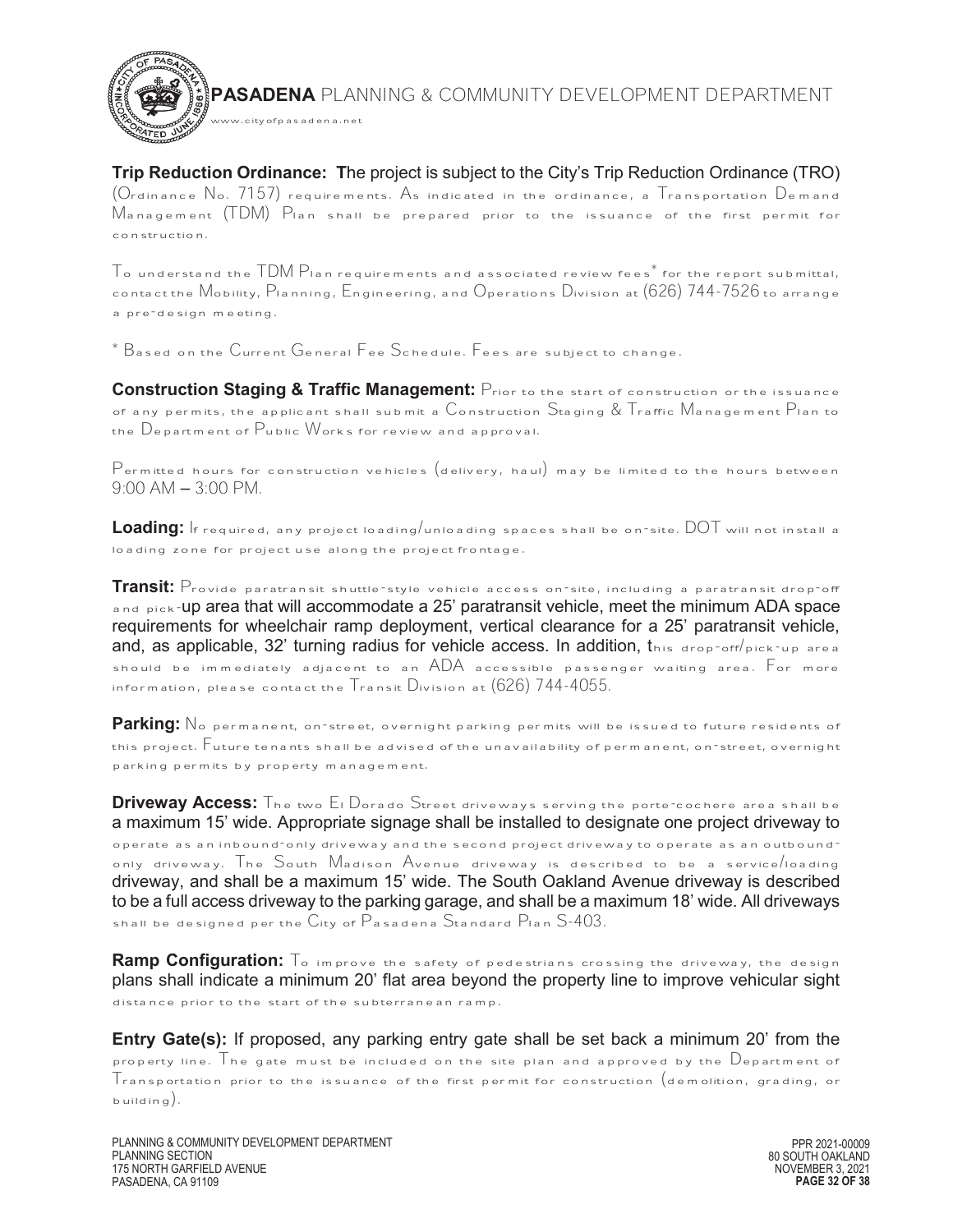

 **Visibility triangle:** Views adjoining both sides of the driveway at the property line shall not be obstructed with landscaping, block wall, or non-porous fencing greater than 2.5' in height.

**Sidewalk Width:** Minimum 10' sidewalk widths should be provided along the project's street frontages at Oakland Avenue, El Dorado Street, and Madison Avenue by way of sidewalk dedications if the existing sidewalks are less than 10' wide.

**Crosswalk Treatments:** Pursuant to the adopted Street Design Guide, crosswalk treatments at the intersections of El Dorado Street and Oakland Avenue, and El Dorado Street and Madison Avenue may be required. Decisions to convert an unmarked crossing to a marked crossing are based on the distance between existing marked crossings and also where the following occur:

- · Sufficient demand exists to justify the installation of a crosswalk
- · The location has sufficient sight distance as measured by stopping sight distance calculations
- $\top$ he sight distance will be improved with crosswalk markings
- · Safety considerations

 $\mathcal T$ he outcome of the transportation analysis and further review of on-site conditions will determine the type of treatments, if any, that will be required to be installed prior to the issuance of the Certificate of Occupancy. More information may be found here:

https://www.cityofpasadena.net/wp-content/uploads/sites/20/Pasadena-Pedestrian-Crossings-Volume-1-FINAL-1.pdf

Signal improvements: The traffic signal at the intersection of Green St and Oakland Ave shall be upgraded through the installation of Accessible Pedestrian Signals (APS) and 332 cabinet. The traffic signal at the intersection of  $G$ reen  $S$ t and  $M$ adison  $\overline{\mathsf{A}}$ ve shall be upgraded through the installation of Accessible Pedestrian Signals (APS), video detection for vehicle and bicycle detection on all approaches, installation of  $332$  cabinet, and the traffic signal controller shall be upgraded to a Type 2070E. For more information, please contact the Mobility, Planning, Engineering, and Operations Division at (626) 744-8723.

**Traffic Impact Fee:** The Traffic Reduction and Transportation Improvement Fee (Ordinance No.  $7076)$  will apply to all net new residential developments and is based on the  $\mathsf{F}$ ee  $\mathsf{S}$ chedule at the time of building permit issuance. For FY 2022 the fee for multi-family dwelling units is \$3,697.88/unit.

Affordable housing projects may receive fee credits with the proper documentation.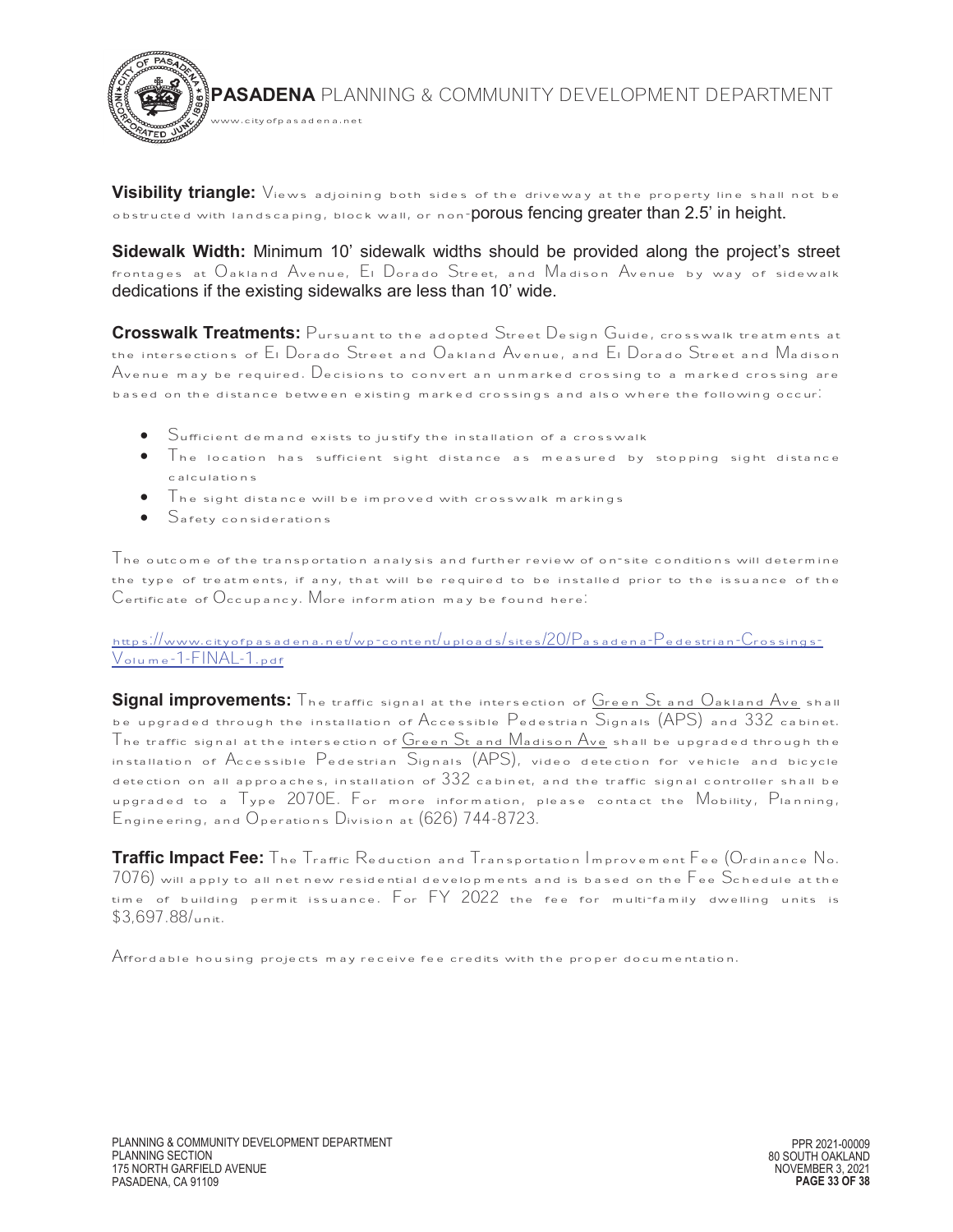**WATER & POWER DEPARTMENT -**  Plan Reviewer: Eduard Avakyan **POWER DIVISION** Email: eavakyan@cityofpasadena.net

www.cityofpasadena.net

The City of Pasadena Water and Power Department (Department) shall provide electric service to the proposed development at  $80$   $S$   $O$ akland  $A$ ve on the following basis.

- · Owner/developer shall provide a private property subterranean transformer vault room located (closest to street). Exact location to be coordinated with PWP. The size of the transformer vault will vary depending on the size of the electrical service.
- · Larger electrical services will require a vault room that is min of 11' in height, adjacent (sharing a wall) with the electrical room and will require a bus duct installation.
- · Transformer vault shall have both door access from the parking level and an access hatch from ground level (open to sky). The hatch shall have drivable PWP truck access for equipment installation purposes.
- $\bullet$   $\,$   $\,$  A utility easement shall be required if the electrical service crosses/feeds multiple parcels.
- Any required transformer room(s) located within a building structure shall be rated for  $4$ hour fire separation and meet all local  $B$ uilding  $\&$  Fire  $D$ epartment requirements related to room ventilation and alarming.
- $\bullet$   $\circ$  Owner/developer shall be responsible for the maintenance of the transformer vault, provide protection for the equipment in the transformer room, and allow access to the transformer room at all times to  $\mathbb D$ epartment personnel and vehicles in accordance with the Department Electric Service Requirements Regulation 21. Department shall install concrete-encased primary service laterals from a street vault to the property at the owner/developer's expense. The number and location of the service laterals varies according to the size of the electrical service.
- $0$ wner $\prime$ developer shall pick-up new primary service laterals at the property line and install concrete-encased conduits to the transformer vault within the development area. The number and location of the conduits varies according to the size of the electrical service.
- · It shall be the owner/developer's responsibility to build vault room with proper ventilation, lighting, and grounding as specified by  $\mathsf{PWP}$  and install secondary service conduits within the development area.
- $D$ epartment shall install electrical service transformers, cables, and electric meters.
- · All Department installation costs including street work shall be paid by the customer and are included in the cost.
- $0$ wner $/$ developer must identify and notify the  $D$ epartment of any conflict with existing overhead lines  $/$  poles and maintain existing ingress  $/$  egress access for overhead lines  $/$ poles. Proper clearances between the proposed structure and overhead lines / poles must be maintained.
- $\bullet$   $\circ$  Owner/developer must identify and notify the Department if there is any underground electrical conduit and transformer vault within the proposed development area in conflict with the construction.
- $\circ$  Owner $/$ developer installed distributed generation resources that will be interconnected to the Pasadena Electric Distribution System shall be installed in accordance with the Department Distributed Generation Interconnection Requirements Regulation 23. In addition, all customer installed solar photovoltaic  $(PV)$  resources shall meet all of the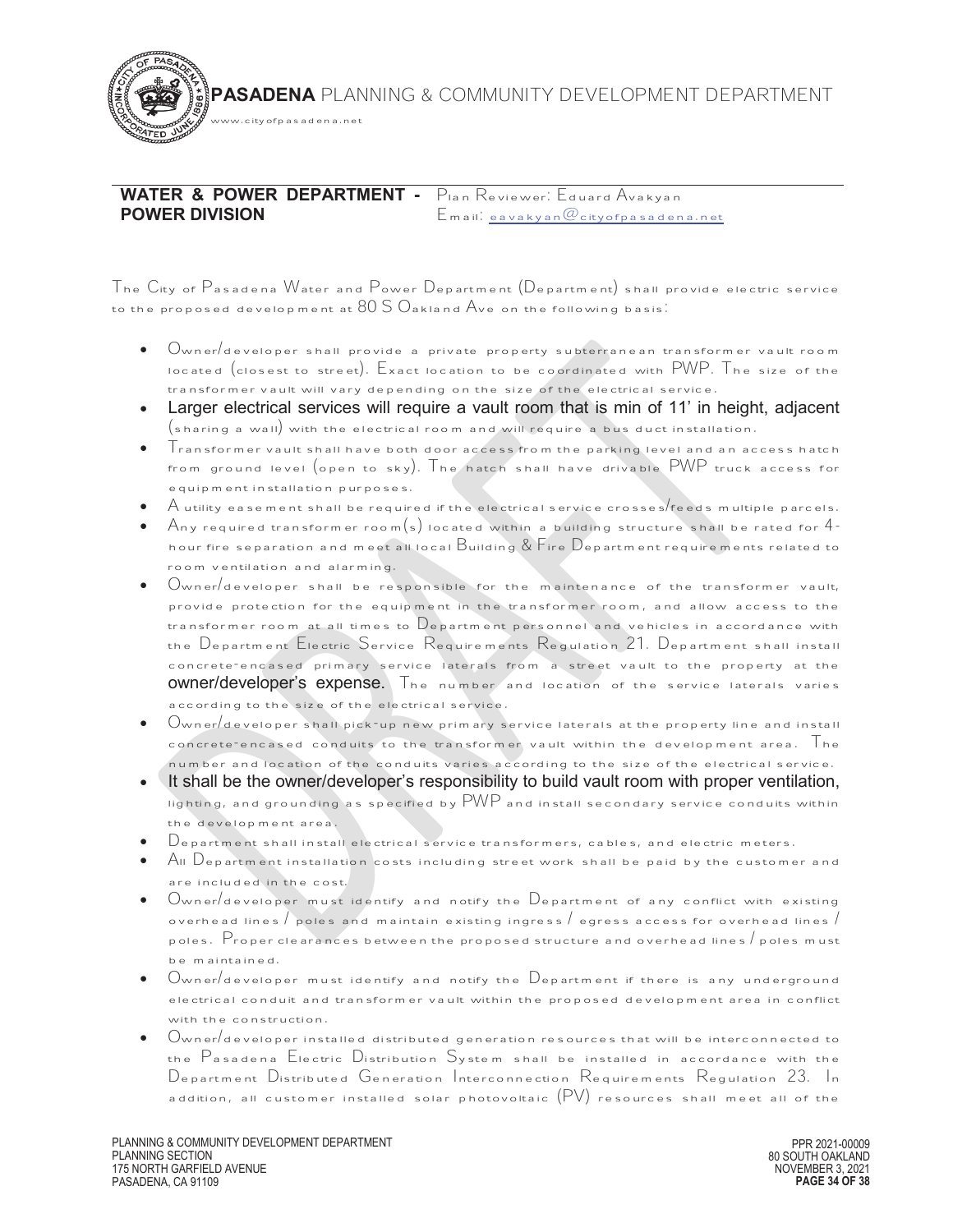

requirements of both the local Building & Fire Department and the Pasadena Solar Initiative Program.

- $1. \,$  In order to determine the specific requirements of the electrical service for this project, the following items will need to be included in the Submittal Drawing Set (2 sets of electrical plans required): service size & voltage, main service disconnect, scaled site plan, elevation plan, proposed transformer room location, electrical meter / panel location, single-line diagram, load calculations, and proposed construction schedule.
- 2. Total estimated cost for providing electric service to this development will depend on service size and the extent of civil work required in the public right of way.  $\bigwedge$  cost estimate shall be provided to the owner/developer after the Submittal Drawing Set has been provided to the Department. The Department estimate and comments are valid for ninety  $(90)$  days.

 $A$ II comments are preliminary and are based on the limited description provided.  $\mathsf{P}_{\mathsf{lease}}$ arrange a meeting with Electric Service Planning personnel for further information and detailed requirements at (626) 744-4495.

# **WATER & POWER DEPARTMENT - WATER DIVISION**

 Plan Reviewer: Natalie Ouwersloot Phone: (626) 744-7011 Email: nouwersloot@cityofpasadena.net District Map Sheet: 517

#### **Water Mains:**

Pasadena Water and Power (PWP), Water Division can serve water to this project. The following water mains serve the property:

- · 6-inch cast iron water main in El Dorado Street installed under Work Order 2056 in 1927. This water main is located approximately  $18$  feet north of the south property line of  $\mathsf E_{\mathsf I}$ Dorado Street.
- $\bullet$  8-inch cement lined cast iron water main in Oakland Avenue installed under Work Order 2051 in 1927. This water main is located approximately 24 feet east of the west property line of Oakland Avenue.
- $8$ -inch cement lined cast iron water main in Madison Avenue installed under Work Order 3061 in 1935. This water main is located approximately 20 feet east of the west property line of Madison Avenue.

#### **Moratoriums:**

Verify with Public Works Department regarding any street construction moratorium affecting this project.

#### **Water Pressure:**

The approximate water pressure at this site is  $45$  -  $50$  psi.

#### **Water Service:**

PWP records reflect that there is one domestic service serving this property:

 $\bullet$  1  $\frac{1}{2}$  -inch copper service installed in 1967 (#3170)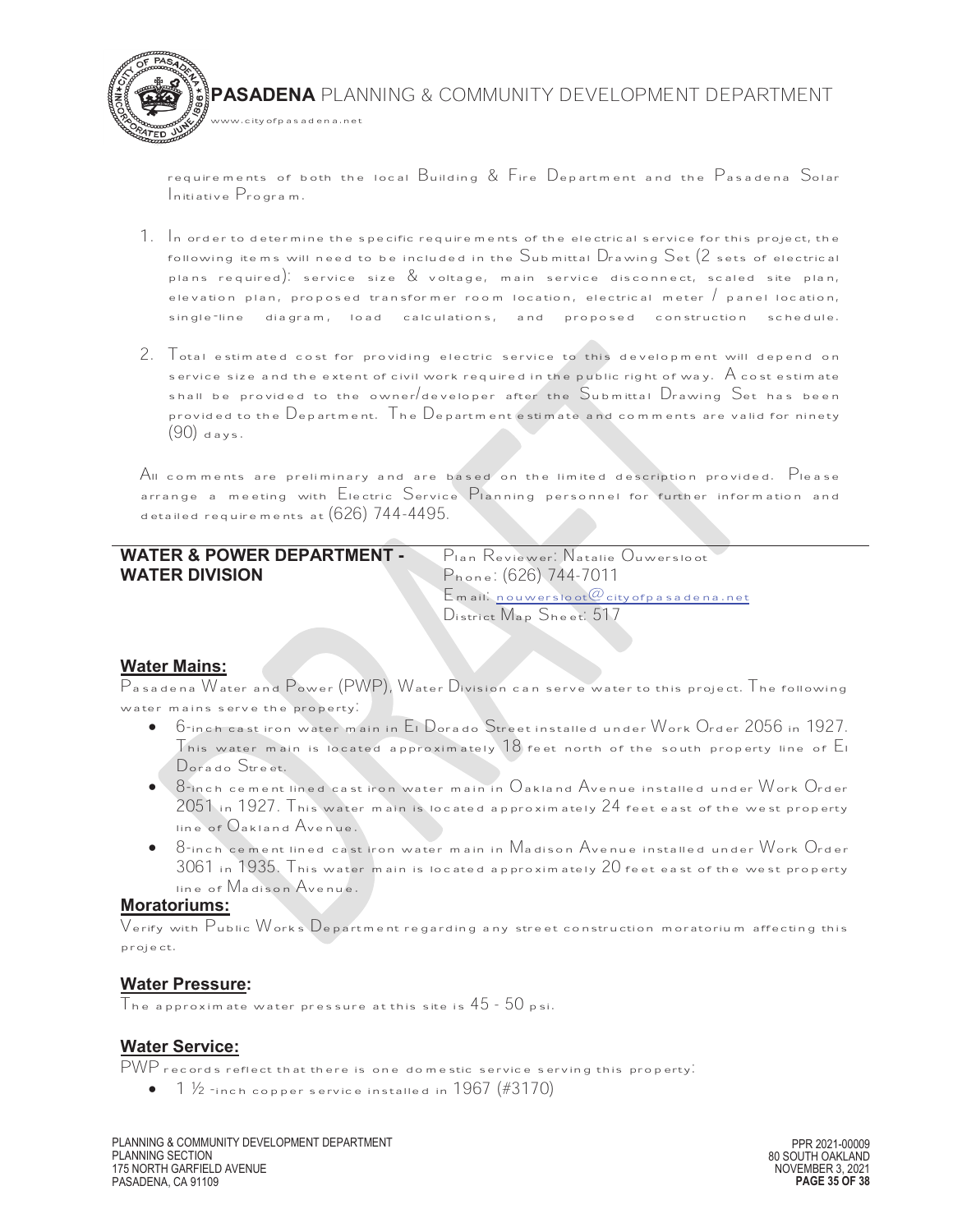

 $\mathcal A$ ny change in water service will be reviewed when the building plans are submitted.  $\mathcal A$ ny change in service will be installed at actual cost and paid for by the owner developer.

## **Water Division Requirements:**

- $\bullet$   $\,$  Water lines are not permitted to cross lot lines to serve adjoining lots without a utility easement; the Pasadena Water Division shall approve all proposed easements.
- · The Water Division will install the service tap, lateral, water meter and designate the distribution main and service tap.
- All services not in use must be abandoned at the distribution main at the applicable rate.
- · For subdivided lots with one unit behind the existing, show easement documentation and assessor parcel map showing the subdivision.
- Pursuant to the PWP Water Regulation Section XI 'A water service and meter may be evaluated for its continuing integrity. Should PWP find a service, meter, vault or other appurtenance to be substandard and no longer suitable for continued use, replacement and/or construction of new facilities may be required.  $\, {\sf PWP} \,$  may require that a portion or all of the costs of such replacement and or construction be paid or contracted for by the Applicant or Customer prior **to construction.'** The property owner is responsible for the replacement cost. All service pipes shall be of suitable capacity as determined by applicable plumbing and fire codes. The minimum sized service installed by PWP is 1 inch.

## **Cross Connection Requirements for Domestic Services:**

- · All city cross-connection prevention policies must be adhered to. The developer is required to provide back-flow protection at all connections whereby the plan arrangement or configuration could potentially contaminate the domestic water system.
- · There shall be no taps between the meter and the backflow assembly.
- $\Gamma$ he owner $/$ developer shall provide and install an approved double check valve backflow prevention assembly at each water service if more than one water service serves property.  ${\mathcal T}$ he location of the back-flow prevention assembly shall be above ground within  $20$ -feet of the property line.
- The property owner is responsible for the back-flow prevention assembly. The assembly will be registered and require an annual test certification. All manufacturer warranties shall be transferred upon installation and certification to the property owner.
- The owner/developer is responsible for certifying and testing the assembly after installation by a person that possesses a current and valid license, and must be certified by the County of Los Angeles Department of Health Services.
- The owner/developer shall submit the results of the test to the Water Utility Service Section for approval.  $\bigcup$  pon approval, the City will maintain domestic water to the property and will automatically register the assembly.
- $\sqrt{a}$  water system protection is at the jurisdiction of  $\sqrt{PWP}$  and internal backflow prevention devices will be monitored by the Pasadena Public Health Department.
- $\bullet$   $\overline{\mathsf{A}}$  II water services shall be protected from cross connections by means of approved backflow prevention techniques and assemblies.
- $\mathsf A$ n administrative fee of  $\$180.94$  will be charged for each backflow prevention assembly installed.

# **Cross Connection Requirements for Fire Service:**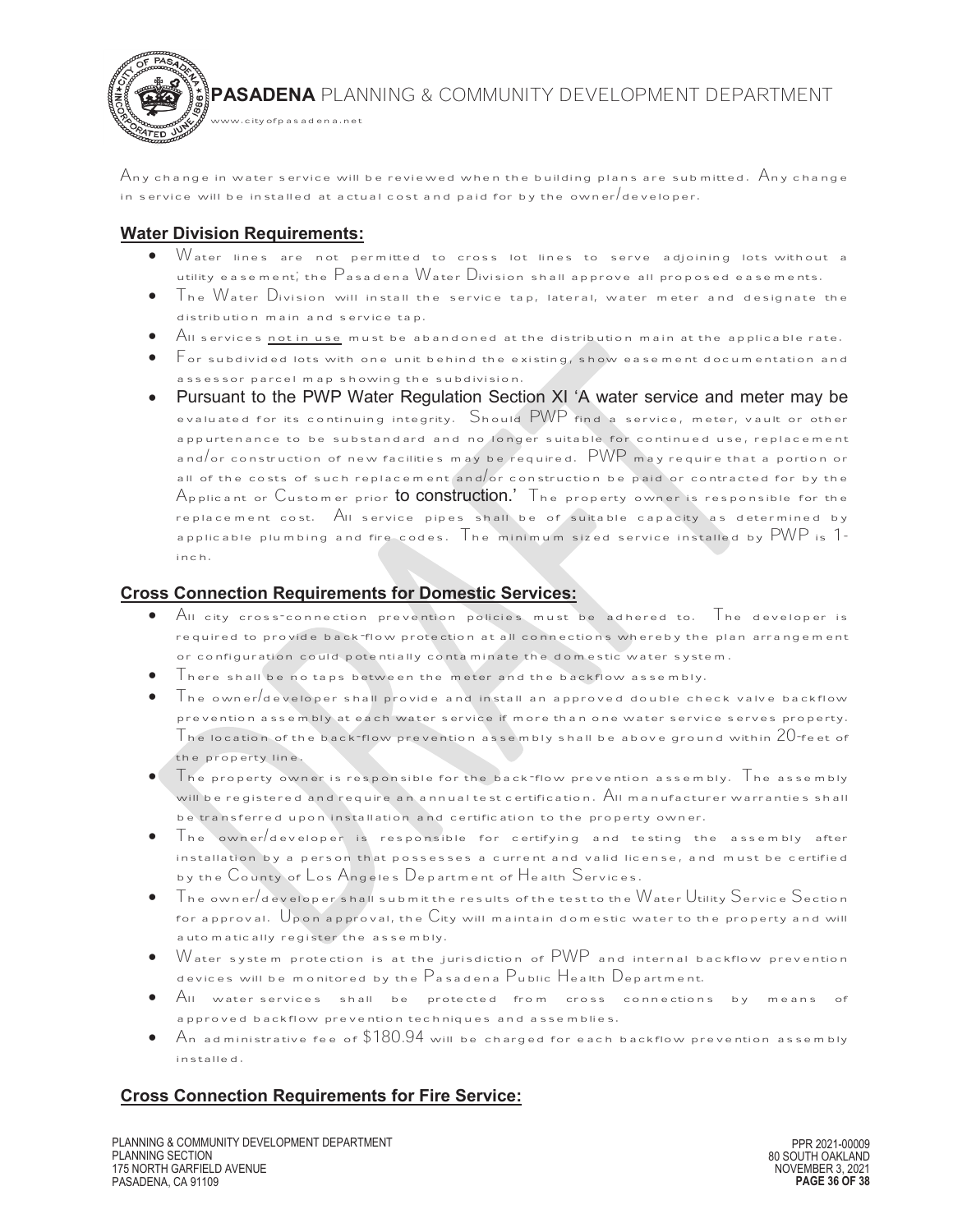

- $\top$ he fire service requires a detector meter and back-flow prevention assembly.
- $\top$ he assembly shall be located in a readily accessible location for meter reading, test and maintenance.
- $\bullet$   $\;$   $\;$  All fire sprinkler systems require installation of an approved double check valve backflow prevention assembly at the sprinkler lateral off the domestic system.
- · Contract service other than PWP, providing the backflow prevention assembly shall contact the Water Utility Services Section to verify assembly approval or contact the University of Southern California foundation for Cross Connection Control and Hydraulic Research for an approve list of assemblies.
- $\,$  All manufacturer warranties shall be transferred upon installation and certification to the property owner. The property owner shall assume ownership of the back-flow prevention assembly. The assembly will be registered and require an annual test certification.
- · If PWP is to provide DCDA for fire service, PWP will install Wilkins, model 450 DA.
- · Choose from one of the below listed options and incorporate into the fire sprinkler plans.

## **Option 1:**

 $4\tau_{ED}$  J

*Detector meter located on double check detector check assembly* (DCDA) outside the structure on private property.

- · The Water Division will install the service tap, lateral, DCDA (optional Wilkins, models 350 DA or 450 DA) and designate the distribution main and service tap.
- The location of the back-flow prevention assembly shall be a minimum of  $12$ -inches above grade within  $10$ -feet of the property line, on private property.  $\,$  Reference  $\rm W$ ater  $\rm D$ ivision Plan Check for certification and registration.

#### **Option 2:**

*Detector meter located in a vault* within the public right of way with a double check valve backflow prevention assembly  $(DCA)$  provided and installed inside or outside the building by the owner/developer.

- ${\sf T}$ he  ${\sf W}$ ater  ${\sf D}$ ivision will install the service tap, lateral, detector water meter and designate the distribution main and service tap.
- $\bullet$  The location of the back-flow prevention assembly shall be a minimum of  $12$ -inches above grade within 20-feet of the property line on private property. Reference Water Division Plan Check for certification and registration.

#### **All Other Cross Connection Requirements:**

www.cityofpasadena.net

The owner/developer is also responsible for additional cross connection requirements for irrigation system, swimming pool and/or spa, boiler  $/$  chilled water  $/$  cooling tower (using chemical additives), domestic water line at makeup to carbonation system, sewage ejector, decorative water fountain, and makeup water to reverse osmosis filtration equipment.

#### **Fire Flow and Fire Hydrants:**

The Pasadena Fire Department (PFD) has jurisdiction and establishes the requirements for fire protection within the City of Pasadena. PFD must be consulted in this regard. Any cost incidental to providing adequate fire protection for the project must be paid for by the owner/developer.

Inere are two fire hydrants in close proximity to the project site.